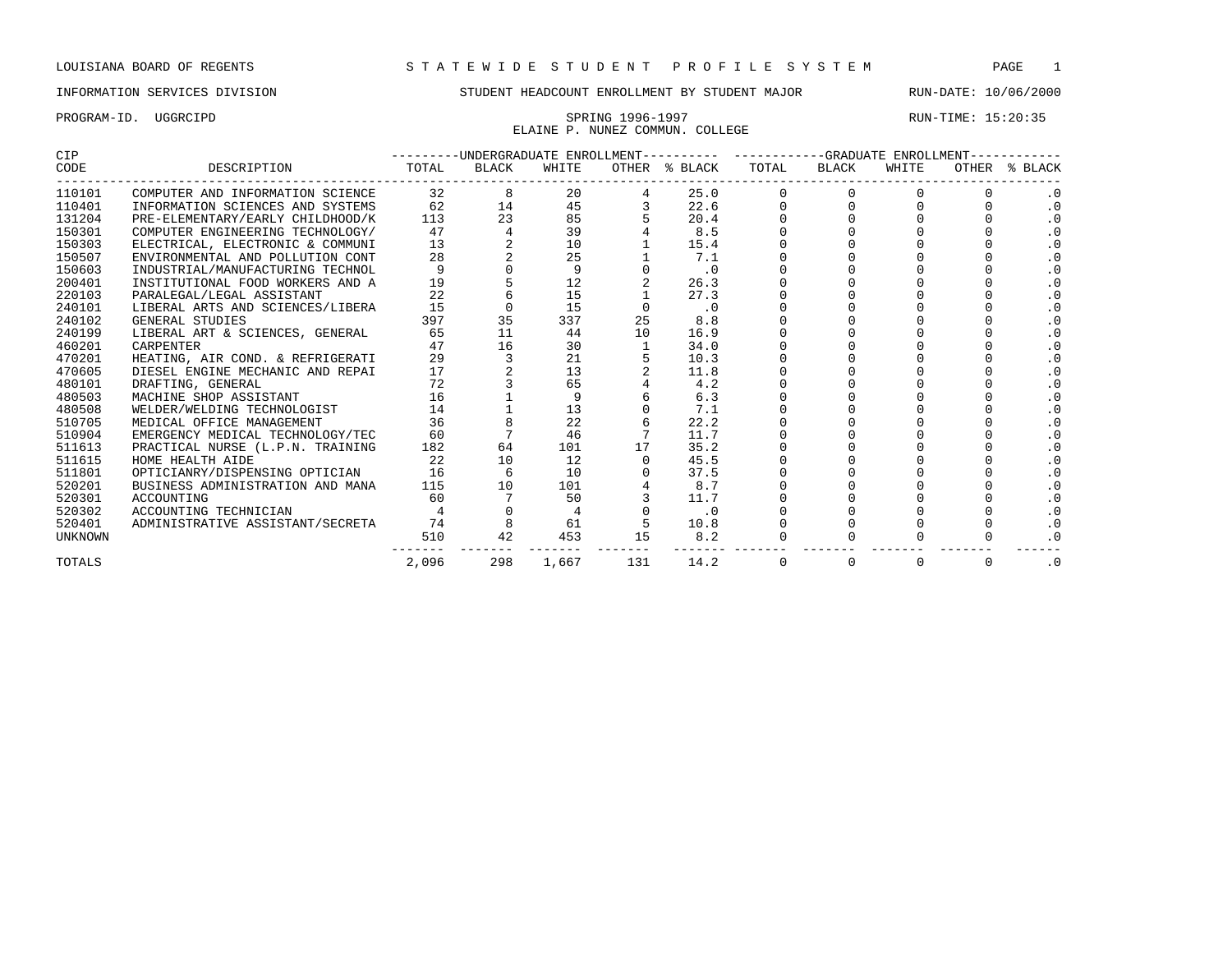## DELGADO COMMUNITY COLLEGE

PROGRAM-ID. UGGRCIPD SPRING 1996-1997 SPRING 1996-1997 RUN-TIME: 15:20:35

| CIP               |                                                                                                                                             | ---------UNDERGRADUATE ENROLLMENT---------- ----------GRADUATE ENROLLMENT----------- |                                                                                                               |                                |                                                     |                                                |                     |                     |                                                                   |                                                                 |               |
|-------------------|---------------------------------------------------------------------------------------------------------------------------------------------|--------------------------------------------------------------------------------------|---------------------------------------------------------------------------------------------------------------|--------------------------------|-----------------------------------------------------|------------------------------------------------|---------------------|---------------------|-------------------------------------------------------------------|-----------------------------------------------------------------|---------------|
| CODE<br>--------- | DESCRIPTION                                                                                                                                 | TOTAL                                                                                | BLACK                                                                                                         | WHITE                          |                                                     | OTHER % BLACK TOTAL BLACK                      |                     |                     | WHITE                                                             |                                                                 | OTHER % BLACK |
| 040501            | INTERIOR ARCHITECTURE                                                                                                                       |                                                                                      |                                                                                                               | 96                             | $\begin{array}{c} 11 \\ 14 \\ 101 \\ 6 \end{array}$ | $13.0$<br>$32.0$<br>$52.9$<br>$60.6$<br>$49.0$ | $\mathbf{0}$        | --------<br>-<br>-  | $\begin{bmatrix} 0 \\ 0 \\ 0 \\ 0 \\ 0 \end{bmatrix}$<br>$\Omega$ | $\Omega$                                                        | $\cdot$ 0     |
| 099999            | COMMUNICATIONS, OTHER                                                                                                                       |                                                                                      |                                                                                                               | $69$<br>$236$<br>$46$<br>$314$ |                                                     |                                                | $\mathbf 0$         |                     |                                                                   | $\begin{bmatrix} 0 \\ 0 \\ 0 \\ 0 \end{bmatrix}$<br>$\mathbf 0$ | $\cdot$ 0     |
| 110301            | DATA PROCESSING TECHNOLOGY/TECHN                                                                                                            |                                                                                      |                                                                                                               |                                |                                                     |                                                | $\mathbf{0}$        |                     |                                                                   | $\mathbf 0$                                                     | $\cdot$ 0     |
| 120301            | FUNERAL SERVICES AND MORTUARY SC                                                                                                            |                                                                                      |                                                                                                               |                                | 6                                                   |                                                | $\mathbf 0$         |                     |                                                                   | $\Omega$                                                        | $\cdot$ 0     |
| 131204            | PRE-ELEMENTARY/EARLY CHILDHOOD/K                                                                                                            |                                                                                      |                                                                                                               |                                | 40                                                  |                                                | $\mathbf 0$         |                     |                                                                   | $\Omega$                                                        | $\cdot$ 0     |
| 150101            | ARCHITECTURAL ENGINEERING TECHNO                                                                                                            |                                                                                      |                                                                                                               | 45                             | 13                                                  | 35.6                                           | $\mathbf 0$         | $\mathbf 0$         | $\mathbf 0$                                                       | $\Omega$                                                        | $\cdot$ 0     |
| 150201            | CIVIL ENGINEERING/CIVIL TECHNOLO                                                                                                            |                                                                                      |                                                                                                               | 36                             | 13                                                  | 30.0                                           | $\mathsf{O}\xspace$ | $\mathbf 0$         | $\mathbf 0$                                                       | $\Omega$                                                        | $\cdot$ 0     |
| 150303            | ELECTRICAL, ELECTRONIC & COMMUNI                                                                                                            | 204                                                                                  | 78                                                                                                            | 98                             | 28                                                  | 38.2                                           | $\mathsf 0$         | $\mathbf 0$         | $\mathbf 0$                                                       | $\Omega$                                                        | $\cdot$ 0     |
| 150401            | BIOMEDICAL ENGINEERING-RELATED T                                                                                                            | 71                                                                                   | 19                                                                                                            | 39                             | 13                                                  | 26.8                                           | $\Omega$            | $\Omega$            | $\Omega$                                                          | $\Omega$                                                        | $\cdot$ 0     |
| 150701            | OCCUPATIONAL SAFETY AND HEALTH T                                                                                                            | 44                                                                                   | 11                                                                                                            | 27                             | 6                                                   | 25.0                                           | $\overline{0}$      | $\mathbf 0$         | $\overline{0}$                                                    | $\Omega$                                                        | $\cdot$ 0     |
| 190503            | DIETETICS/HUMAN NUTRITIONAL SERV                                                                                                            | 85                                                                                   | 35                                                                                                            | 38                             | 12                                                  | 41.2                                           | $\mathsf 0$         | $\mathbf 0$         | $\mathsf 0$                                                       | $\Omega$                                                        | $\cdot$ 0     |
| 200401            | INSTITUTIONAL FOOD WORKERS AND A                                                                                                            | 203                                                                                  | 42                                                                                                            | 138                            | 23                                                  | 20.7                                           | $\mathbf 0$         | $\mathsf 0$         | $\mathsf 0$                                                       | $\Omega$                                                        | $\cdot$ 0     |
| 240102            | GENERAL STUDIES                                                                                                                             | 1,523                                                                                | 431                                                                                                           | 937                            | 155                                                 | 28.3                                           | $\mathbf 0$         | $\Omega$            | $\mathbf 0$                                                       | $\Omega$                                                        | $\cdot$ 0     |
| 300101            | BIOLOGICAL AND PHYSICAL SCIENCES<br>BIOLOGICAL AND PHISICAL SCIENCE<br>LAW ENFORCEMENT/POLICE SCIENCE 459<br>--------- AND SAFETY TECHN 115 |                                                                                      | $\frac{77}{220}$<br>220<br>30                                                                                 | 130                            | 50                                                  | 30.0                                           | $\mathbf 0$         | $\Omega$            | $\mathbf 0$                                                       | $\Omega$                                                        | $\cdot$ 0     |
| 430107            |                                                                                                                                             |                                                                                      |                                                                                                               | 199                            | 40                                                  | 47.9                                           | $\mathsf 0$         | $\mathbf 0$         | $\mathsf{O}\xspace$                                               | $\Omega$                                                        | $\cdot$ 0     |
| 430201            |                                                                                                                                             |                                                                                      |                                                                                                               | 78                             |                                                     | 26.1                                           | $\mathbf 0$         | $\Omega$            | $\mathbf 0$                                                       | $\Omega$                                                        | $\cdot$ 0     |
| 460201            | CARPENTER                                                                                                                                   | 12                                                                                   | $\overline{4}$                                                                                                | -5                             | $\frac{7}{3}$                                       | 33.3                                           | $\mathbf 0$         | $\mathbf 0$         | $\mathbf 0$                                                       | $\Omega$                                                        | $\cdot$ 0     |
| 460302            | ELECTRICIAN                                                                                                                                 | 42                                                                                   | 16                                                                                                            | 17                             | 9                                                   | 38.1                                           | $\overline{0}$      | $\Omega$            | $\Omega$                                                          | $\Omega$                                                        | $\cdot$ 0     |
| 460401            | BUILDING/PROPERTY MAINTENANCE AN                                                                                                            | 20                                                                                   | $\overline{7}$                                                                                                | 10                             | $\overline{3}$                                      | 35.0                                           | $\overline{0}$      | $\mathbf 0$         | $\mathbf 0$                                                       | $\Omega$                                                        | $\cdot$ 0     |
| 470101            | ELECTRICAL & ELECTRONIC EOUIPMEN                                                                                                            | 78                                                                                   | 30                                                                                                            | 39                             | 9                                                   | 38.5                                           | $\mathsf 0$         | $\mathbf 0$         | $\mathbf 0$                                                       | $\Omega$                                                        | $\cdot$ 0     |
| 470104            | COMPUTER INSTALLER AND REPAIRER                                                                                                             | 134                                                                                  | 57                                                                                                            | 43                             | 34                                                  | 42.5                                           | $\mathsf 0$         | $\mathbf 0$         | $\mathbf 0$                                                       | $\Omega$                                                        | $\cdot$ 0     |
| 470201            | HEATING, AIR COND. & REFRIGERATI                                                                                                            | 52                                                                                   | 22                                                                                                            | 24                             | 6                                                   | 42.3                                           | $\mathsf{O}\xspace$ | $\mathsf 0$         | $\mathsf{O}\xspace$                                               | $\Omega$                                                        | $\cdot$ 0     |
| 470604            | AUTO/AUTOMOTIVE MECHANIC/TECHNIC                                                                                                            | 103                                                                                  |                                                                                                               | 43                             | 16                                                  | 42.7                                           | $\mathbf 0$         | $\mathbf 0$         | $\mathbf 0$                                                       | $\Omega$                                                        | $\cdot$ 0     |
| 470607            | AIRCRAFT MECHANIC/TECHNICIAN, AI                                                                                                            | 25                                                                                   | $\begin{array}{r} 22 \ 4 \ 4 \ 5 \ 5 \ 1 \ 4 \ 3 \ 2 \ 2 \ 9 \ 9 \ 1 \ 1 \ 5 \ 2 \ 8 \ 3 \ 3 \ 2 \end{array}$ | 11                             | 9                                                   | 20.0                                           | $\mathsf 0$         | $\mathbf 0$         | $\mathbf 0$                                                       | $\Omega$                                                        | $\cdot$ 0     |
| 470608            | AIRCRAFT MECHANIC/TECHNICIAN, PO<br>DRAFTING, GENERAL 190<br>MACHINE SHOP ASSISTANT 20<br>WELDER/WELDING TECHNOLOGIST 15                    |                                                                                      |                                                                                                               | $\overline{4}$                 | $6^{\circ}$                                         | 9.1                                            | $\mathbf 0$         | $\Omega$            | $\mathbf 0$                                                       | $\Omega$                                                        | $\cdot$ 0     |
| 480101            |                                                                                                                                             |                                                                                      |                                                                                                               | 124                            | 23                                                  | 22.6                                           | $\mathbf 0$         | $\mathbf 0$         | $\mathbf 0$                                                       | $\Omega$                                                        | $\cdot$ 0     |
| 480503            |                                                                                                                                             |                                                                                      |                                                                                                               | 14                             | $\overline{4}$                                      | 10.0                                           | $\mathsf 0$         | $\mathsf{O}\xspace$ | $\mathsf 0$                                                       | $\mathbf 0$                                                     | $\cdot$ 0     |
| 480508            |                                                                                                                                             |                                                                                      |                                                                                                               | $5^{\circ}$                    | $\overline{1}$                                      | 60.0                                           | $\mathsf 0$         | $\mathbf 0$         | $\mathbf 0$                                                       | $\Omega$                                                        | $\cdot$ 0     |
| 500402            | WELLEN, WELLING ISLAMOND PROPERTY AND ART A<br>ART, GENERAL 96<br>MUSIC, GENERAL 64<br>SIGN LANGUAGE INTERPRETER 115                        |                                                                                      |                                                                                                               | 131                            | 26                                                  | 24.2                                           | $\mathsf 0$         | $\mathbf 0$         | $\mathbf 0$                                                       | $\Omega$                                                        | $\cdot$ 0     |
| 500701            |                                                                                                                                             |                                                                                      |                                                                                                               | 64                             | 17                                                  | 15.6                                           | $\mathbf 0$         | $\mathbf 0$         | $\mathbf 0$                                                       | $\Omega$                                                        | $\cdot$ 0     |
| 500901            |                                                                                                                                             |                                                                                      |                                                                                                               | 30                             | - 6                                                 | 43.8                                           | $\mathsf 0$         | $\mathsf 0$         | $\mathsf 0$                                                       | $\Omega$                                                        | $\cdot$ 0     |
| 510205            |                                                                                                                                             |                                                                                      |                                                                                                               | 66                             | 11                                                  | 33.0                                           | $\mathbf 0$         | $\mathbf 0$         | $\mathbf 0$                                                       | $\Omega$                                                        | $\cdot$ 0     |
| 510602            | DENTAL HYGIENIST                                                                                                                            | 133                                                                                  | 32                                                                                                            | 80                             | 21                                                  | 24.1                                           | $\Omega$            | $\Omega$            | $\Omega$                                                          | $\Omega$                                                        | $\cdot$ 0     |
| 510603            |                                                                                                                                             |                                                                                      |                                                                                                               | $\overline{\mathbf{3}}$        | 6                                                   | 35.7                                           | $\mathbf 0$         | $\mathbf 0$         | $\mathbf 0$                                                       | $\Omega$                                                        | $\cdot$ 0     |
| 510707            | DENTAL LABORATORY TECHNICIAN 14<br>MEDICAL RECORDS TECHNOLOGY/TECHN 128                                                                     |                                                                                      |                                                                                                               | 64                             | $7\phantom{.0}$                                     | 44.5                                           | $\mathsf 0$         | $\mathbf 0$         | $\mathbf 0$                                                       | $\Omega$                                                        | $\cdot$ 0     |
| 510803            | OCCUPATIONAL THERAPY ASSISTANT                                                                                                              | 133                                                                                  | $32$<br>$57$<br>$46$<br>$12$<br>$335$<br>$27$                                                                 | 77                             | 10                                                  | 34.6                                           | $\mathsf{O}\xspace$ | $\mathbf 0$         | $\mathsf 0$                                                       | $\Omega$                                                        | $\cdot$ 0     |
| 510804            | OPHTHALMIC MEDICAL ASSISTANT                                                                                                                | 28                                                                                   |                                                                                                               | 14                             | $\overline{\phantom{0}}^2$                          | 42.9                                           | $\mathbf 0$         | $\mathbf 0$         | $\mathbf 0$                                                       | $\Omega$                                                        | $\cdot$ 0     |
| 510806            | PHYSICAL THERAPY ASSISTANT                                                                                                                  | 720                                                                                  |                                                                                                               | 322                            | 63                                                  | 46.5                                           | $\mathsf 0$         | $\mathbf 0$         | $\mathbf 0$                                                       | $\Omega$                                                        | $\cdot$ 0     |
| 510904            | EMERGENCY MEDICAL TECHNOLOGY/TEC                                                                                                            | 109                                                                                  |                                                                                                               | 73                             | -9                                                  | 24.8                                           | $\mathbf 0$         | $\Omega$            | $\mathbf 0$                                                       | $\Omega$                                                        | $\cdot$ 0     |
| 510905            | NUCLEAR MEDICAL TECHNOLOGY/TECHN                                                                                                            | 26                                                                                   | $\overline{7}$                                                                                                | 15                             | $\overline{4}$                                      | 26.9                                           | $\mathbf 0$         | $\Omega$            | $\mathbf 0$                                                       | $\Omega$                                                        | $\cdot$ 0     |
| 510907            | MEDICAL RADIOLOGIC TECHNOLOGY/TE                                                                                                            | 527                                                                                  | 193                                                                                                           | 282                            | 52                                                  | 36.6                                           | $\mathbf 0$         | $\mathbf 0$         | $\mathbf 0$                                                       | $\Omega$                                                        | $\cdot$ 0     |
| 510908            | RESPIRATORY THERAPY TECHNICIAN                                                                                                              | 220                                                                                  | 121                                                                                                           | 81                             | 18                                                  | 55.0                                           | $\mathbf 0$         | $\mathbf 0$         | $\mathbf 0$                                                       | $\Omega$                                                        | $\cdot$ 0     |
| 510909            | SURGICAL/OPERATING ROOM TECHNICI                                                                                                            | 286                                                                                  |                                                                                                               | 131                            | 17                                                  | 48.3                                           | $\mathsf 0$         | $\mathbf 0$         | $\mathsf 0$                                                       | $\Omega$                                                        | $\cdot$ 0     |
| 510910            | DIAGNOSTIC MEDICAL SONOGRAPHY                                                                                                               | 42                                                                                   |                                                                                                               | 23                             | $\overline{\phantom{a}}$                            | 38.1                                           | $\mathsf 0$         | $\mathbf 0$         | $\mathbf 0$                                                       | $\Omega$                                                        | $\cdot$ 0     |
| 511004            | MEDICAL LABORATORY TECHNICIAN                                                                                                               |                                                                                      |                                                                                                               | 38                             | 20                                                  | 39.6                                           | $\mathsf 0$         | $\mathbf 0$         | $\mathbf 0$                                                       | $\Omega$                                                        | $\cdot$ 0     |
| 511601            | NURSING (R.N. TRAINING)                                                                                                                     | APHY 42<br>CIAN 96<br>1,900                                                          | $\begin{array}{r} 138 \\ 16 \\ 38 \\ 836 \end{array}$                                                         | 914                            | 150                                                 | 44.0                                           | $\mathsf 0$         | $\mathbf 0$         | $\mathbf 0$                                                       | $\Omega$                                                        | $\cdot$ 0     |
| 520201            | BUSINESS ADMINISTRATION AND MANA 1,149                                                                                                      |                                                                                      | 441                                                                                                           | 572                            | 136                                                 | 38.4                                           | $\mathbf 0$         | $\Omega$            | $\Omega$                                                          | $\Omega$                                                        | $\cdot$ 0     |
| 520301            | 452<br>ACCOUNTING                                                                                                                           |                                                                                      | 177                                                                                                           | 214                            | 61                                                  | 39.2                                           | $\Omega$            | $\Omega$            | $\Omega$                                                          | $\Omega$                                                        | $\cdot$ 0     |
| 520401            |                                                                                                                                             |                                                                                      | 97                                                                                                            | 59                             | 11                                                  | 58.1                                           | $\Omega$            | $\Omega$            | $\Omega$                                                          | $\Omega$                                                        | $\cdot$ 0     |
|                   | ADMINISTRATIVE ASSISTANT/SECRETA 167                                                                                                        |                                                                                      |                                                                                                               |                                |                                                     |                                                |                     |                     |                                                                   |                                                                 |               |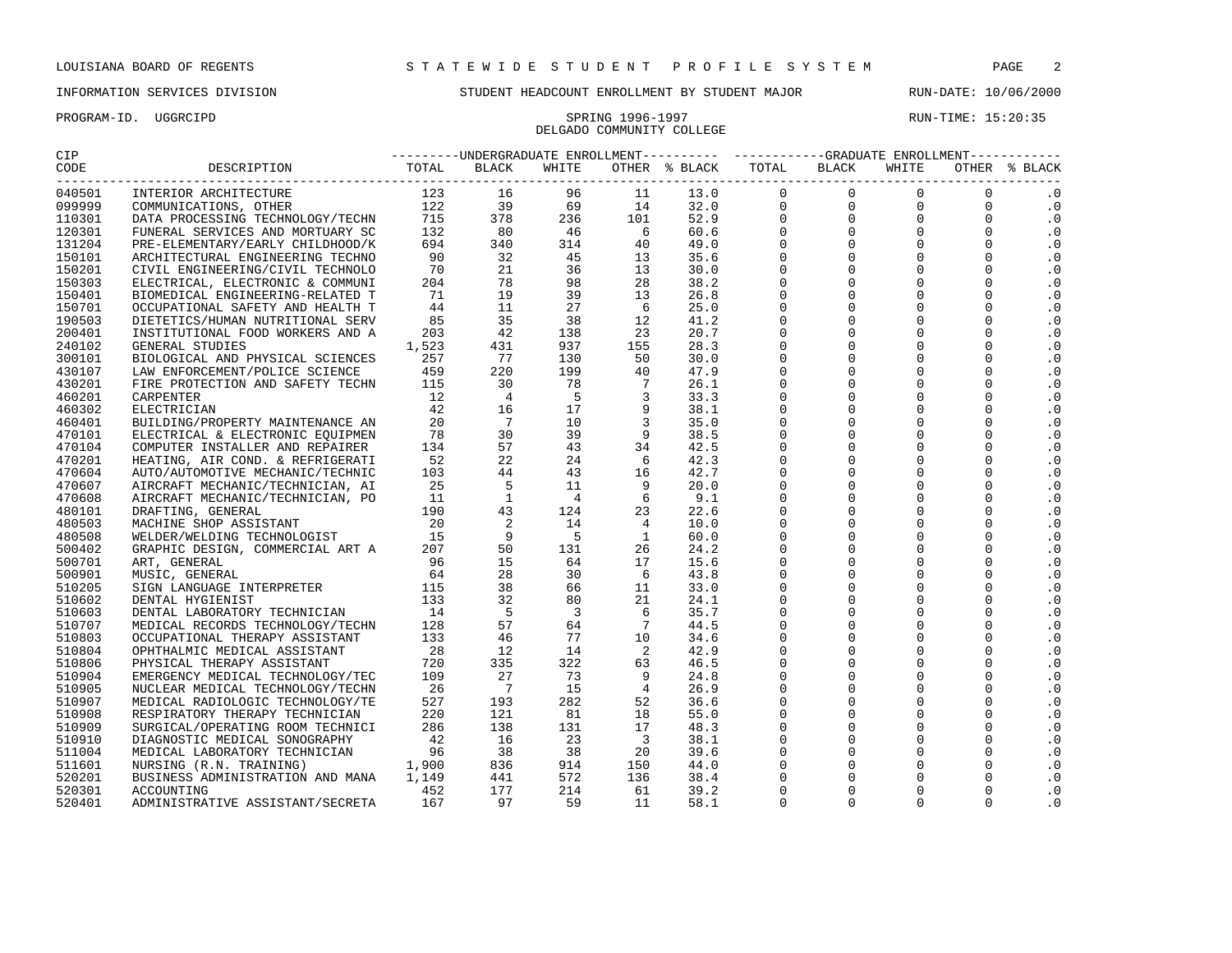LOUISIANA BOARD OF REGENTS STA TEWIDE STUDENT PROFILE SYSTEM PAGE 3

### INFORMATION SERVICES DIVISION STUDENT HEADCOUNT ENROLLMENT BY STUDENT MAJOR RUN-DATE: 10/06/2000

# PROGRAM-ID. UGGRCIPD SPRING 1996-1997 SPRING 1996-1997

## DELGADO COMMUNITY COLLEGE

| <b>CIP</b>        |                                  |               |                       |       |       |              | ---------UNDERGRADUATE ENROLLMENT---------- ----------GRADUATE ENROLLMENT----------- |       |       |       |         |  |
|-------------------|----------------------------------|---------------|-----------------------|-------|-------|--------------|--------------------------------------------------------------------------------------|-------|-------|-------|---------|--|
| CODE              | DESCRIPTION                      | TOTAL         | <b>BLACK</b>          | WHITE | OTHER | % BLACK      | TOTAL                                                                                | BLACK | WHITE | OTHER | % BLACK |  |
| 520901<br>UNKNOWN | HOSPITALITY/ADMINISTRATION MANAG | 33<br>. . 931 | $\frac{14}{1}$<br>381 | .078  | 472   | 42.4<br>19.7 |                                                                                      |       |       |       |         |  |
| TOTALS            |                                  | 14,185        | 5,193                 | 7,209 | ⊥,783 | 36.6         |                                                                                      |       |       |       |         |  |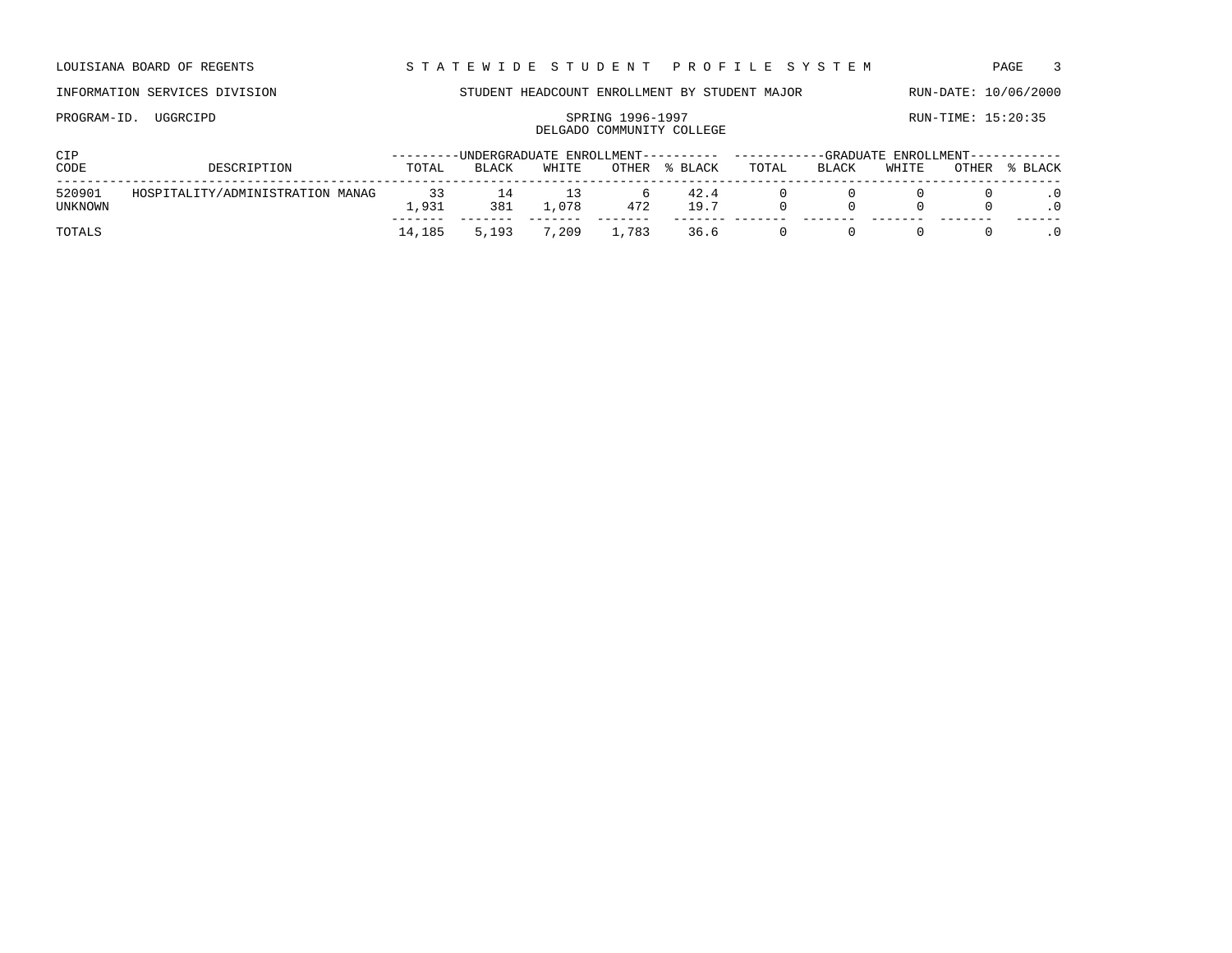## GRAMBLING STATE UNIVERSITY

| 090403           |  |  |  |  |  |  |  |  |  |
|------------------|--|--|--|--|--|--|--|--|--|
| 110401           |  |  |  |  |  |  |  |  |  |
| 110701           |  |  |  |  |  |  |  |  |  |
| 130401           |  |  |  |  |  |  |  |  |  |
| 131001           |  |  |  |  |  |  |  |  |  |
| 131202           |  |  |  |  |  |  |  |  |  |
| 131204           |  |  |  |  |  |  |  |  |  |
| 131302           |  |  |  |  |  |  |  |  |  |
| 131303           |  |  |  |  |  |  |  |  |  |
| 131305           |  |  |  |  |  |  |  |  |  |
| 131308           |  |  |  |  |  |  |  |  |  |
| 131309           |  |  |  |  |  |  |  |  |  |
| 131312           |  |  |  |  |  |  |  |  |  |
| 131314           |  |  |  |  |  |  |  |  |  |
| 131316           |  |  |  |  |  |  |  |  |  |
| 131317           |  |  |  |  |  |  |  |  |  |
| 131399           |  |  |  |  |  |  |  |  |  |
| 139999           |  |  |  |  |  |  |  |  |  |
| 150303           |  |  |  |  |  |  |  |  |  |
| 150603           |  |  |  |  |  |  |  |  |  |
| 150803           |  |  |  |  |  |  |  |  |  |
| 151001           |  |  |  |  |  |  |  |  |  |
| 160901           |  |  |  |  |  |  |  |  |  |
| 160905           |  |  |  |  |  |  |  |  |  |
| 190706           |  |  |  |  |  |  |  |  |  |
| 200401           |  |  |  |  |  |  |  |  |  |
| 220102           |  |  |  |  |  |  |  |  |  |
| 230101           |  |  |  |  |  |  |  |  |  |
| 240103           |  |  |  |  |  |  |  |  |  |
| 260101           |  |  |  |  |  |  |  |  |  |
|                  |  |  |  |  |  |  |  |  |  |
| 270101<br>310101 |  |  |  |  |  |  |  |  |  |
| 310301           |  |  |  |  |  |  |  |  |  |
| 310502           |  |  |  |  |  |  |  |  |  |
| 400501           |  |  |  |  |  |  |  |  |  |
|                  |  |  |  |  |  |  |  |  |  |
| 400801           |  |  |  |  |  |  |  |  |  |
| 420101           |  |  |  |  |  |  |  |  |  |
| 430104           |  |  |  |  |  |  |  |  |  |
| 430107           |  |  |  |  |  |  |  |  |  |
| 440401           |  |  |  |  |  |  |  |  |  |
| 440701           |  |  |  |  |  |  |  |  |  |
| 450701           |  |  |  |  |  |  |  |  |  |
| 450801           |  |  |  |  |  |  |  |  |  |
| 451001           |  |  |  |  |  |  |  |  |  |
| 451101           |  |  |  |  |  |  |  |  |  |
| 480101           |  |  |  |  |  |  |  |  |  |
| 500501           |  |  |  |  |  |  |  |  |  |
| 500701           |  |  |  |  |  |  |  |  |  |
| 500903           |  |  |  |  |  |  |  |  |  |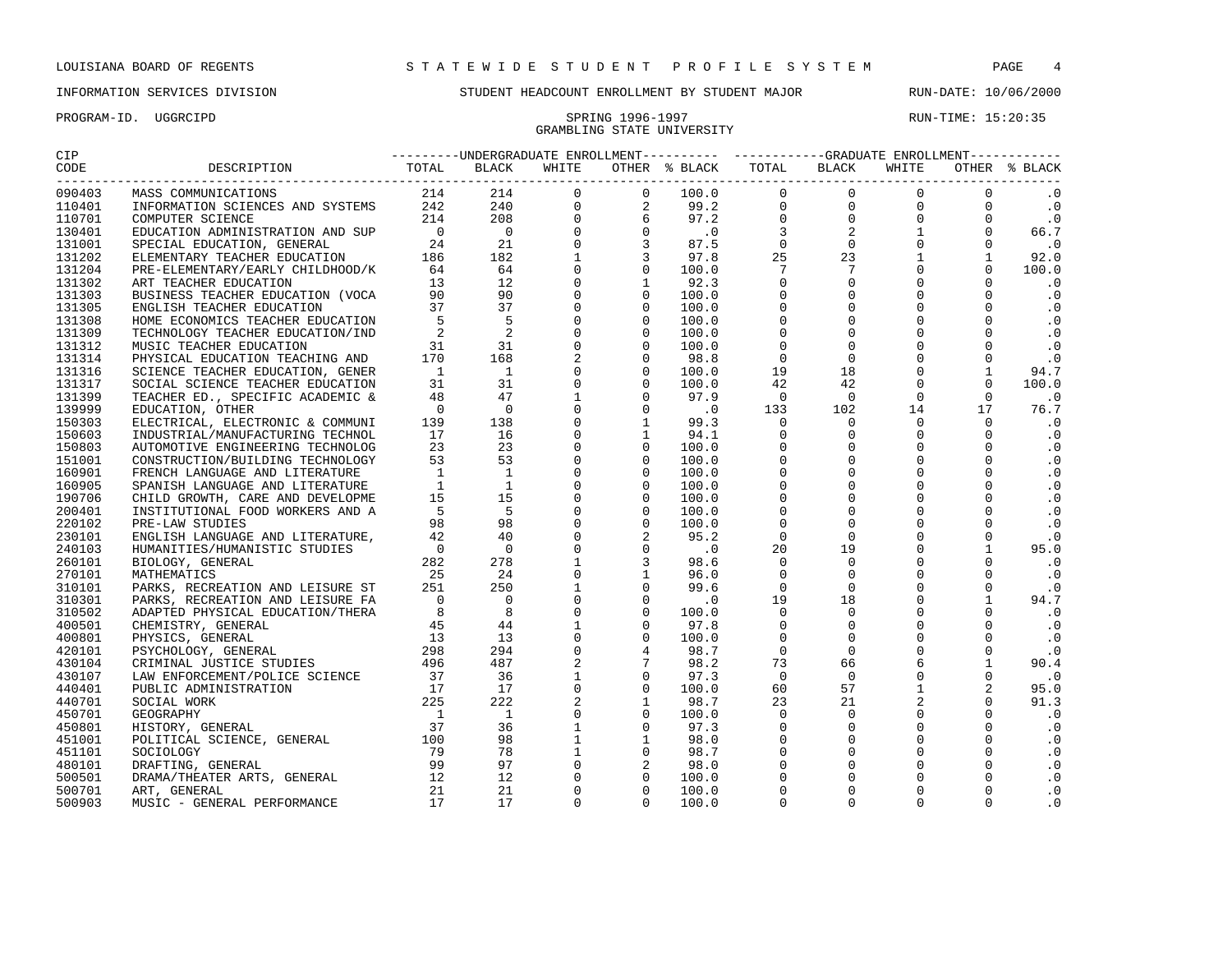## GRAMBLING STATE UNIVERSITY

| <b>CIP</b> |                                  |       | -UNDERGRADUATE ENROLLMENT- |       |       |         | -GRADUATE ENROLLMENT- |       |       |       |         |
|------------|----------------------------------|-------|----------------------------|-------|-------|---------|-----------------------|-------|-------|-------|---------|
| CODE       | DESCRIPTION                      | TOTAL | <b>BLACK</b>               | WHITE | OTHER | % BLACK | TOTAL                 | BLACK | WHITE | OTHER | % BLACK |
| 510203     | SPEECH-LANGUAGE PATHOLOGY        | 25    | 24                         |       |       | 96.0    |                       |       |       |       |         |
| 511601     | NURSING (R.N. TRAINING)          | 614   | 504                        | 104   |       | 82.1    |                       |       |       |       |         |
| 520201     | BUSINESS ADMINISTRATION AND MANA | 213   | 209                        |       |       | 98.1    | 23                    | 20    |       |       | 87.0    |
| 520204     | OFFICE SUPERVISION AND MANAGEMEN | 43    | 43                         |       |       | 100.0   |                       |       |       |       |         |
| 520301     | ACCOUNTING                       | 284   | 279                        |       |       | 98.2    |                       |       |       |       |         |
| 520401     | ADMINISTRATIVE ASSISTANT/SECRETA |       |                            |       |       | 100.0   |                       |       |       |       |         |
| 520408     | GENERAL OFFICE/CLERICAL AND TYPI |       |                            |       |       | 100.0   |                       |       |       |       |         |
| 520601     | BUSINESS/MANAGERIAL ECONOMICS    | 45    | 44                         |       |       | 97.8    |                       |       |       |       |         |
| 520902     | HOTEL/MOTEL AND RESTAURANT MANAG | 31    |                            |       |       | 100.0   |                       |       |       |       |         |
| 521101     | INTERNATIONAL BUSINESS           |       |                            |       |       | . L     |                       |       |       |       |         |
| 521401     | BUSINESS MARKETING AND MARKETING | 220   | 215                        |       |       | 97.7    |                       |       |       |       |         |
| UNKNOWN    |                                  | 357   | 283                        | 13    | 61    | 79.3    | 61                    | 50    |       |       | 82.0    |
| TOTALS     |                                  | 5,663 | 5.410                      | 134   | 119   | 95.5    | 509                   | 445   | 28    | 36    | 87.4    |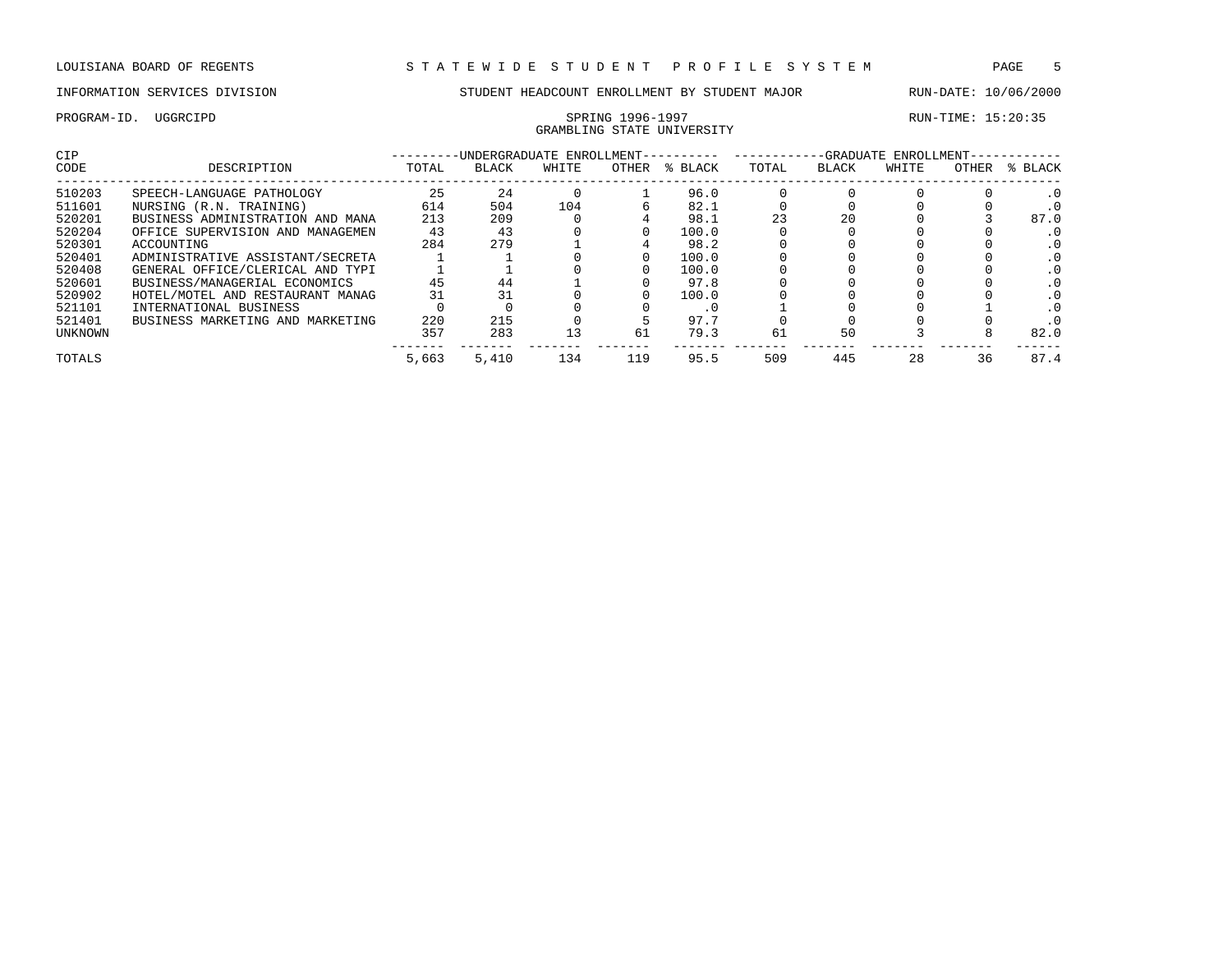### PROGRAM-ID. UGGRCIPD SPRING 1996-1997 SPRING 1996-1997 LOUISIANA TECH UNIVERSITY

| CIP    |                                                                                                                                                                                                                                  | ---------UNDERGRADUATE ENROLLMENT---------- ----------GRADUATE ENROLLMENT----------- |  |  |  |  |  |  |  |  |               |
|--------|----------------------------------------------------------------------------------------------------------------------------------------------------------------------------------------------------------------------------------|--------------------------------------------------------------------------------------|--|--|--|--|--|--|--|--|---------------|
|        | مستخدم المستخدم المستخدم المستخدم المستخدم المستخدم المستخدم المستخدم المستخدم المستخدم المستخدم المستخدم المس<br>2 BLACK TOTAL BLACK TOTAL BLACK BLACK BLACK BLACK BLACK BLACK BLACK BLACK TOTAL BLACK TOTHER & B باستخدام المس |                                                                                      |  |  |  |  |  |  |  |  | OTHER % BLACK |
| 010101 |                                                                                                                                                                                                                                  |                                                                                      |  |  |  |  |  |  |  |  |               |
| 010603 |                                                                                                                                                                                                                                  |                                                                                      |  |  |  |  |  |  |  |  | $\cdot$ 0     |
| 020201 |                                                                                                                                                                                                                                  |                                                                                      |  |  |  |  |  |  |  |  | .0            |
| 020402 |                                                                                                                                                                                                                                  |                                                                                      |  |  |  |  |  |  |  |  | $\cdot$ 0     |
| 030101 |                                                                                                                                                                                                                                  |                                                                                      |  |  |  |  |  |  |  |  | $\cdot$ 0     |
| 030102 |                                                                                                                                                                                                                                  |                                                                                      |  |  |  |  |  |  |  |  | $\cdot$ 0     |
| 030501 |                                                                                                                                                                                                                                  |                                                                                      |  |  |  |  |  |  |  |  | $\cdot$ 0     |
| 040201 |                                                                                                                                                                                                                                  |                                                                                      |  |  |  |  |  |  |  |  | $\cdot$ 0     |
| 040501 |                                                                                                                                                                                                                                  |                                                                                      |  |  |  |  |  |  |  |  | $\cdot$ 0     |
| 090401 |                                                                                                                                                                                                                                  |                                                                                      |  |  |  |  |  |  |  |  | $\cdot$ 0     |
| 110701 |                                                                                                                                                                                                                                  |                                                                                      |  |  |  |  |  |  |  |  | $\cdot$ 0     |
| 119999 |                                                                                                                                                                                                                                  |                                                                                      |  |  |  |  |  |  |  |  | .0            |
| 130101 |                                                                                                                                                                                                                                  |                                                                                      |  |  |  |  |  |  |  |  | 22.2          |
| 130301 |                                                                                                                                                                                                                                  |                                                                                      |  |  |  |  |  |  |  |  | 14.5          |
| 130401 |                                                                                                                                                                                                                                  |                                                                                      |  |  |  |  |  |  |  |  | 25.0          |
| 130802 |                                                                                                                                                                                                                                  |                                                                                      |  |  |  |  |  |  |  |  | 33.3          |
| 131001 |                                                                                                                                                                                                                                  |                                                                                      |  |  |  |  |  |  |  |  | $\cdot$ 0     |
| 131012 |                                                                                                                                                                                                                                  |                                                                                      |  |  |  |  |  |  |  |  | $\cdot$ 0     |
| 131101 |                                                                                                                                                                                                                                  |                                                                                      |  |  |  |  |  |  |  |  | 18.6          |
| 131202 |                                                                                                                                                                                                                                  |                                                                                      |  |  |  |  |  |  |  |  | $\cdot$ 0     |
| 131204 |                                                                                                                                                                                                                                  |                                                                                      |  |  |  |  |  |  |  |  | $\cdot$ 0     |
| 131205 |                                                                                                                                                                                                                                  |                                                                                      |  |  |  |  |  |  |  |  | $\cdot$ 0     |
| 131302 |                                                                                                                                                                                                                                  |                                                                                      |  |  |  |  |  |  |  |  | $\cdot$ 0     |
| 131312 |                                                                                                                                                                                                                                  |                                                                                      |  |  |  |  |  |  |  |  | $\cdot$ 0     |
| 131314 |                                                                                                                                                                                                                                  |                                                                                      |  |  |  |  |  |  |  |  | 12.5          |
| 131315 |                                                                                                                                                                                                                                  |                                                                                      |  |  |  |  |  |  |  |  | $\cdot$ 0     |
| 131325 |                                                                                                                                                                                                                                  |                                                                                      |  |  |  |  |  |  |  |  | $\cdot$ 0     |
| 131331 |                                                                                                                                                                                                                                  |                                                                                      |  |  |  |  |  |  |  |  | $\cdot$ 0     |
| 140101 |                                                                                                                                                                                                                                  |                                                                                      |  |  |  |  |  |  |  |  | 2.2           |
| 140501 |                                                                                                                                                                                                                                  |                                                                                      |  |  |  |  |  |  |  |  | $\cdot$ .0    |
| 140701 |                                                                                                                                                                                                                                  |                                                                                      |  |  |  |  |  |  |  |  | $\cdot$ 0     |
| 140801 |                                                                                                                                                                                                                                  |                                                                                      |  |  |  |  |  |  |  |  | $\cdot$ 0     |
| 141001 |                                                                                                                                                                                                                                  |                                                                                      |  |  |  |  |  |  |  |  | $\cdot$ 0     |
| 141701 |                                                                                                                                                                                                                                  |                                                                                      |  |  |  |  |  |  |  |  | $\cdot$ 0     |
| 141901 |                                                                                                                                                                                                                                  |                                                                                      |  |  |  |  |  |  |  |  | $\cdot$ 0     |
| 142501 |                                                                                                                                                                                                                                  |                                                                                      |  |  |  |  |  |  |  |  | $\cdot$ 0     |
| 142701 |                                                                                                                                                                                                                                  |                                                                                      |  |  |  |  |  |  |  |  | $\cdot$ 0     |
| 150201 |                                                                                                                                                                                                                                  |                                                                                      |  |  |  |  |  |  |  |  | $\cdot$ 0     |
| 150303 |                                                                                                                                                                                                                                  |                                                                                      |  |  |  |  |  |  |  |  | $\cdot$ 0     |
| 160901 |                                                                                                                                                                                                                                  |                                                                                      |  |  |  |  |  |  |  |  | $\cdot$ 0     |
| 160905 |                                                                                                                                                                                                                                  |                                                                                      |  |  |  |  |  |  |  |  | $\cdot$ 0     |
| 190101 |                                                                                                                                                                                                                                  |                                                                                      |  |  |  |  |  |  |  |  | 16.0          |
| 190402 |                                                                                                                                                                                                                                  |                                                                                      |  |  |  |  |  |  |  |  | $\cdot$ 0     |
| 190503 |                                                                                                                                                                                                                                  |                                                                                      |  |  |  |  |  |  |  |  | 4.3           |
| 190706 |                                                                                                                                                                                                                                  |                                                                                      |  |  |  |  |  |  |  |  | $\cdot$ 0     |
| 220102 |                                                                                                                                                                                                                                  |                                                                                      |  |  |  |  |  |  |  |  | $\cdot$ 0     |
| 230101 |                                                                                                                                                                                                                                  |                                                                                      |  |  |  |  |  |  |  |  | 13.3          |
| 231001 |                                                                                                                                                                                                                                  |                                                                                      |  |  |  |  |  |  |  |  | $\cdot$ 0     |
| 240102 |                                                                                                                                                                                                                                  |                                                                                      |  |  |  |  |  |  |  |  | $\cdot$ 0     |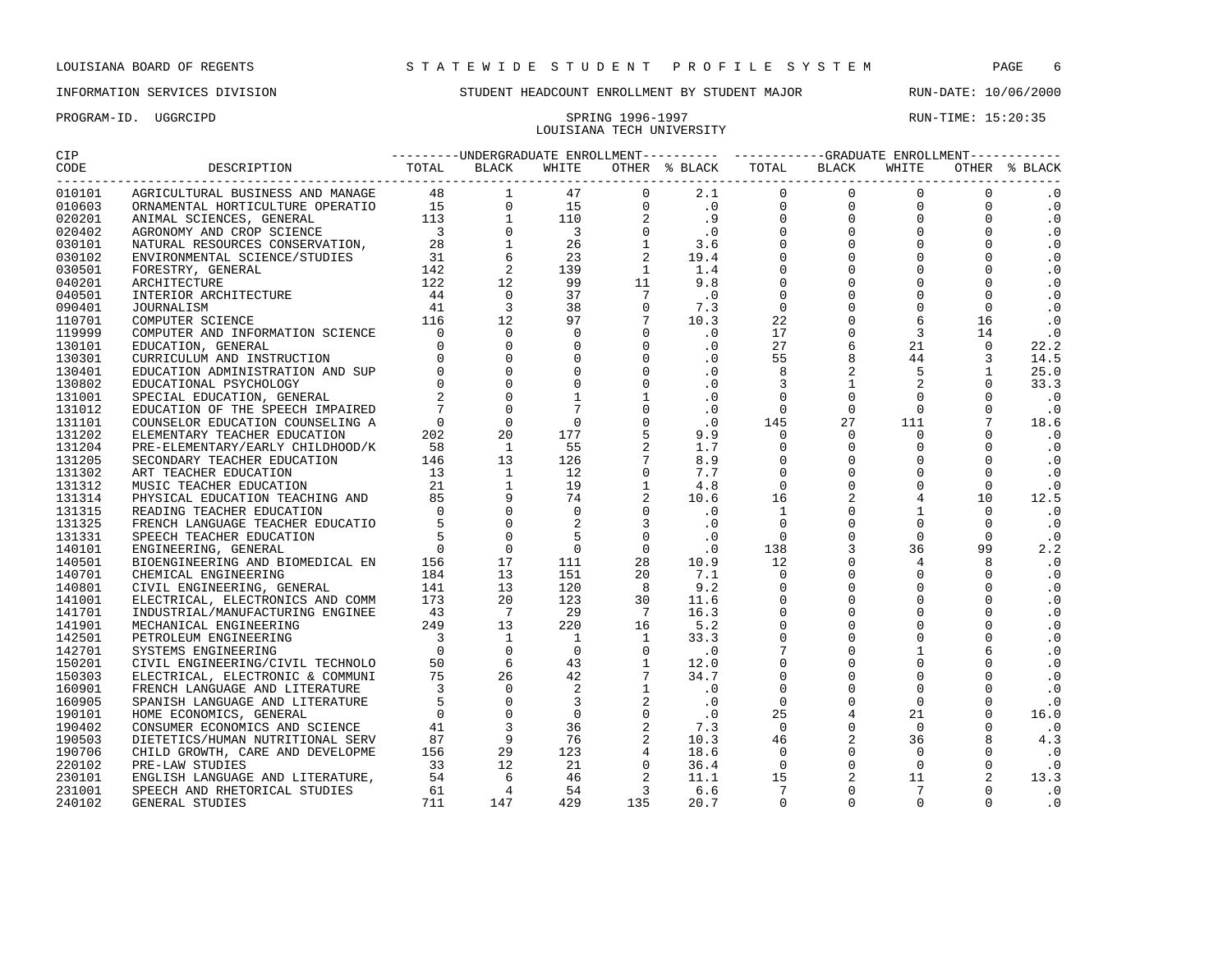### PROGRAM-ID. UGGRCIPD SPRING 1996-1997 RUN-TIME: 15:20:35 LOUISIANA TECH UNIVERSITY

| CIP      |                                                                                       | --------UNDERGRADUATE ENROLLMENT---------- ----------GRADUATE ENROLLMENT---------- |                                                        |                          |                         |               |                                      |                   |                                  |                 |               |
|----------|---------------------------------------------------------------------------------------|------------------------------------------------------------------------------------|--------------------------------------------------------|--------------------------|-------------------------|---------------|--------------------------------------|-------------------|----------------------------------|-----------------|---------------|
| CODE     |                                                                                       |                                                                                    | BLACK                                                  | WHITE                    |                         | OTHER % BLACK | ------------------------------------ | TOTAL BLACK       | WHITE                            | --------------- | OTHER % BLACK |
| 260101   | BIOLOGY, GENERAL                                                                      | 227 18                                                                             |                                                        | 202                      |                         | 7.9           | 38                                   |                   | 31                               | 4               | 7.9           |
| 270101   | MATHEMATICS                                                                           |                                                                                    |                                                        | 17                       | 1                       | 10.0          | 8                                    |                   | $1 \qquad \qquad$<br>$5^{\circ}$ | 2               | 12.5          |
| 310501   | HEALTH AND PHYSICAL EDUCATION, G                                                      |                                                                                    | $\begin{array}{ccc} 20 & & 2 \\ 93 & & 11 \end{array}$ | 79                       | 3                       | 11.8          | $\Omega$                             | $0 \qquad \qquad$ | 0                                | $\Omega$        | $\cdot$ 0     |
| 400501   | CHEMISTRY, GENERAL                                                                    | 27                                                                                 | 2                                                      | 24                       |                         | 7.4           | 10                                   | $\mathsf{O}$      |                                  | 9               | $\cdot$ 0     |
| 400601   | CHEMISTRY, GENERAL 27<br>GEOLOGY 22<br>PHYSICS, GENERAL 14<br>PSYCHOLOGY, GENERAL 156 |                                                                                    | $\mathbf 0$                                            | 22                       | $\mathbf 0$             | $\cdot$ 0     | $\mathbf 0$                          | $\mathsf{O}$      |                                  | $\mathbf 0$     | $\cdot$ 0     |
| 400801   |                                                                                       |                                                                                    | <sup>1</sup>                                           | 11                       | $\overline{a}$          | 7.1           | 8                                    | $\mathsf{O}$      | $\overline{a}$                   |                 | $\cdot$ 0     |
| 420101   |                                                                                       |                                                                                    | 20                                                     | 128                      | 8                       | 12.8          | $\mathbf 0$                          | $\Omega$          |                                  |                 | $\cdot$ 0     |
| 420601   | COUNSELING PSYCHOLOGY                                                                 | $\Omega$                                                                           | $\mathbf 0$                                            | 0                        |                         | $\cdot$ 0     | 10                                   |                   | 9                                |                 | $\cdot$ 0     |
| 420901   | INDUSTRIAL AND ORGANIZATIONAL PS                                                      |                                                                                    |                                                        | 0                        |                         | $\cdot$ 0     | 75                                   |                   | 61                               | 5               | 12.0          |
| 450701   | GEOGRAPHY                                                                             |                                                                                    |                                                        | 5                        |                         | .0            | $\Omega$                             | $\Omega$          | $\cap$                           | $\Omega$        | $\cdot$ 0     |
| 450801   | HISTORY, GENERAL                                                                      | 42                                                                                 | 2                                                      | 37                       |                         | 4.8           | 18                                   | $\overline{3}$    | 14                               |                 | 16.7          |
| 451001   | POLITICAL SCIENCE, GENERAL                                                            | 58                                                                                 | 11                                                     | 43                       |                         | 19.0          | $\mathbf 0$                          | $\mathbf 0$       | $\Omega$                         | $\Omega$        | $\cdot$ 0     |
| 451101   | SOCIOLOGY                                                                             | 116                                                                                | 37                                                     | 77                       |                         | 31.9          | $\mathbf 0$                          | 0                 |                                  | $\Omega$        | $\cdot$ 0     |
| 490101   | AVIATION AND AIRWAY SCIENCE                                                           | 141                                                                                | 12                                                     | 119                      | 10                      | 8.5           | $\mathsf 0$                          | $\mathbf 0$       | $\mathbf 0$                      |                 | $\cdot$ 0     |
| 500402   | GRAPHIC DESIGN, COMMERCIAL ART A                                                      | 78                                                                                 | 3                                                      | 73                       | 2                       | 3.8           | $\Omega$                             | $\Omega$          |                                  |                 | $\cdot$ 0     |
| 500605   | PHOTOGRAPHY                                                                           | 17                                                                                 |                                                        | 14                       |                         | 11.8          |                                      |                   |                                  |                 | $\cdot$ 0     |
| 500701   | ART, GENERAL                                                                          | 19                                                                                 |                                                        | 17                       |                         | .0            | 10                                   |                   |                                  | $\overline{2}$  | 10.0          |
| 500901   | MUSIC, GENERAL                                                                        | $\frac{16}{27}$                                                                    |                                                        | 15                       |                         | .0            | $\Omega$                             | $\Omega$          |                                  | $\Omega$        | $\cdot$ 0     |
| 500903   | MUSIC - GENERAL PERFORMANCE                                                           |                                                                                    | $\overline{3}$                                         | 23                       | $\mathbf{1}$            | 11.1          | $\Omega$                             |                   | $\Omega$                         | $\Omega$        | $\cdot$ 0     |
| 510204   | SPEECH-LANGUAGE PATHOLOGY AND AU                                                      | 71                                                                                 | $\overline{4}$                                         | 65                       |                         | 5.6           | 64                                   |                   | 60                               |                 | 6.3           |
| 510706   | MEDICAL RECORDS ADMINISTRATION                                                        | 66                                                                                 | 18                                                     | 48                       | $\mathbf 0$             | 27.3          | $\mathsf 0$                          |                   | $\Omega$                         |                 | $\cdot$ 0     |
| 510707   | MEDICAL RECORDS TECHNOLOGY/TECHN                                                      | 39                                                                                 | 11                                                     | 26                       |                         | 28.2          | $\mathbf 0$                          | $\Omega$          |                                  |                 | $\cdot$ 0     |
| 511005   | MEDICAL TECHNOLOGY                                                                    | 83                                                                                 | 11                                                     | 64                       |                         | 13.3          | $\mathbf 0$                          |                   |                                  |                 | $\cdot$ 0     |
| 511601   | NURSING (R.N. TRAINING)                                                               | 149                                                                                | $5^{\circ}$                                            | 138                      |                         | 3.4           | $\Omega$                             |                   |                                  | $\Omega$        | $\cdot$ 0     |
| 520201   | BUSINESS ADMINISTRATION AND MANA                                                      | 203                                                                                | 28                                                     | 166                      |                         | 13.8          | 145                                  |                   | 101                              | 41              | 2.1           |
| 520205   | OPERATIONS MANAGEMENT AND SUPERV                                                      | 33                                                                                 | $\overline{1}$                                         | 30                       |                         | 3.0           | $\Omega$                             | $\Omega$          | $\Omega$                         | $\Omega$        | $\cdot$ 0     |
| 520301   | ACCOUNTING                                                                            | 209                                                                                | 33                                                     | 164                      | 12                      | 15.8          | 14                                   | $\mathbf 0$       | 11                               | 3               | $\cdot$ 0     |
| 520601   | BUSINESS/MANAGERIAL ECONOMICS                                                         | $57$<br>$8$<br>$8$                                                                 | $\overline{\mathbf{3}}$                                | $\overline{\phantom{a}}$ | 2                       | 37.5          | $\Omega$                             | $\mathbf 0$       | $\Omega$                         | $\Omega$        | $\cdot$ 0     |
| 520801   | FINANCE, GENERAL                                                                      |                                                                                    | $\frac{8}{2}$                                          | 52                       | $7\phantom{.0}$         | 11.9          | $\mathbf 0$                          | 0                 |                                  | $\Omega$        | $\cdot$ 0     |
| 521001   | HUMAN RESOURCES MANAGEMENT                                                            | 28                                                                                 |                                                        | 26                       | $\mathbf 0$             | 7.1           |                                      | $\Omega$          |                                  |                 | $\cdot$ 0     |
| 521201   | MANAGEMENT INFO. SYSTEMS & BUSIN                                                      | 128                                                                                | 22                                                     | 95                       | 11                      | 17.2          |                                      |                   |                                  |                 | $\cdot$ 0     |
| 521301   | MANAGEMENT SCIENCE                                                                    | $\overline{1}$                                                                     | $\overline{0}$                                         | $\overline{\phantom{0}}$ | $\overline{0}$          | .0            |                                      |                   |                                  |                 | $\cdot$ 0     |
| 521401   | BUSINESS MARKETING AND MARKETING                                                      | 132                                                                                | 22                                                     | 107                      | $\overline{\mathbf{3}}$ | 16.7          |                                      |                   |                                  |                 | $\cdot$ 0     |
| TRANSFER |                                                                                       | 273                                                                                | 100                                                    | 158                      | 15                      | 36.6          | $\Omega$                             | $\Omega$          | $\Omega$                         | $\Omega$        | $\cdot$ 0     |
| UNKNOWN  |                                                                                       | 1,319                                                                              | 225                                                    | 1,023                    | 71                      | 17.1          | 205<br>------- --------              | 28                | 164                              | 13              | 13.7          |
| TOTALS   |                                                                                       | 7,359                                                                              | 1,026                                                  | 5,814                    | 519                     | 13.9          | 1,149                                | 109               | 779                              | 261             | 9.5           |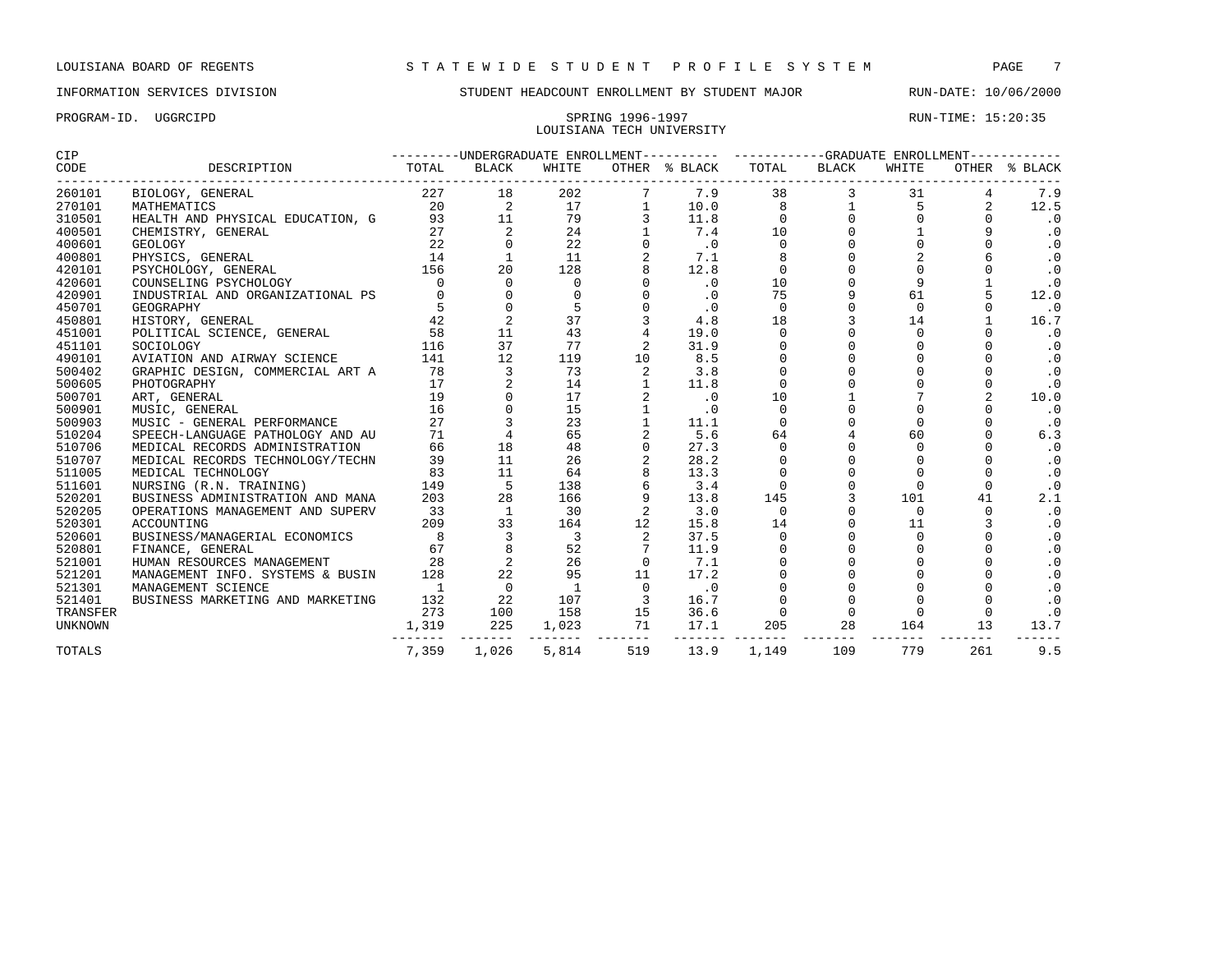PROGRAM-ID. UGGRCIPD SPRING 1996-1997 RUN-TIME: 15:20:35

## INFORMATION SERVICES DIVISION SUNDENT HEADCOUNT ENROLLMENT BY STUDENT MAJOR RUN-DATE: 10/06/2000

# MCNEESE STATE UNIVERSITY

| CIP                 |                              |  | ---------UNDERGRADUATE ENROLLMENT---------- -----------GRADUATE ENROLLMENT----------- |  |  |  |       |                |               |
|---------------------|------------------------------|--|---------------------------------------------------------------------------------------|--|--|--|-------|----------------|---------------|
|                     | CODE DESCRIPTION TOTAL BLACK |  | WHITE                                                                                 |  |  |  | WHITE |                | OTHER % BLACK |
| ---------<br>020101 |                              |  |                                                                                       |  |  |  |       | $\Omega$       | $\cdot$ 0     |
| 030601              |                              |  |                                                                                       |  |  |  |       | $\Omega$       | $\cdot$ 0     |
| 090403              |                              |  |                                                                                       |  |  |  |       | $\Omega$       | $\cdot$ 0     |
| 110301              |                              |  |                                                                                       |  |  |  |       | $\Omega$       | $\cdot$ 0     |
| 110701              |                              |  |                                                                                       |  |  |  |       | $\mathbf 0$    | $\cdot$ 0     |
| 130401              |                              |  |                                                                                       |  |  |  |       | $\mathbf 0$    | 10.0          |
| 130501              |                              |  |                                                                                       |  |  |  |       | $\mathbf{1}$   | 10.4          |
| 130802              |                              |  |                                                                                       |  |  |  |       | $\Omega$       | $\cdot$ 0     |
| 131001              |                              |  |                                                                                       |  |  |  |       | $\Omega$       | $\cdot$ 0     |
| 131101              |                              |  |                                                                                       |  |  |  |       | $\Omega$       | 7.1           |
| 131202              |                              |  |                                                                                       |  |  |  |       | $\Omega$       | 12.5          |
| 131204              |                              |  |                                                                                       |  |  |  |       | $\mathbf 0$    | 15.4          |
| 131205              |                              |  |                                                                                       |  |  |  |       | $\mathbf{1}$   | 7.7           |
| 131308              |                              |  |                                                                                       |  |  |  |       | $\Omega$       | $\cdot$ 0     |
| 131312              |                              |  |                                                                                       |  |  |  |       | $\Omega$       | $\cdot$ 0     |
| 131314              |                              |  |                                                                                       |  |  |  |       | $\Omega$       | 9.1           |
| 140101              |                              |  |                                                                                       |  |  |  |       | 5              | 7.1           |
| 150303              |                              |  |                                                                                       |  |  |  |       | $\Omega$       | $\cdot$ 0     |
| 150404              |                              |  |                                                                                       |  |  |  |       | $\Omega$       | $\cdot$ 0     |
| 150903              |                              |  |                                                                                       |  |  |  |       | $\Omega$       | $\cdot$ 0     |
| 159999              |                              |  |                                                                                       |  |  |  |       | $\Omega$       | $\cdot$ 0     |
| 160901              |                              |  |                                                                                       |  |  |  |       | $\Omega$       | $\cdot$ 0     |
| 160905              |                              |  |                                                                                       |  |  |  |       | $\Omega$       | $\cdot$ 0     |
| 190101              |                              |  |                                                                                       |  |  |  |       | $\Omega$       | $\cdot$ 0     |
| 220103              |                              |  |                                                                                       |  |  |  |       | $\Omega$       | $\cdot$ 0     |
| 230101              |                              |  |                                                                                       |  |  |  |       | $\mathbf{1}$   | $\cdot$ 0     |
| 230501              |                              |  |                                                                                       |  |  |  |       | $\mathbf{1}$   | $\cdot$ 0     |
| 231001              |                              |  |                                                                                       |  |  |  |       | $\Omega$       | $\cdot$ 0     |
| 240102              |                              |  |                                                                                       |  |  |  |       | $\Omega$       | $\cdot$ 0     |
| 240103              |                              |  |                                                                                       |  |  |  |       | $\Omega$       | $\cdot$ 0     |
| 260101              |                              |  |                                                                                       |  |  |  |       | $\Omega$       | $\cdot$ 0     |
| 260501              |                              |  |                                                                                       |  |  |  |       | $\Omega$       | $\cdot$ 0     |
| 260603              |                              |  |                                                                                       |  |  |  |       | $\overline{2}$ | 8.3           |
| 270101              |                              |  |                                                                                       |  |  |  |       | 7              | 6.3           |
| 400501              |                              |  |                                                                                       |  |  |  |       | $\overline{3}$ | $\cdot$ 0     |
| 400601              |                              |  |                                                                                       |  |  |  |       | $\Omega$       | $\cdot$ 0     |
| 400801              |                              |  |                                                                                       |  |  |  |       | $\mathbf 0$    | $\cdot$ 0     |
| 420101              |                              |  |                                                                                       |  |  |  |       | $\mathbf{1}$   | 8.7           |
| 430104              |                              |  |                                                                                       |  |  |  |       | $\Omega$       | $\cdot$ 0     |
| 430107              |                              |  |                                                                                       |  |  |  |       | $\Omega$       | $\cdot$ 0     |
| 450801              |                              |  |                                                                                       |  |  |  |       | $\Omega$       | $\cdot$ 0     |
| 451001              |                              |  |                                                                                       |  |  |  |       | $\Omega$       | $\cdot$ 0     |
| 451101              |                              |  |                                                                                       |  |  |  |       | $\Omega$       | $\cdot$ 0     |
| 480101              |                              |  |                                                                                       |  |  |  |       | $\mathbf 0$    | $\cdot$ 0     |
| 500501              |                              |  |                                                                                       |  |  |  |       | $\Omega$       | $\cdot$ 0     |
| 500701              |                              |  |                                                                                       |  |  |  |       |                | $\cdot$ 0     |
| 500903              |                              |  |                                                                                       |  |  |  |       |                | $\cdot$ 0     |
| 510907              |                              |  |                                                                                       |  |  |  |       | $\Omega$       | $\cdot$ 0     |
| 511005              |                              |  |                                                                                       |  |  |  |       | $\Omega$       | $\cdot$ 0     |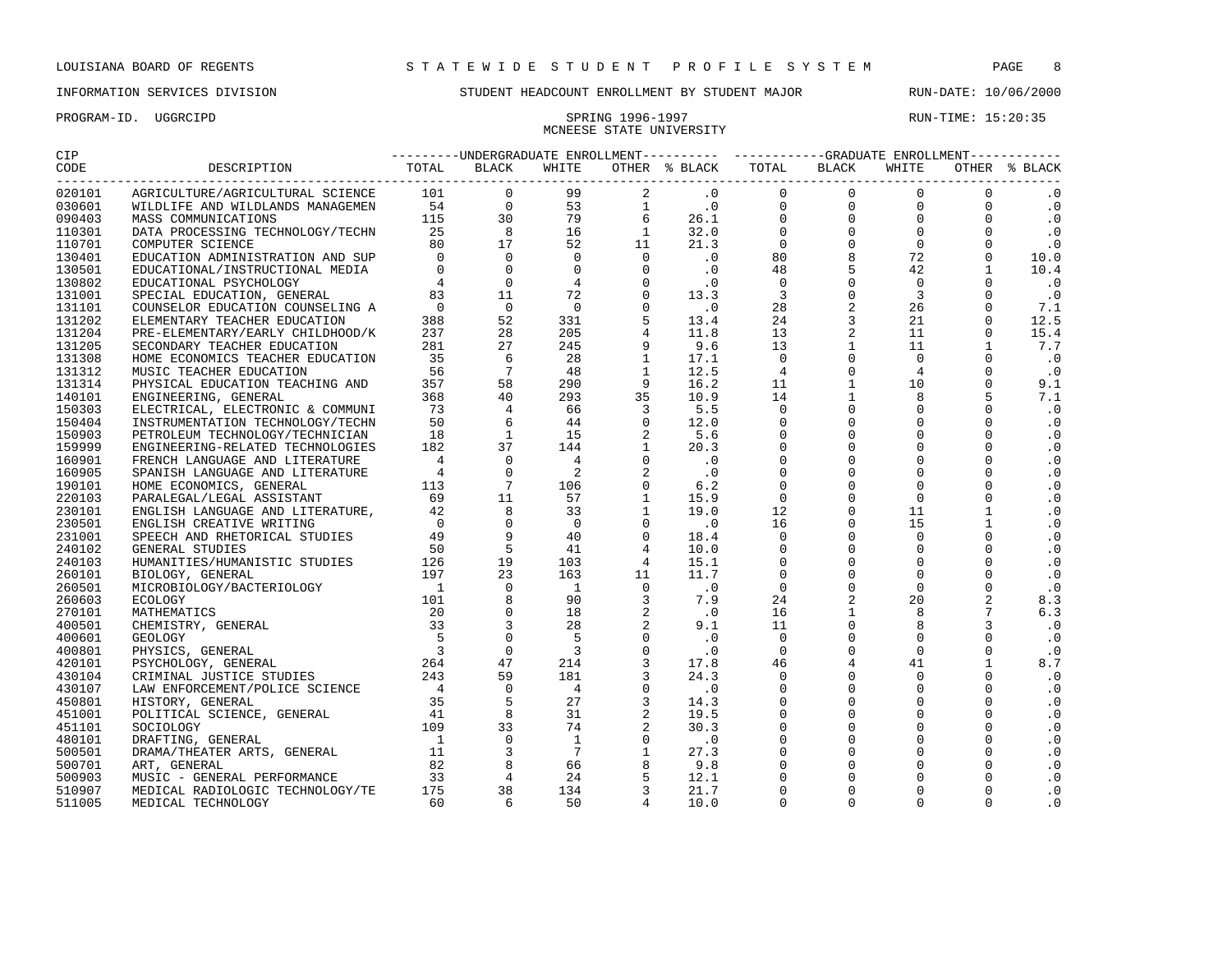# MCNEESE STATE UNIVERSITY

| CIP      |                                  |       | -UNDERGRADUATE ENROLLMENT- |       |       |         |       |       | -GRADUATE ENROLLMENT- |       |           |
|----------|----------------------------------|-------|----------------------------|-------|-------|---------|-------|-------|-----------------------|-------|-----------|
| CODE     | DESCRIPTION                      | TOTAL | BLACK                      | WHITE | OTHER | % BLACK | TOTAL | BLACK | WHITE                 | OTHER | % BLACK   |
| 511101   | PRE-DENTISTRY STUDIES            |       |                            |       |       |         |       |       |                       |       |           |
| 511601   | NURSING (R.N. TRAINING)          | 584   | 84                         | 486   | 14    | 14.4    |       |       |                       |       |           |
| 511603   | NURSING, ADULT HEALTH (POST-R.N. |       |                            |       |       | . 0     | 35    |       | 29                    |       | 14.3      |
| 520201   | BUSINESS ADMINISTRATION AND MANA | 343   | 59                         | 269   | 15    | 17.2    |       |       | 63                    |       | 6.7       |
| 520301   | ACCOUNTING                       | 240   | 26                         | 199   |       | 10.8    |       |       |                       |       |           |
| 520401   | ADMINISTRATIVE ASSISTANT/SECRETA | 74    | 22                         | 50    |       | 29.7    |       |       |                       |       |           |
| 520601   | BUSINESS/MANAGERIAL ECONOMICS    |       |                            |       |       | . 0     |       |       |                       |       | $\cdot$ 0 |
| 520801   | FINANCE, GENERAL                 | 66    |                            | 44    |       | 19.7    |       |       |                       |       |           |
| 521401   | BUSINESS MARKETING AND MARKETING | 92    | 14                         | 70    |       | 15.2    |       |       |                       |       |           |
| TRANSFER |                                  | 26    |                            | 24    |       | 3.8     |       |       |                       |       |           |
| UNKNOWN  |                                  | 503   | 127                        | 361   | 15    | 25.2    | 644   | 93    | 535                   | 16    | 14.4      |
| TOTALS   |                                  | 6,313 | 982                        | 5,097 | 234   | 15.6    | 1,117 | 133   | 938                   |       | 11.9      |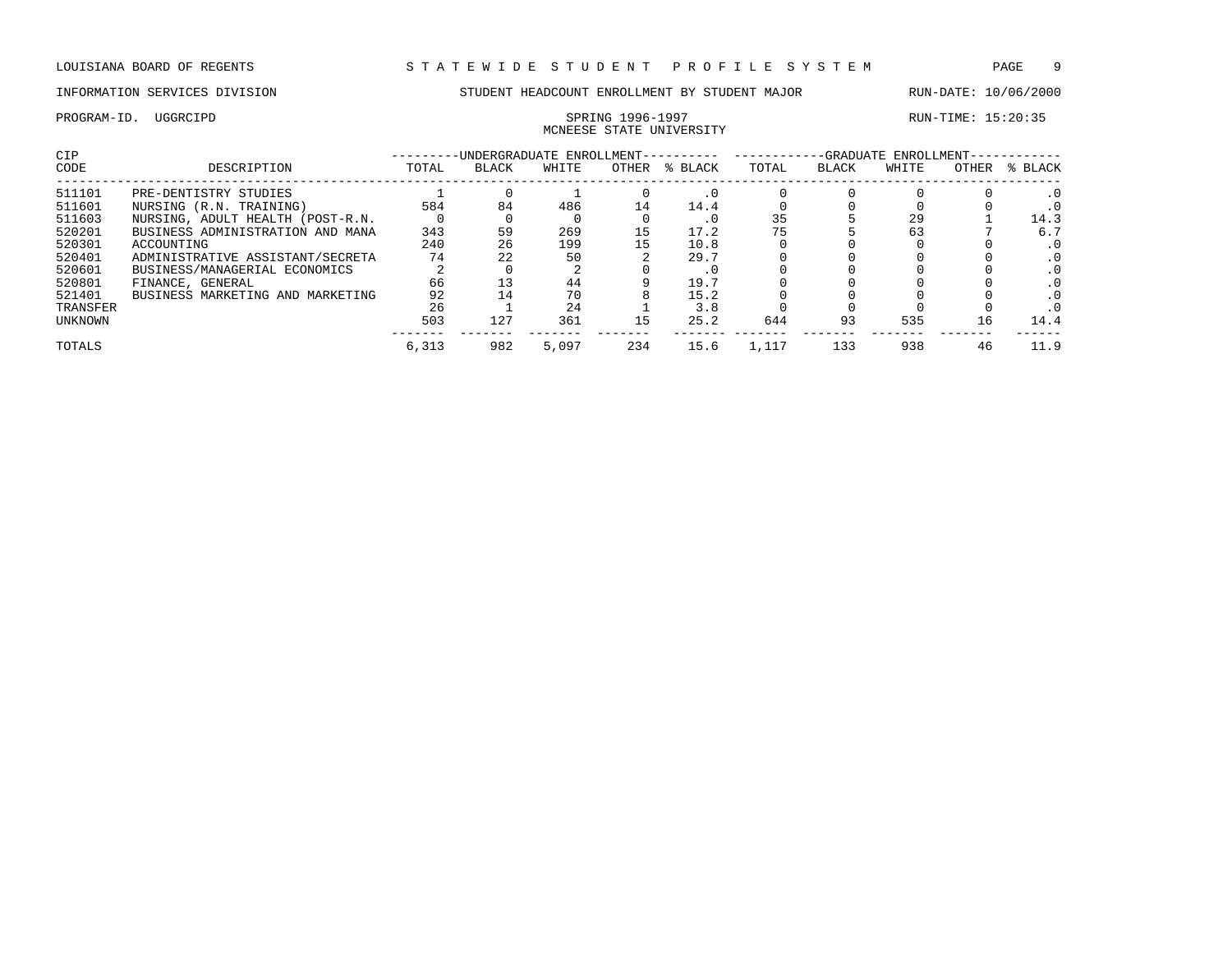## NICHOLLS STATE UNIVERSITY

| CIP                |                                                                             |  |  |  |  |  |  |  |  |                             |  |
|--------------------|-----------------------------------------------------------------------------|--|--|--|--|--|--|--|--|-----------------------------|--|
| CODE<br>---------- |                                                                             |  |  |  |  |  |  |  |  |                             |  |
| 010101             |                                                                             |  |  |  |  |  |  |  |  |                             |  |
| 080102             |                                                                             |  |  |  |  |  |  |  |  | $\overline{0}$<br>$\cdot$ 0 |  |
| 090403             |                                                                             |  |  |  |  |  |  |  |  | $\cdot$ 0                   |  |
| 110701             |                                                                             |  |  |  |  |  |  |  |  | $\cdot$ 0                   |  |
| 120503             |                                                                             |  |  |  |  |  |  |  |  | $\ddotsc 0$                 |  |
| 130401             |                                                                             |  |  |  |  |  |  |  |  | 11.1                        |  |
| 130802             |                                                                             |  |  |  |  |  |  |  |  | $\cdot$ 0                   |  |
| 131001             |                                                                             |  |  |  |  |  |  |  |  | $\cdot$ 0                   |  |
| 131101             |                                                                             |  |  |  |  |  |  |  |  | 15.4                        |  |
| 131202             |                                                                             |  |  |  |  |  |  |  |  | 4.1                         |  |
| 131205             |                                                                             |  |  |  |  |  |  |  |  | $\cdot$ 0                   |  |
| 131312             |                                                                             |  |  |  |  |  |  |  |  | $\cdot$ 0                   |  |
| 131315             |                                                                             |  |  |  |  |  |  |  |  | 4.5                         |  |
| 150201             |                                                                             |  |  |  |  |  |  |  |  | $\cdot$ 0                   |  |
| 150303             |                                                                             |  |  |  |  |  |  |  |  | $\cdot$ 0                   |  |
| 150805             |                                                                             |  |  |  |  |  |  |  |  | $\cdot$ 0                   |  |
| 150903             |                                                                             |  |  |  |  |  |  |  |  | $\cdot$ 0                   |  |
| 151101             |                                                                             |  |  |  |  |  |  |  |  | $\cdot$ 0                   |  |
| 160901             |                                                                             |  |  |  |  |  |  |  |  | $\boldsymbol{\cdot}$ 0      |  |
| 190101             |                                                                             |  |  |  |  |  |  |  |  | $\cdot$ 0                   |  |
| 190503             |                                                                             |  |  |  |  |  |  |  |  | $\cdot$ 0                   |  |
| 220102             |                                                                             |  |  |  |  |  |  |  |  | $\cdot$ 0                   |  |
| 220103             |                                                                             |  |  |  |  |  |  |  |  | $\cdot$ 0                   |  |
| 230101             |                                                                             |  |  |  |  |  |  |  |  | $\cdot$ 0                   |  |
| 240102             |                                                                             |  |  |  |  |  |  |  |  | $\cdot$ 0                   |  |
| 260101             |                                                                             |  |  |  |  |  |  |  |  | $\cdot$ 0                   |  |
| 260607             |                                                                             |  |  |  |  |  |  |  |  | $\cdot$ 0                   |  |
| 270101             |                                                                             |  |  |  |  |  |  |  |  | $\cdot$ 0                   |  |
| 270301             |                                                                             |  |  |  |  |  |  |  |  | 16.7                        |  |
| 400501             |                                                                             |  |  |  |  |  |  |  |  | $\cdot$ 0                   |  |
| 400601             |                                                                             |  |  |  |  |  |  |  |  | $\cdot$ 0                   |  |
| 420101             |                                                                             |  |  |  |  |  |  |  |  | $\cdot$ 0                   |  |
| 420601             |                                                                             |  |  |  |  |  |  |  |  | 10.0                        |  |
| 430107             |                                                                             |  |  |  |  |  |  |  |  | $\cdot$ 0                   |  |
| 450801             |                                                                             |  |  |  |  |  |  |  |  | $\cdot$ 0                   |  |
| 451001             |                                                                             |  |  |  |  |  |  |  |  | $\cdot$ 0                   |  |
| 451101             |                                                                             |  |  |  |  |  |  |  |  | $\cdot$ 0                   |  |
| 500701             |                                                                             |  |  |  |  |  |  |  |  | $\cdot$ 0                   |  |
|                    |                                                                             |  |  |  |  |  |  |  |  | $\cdot$ 0                   |  |
| 500901             |                                                                             |  |  |  |  |  |  |  |  | $\cdot$ 0                   |  |
| 510204             |                                                                             |  |  |  |  |  |  |  |  |                             |  |
| 510904             |                                                                             |  |  |  |  |  |  |  |  | $\cdot$ 0                   |  |
| 510908             |                                                                             |  |  |  |  |  |  |  |  | $\cdot$ 0                   |  |
| 511199             |                                                                             |  |  |  |  |  |  |  |  | $\cdot$ 0                   |  |
| 511601             |                                                                             |  |  |  |  |  |  |  |  | $\cdot$ 0                   |  |
| 520101             |                                                                             |  |  |  |  |  |  |  |  | $\cdot$ 0                   |  |
| 520201             |                                                                             |  |  |  |  |  |  |  |  | 1.2                         |  |
| 520301             | 163<br>ADMINISTRATIVE ASSISTANT/SECRETA 32<br>BUSINESS/MANAGERIAL ECONOMICS |  |  |  |  |  |  |  |  | $\cdot$ 0                   |  |
| 520401             |                                                                             |  |  |  |  |  |  |  |  | $\cdot$ 0                   |  |
| 520601             |                                                                             |  |  |  |  |  |  |  |  | $\cdot$ 0                   |  |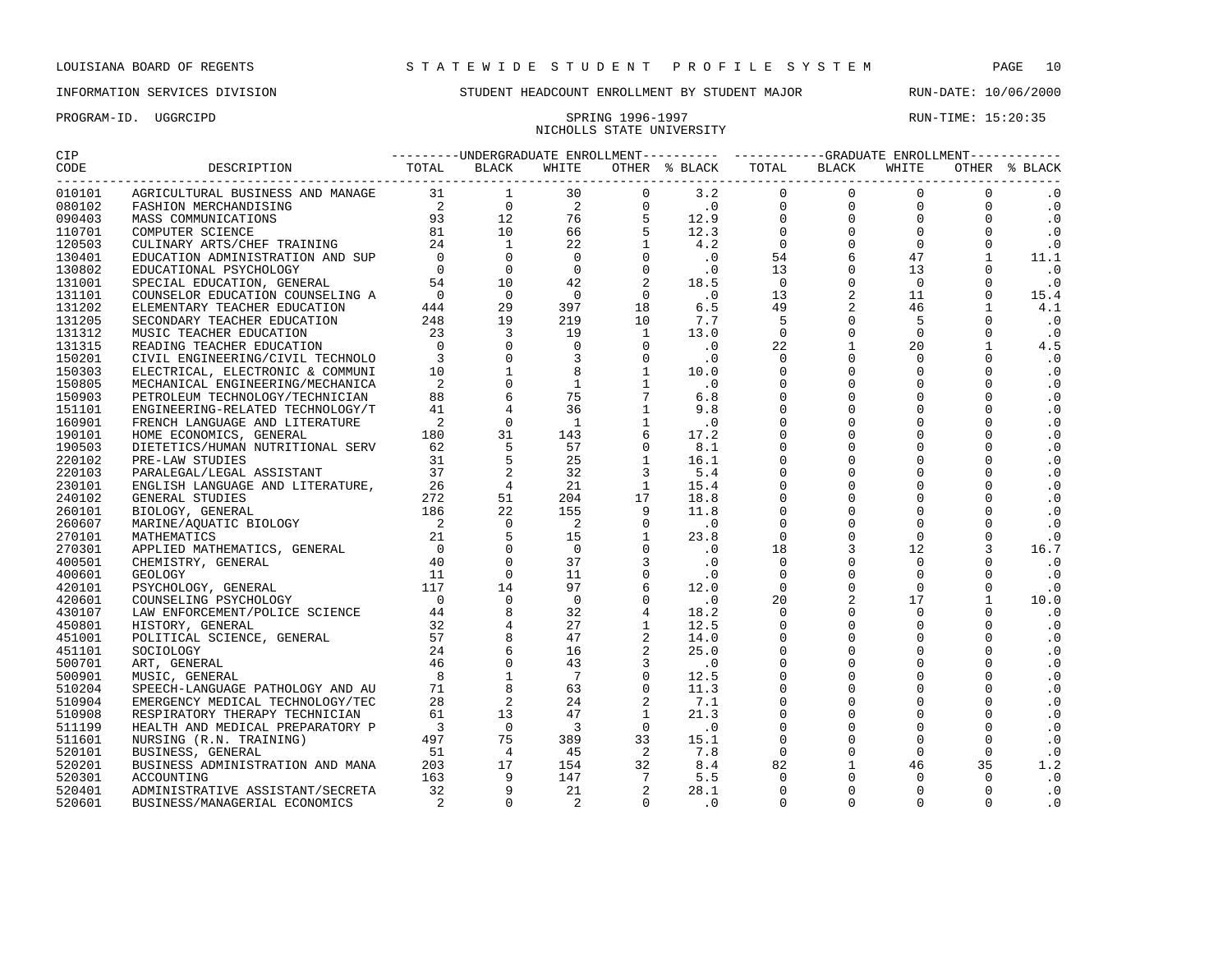## NICHOLLS STATE UNIVERSITY

| CIP      |                                  |       | -UNDERGRADUATE ENROLLMENT---------- |       |       |         | -GRADUATE ENROLLMENT-- |       |       |       |         |  |
|----------|----------------------------------|-------|-------------------------------------|-------|-------|---------|------------------------|-------|-------|-------|---------|--|
| CODE     | DESCRIPTION                      | TOTAL | <b>BLACK</b>                        | WHITE | OTHER | % BLACK | TOTAL                  | BLACK | WHITE | OTHER | % BLACK |  |
| 520801   | FINANCE, GENERAL                 | 40    |                                     | 29    |       | 10.0    |                        |       |       |       |         |  |
| 521201   | MANAGEMENT INFO. SYSTEMS & BUSIN | 58    |                                     | 48    |       | 13.8    |                        |       |       |       |         |  |
| 521401   | BUSINESS MARKETING AND MARKETING | 69    |                                     | 53    | 10    | 8.7     |                        |       |       |       |         |  |
| TRANSFER |                                  | 398   | 24                                  | 350   | 24    | 6.0     |                        |       |       |       |         |  |
| UNKNOWN  |                                  | 1,870 | 446                                 | L,308 | 116   | 23.9    | 563                    | 93    | 446   | 24    | 16.5    |  |
| TOTALS   |                                  | 5,888 | 887                                 | 4,651 | 350   | 15.1    | 839                    | 110   | 663   | 66    |         |  |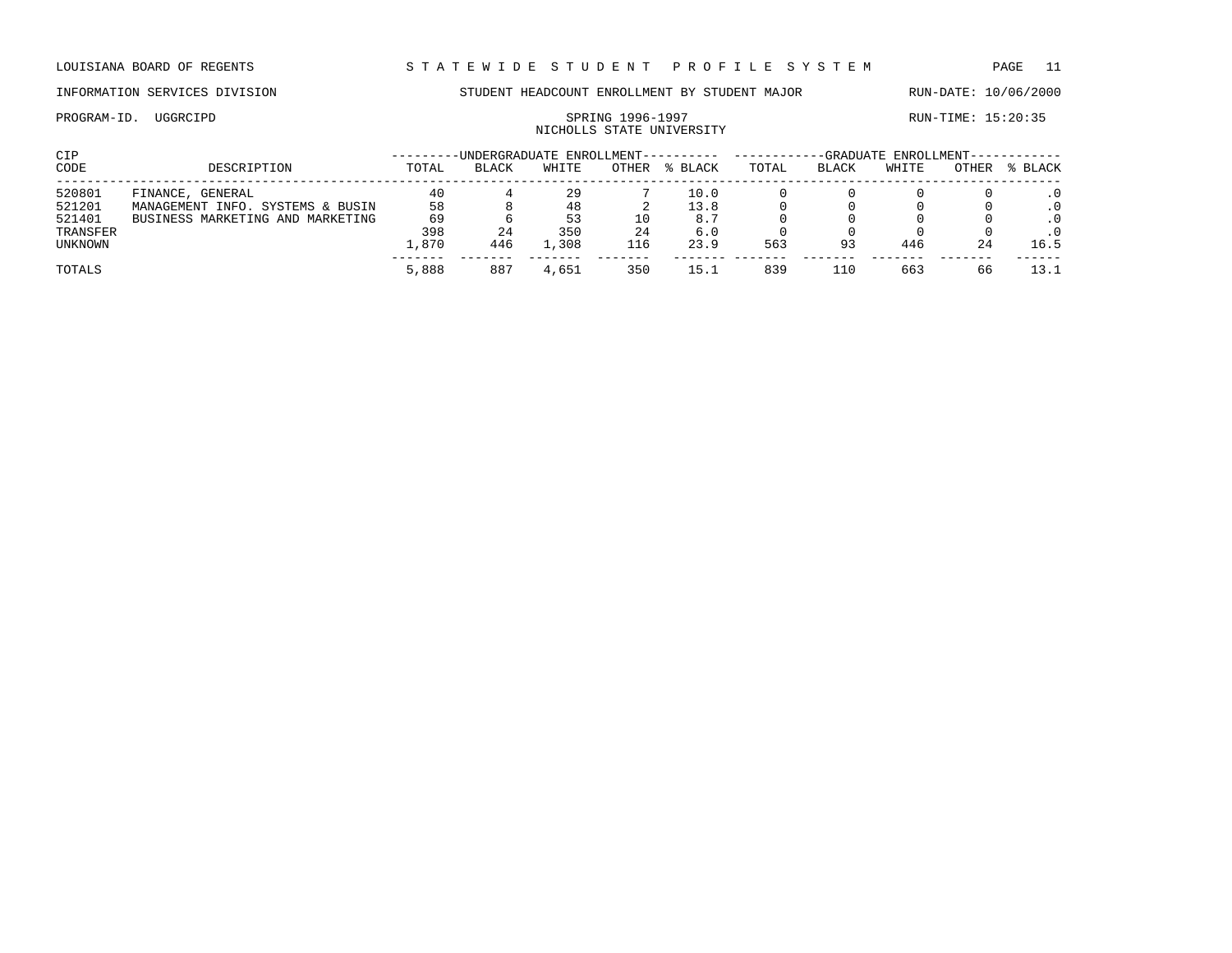PROGRAM-ID. UGGRCIPD SPRING 1996-1997 RUN-TIME: 15:20:35

### INFORMATION SERVICES DIVISION STUDENT HEADCOUNT ENROLLMENT BY STUDENT MAJOR RUN-DATE: 10/06/2000

UNIVERSITY OF LA. IN MONROE

### CIP ---------UNDERGRADUATE ENROLLMENT---------- ------------GRADUATE ENROLLMENT------------ CODE DESCRIPTION TOTAL BLACK WHITE OTHER % BLACK TOTAL BLACK WHITE OTHER % BLACK ------------------------------------------------------------------------------------------------------------------------------------ 010101 AGRICULTURAL BUSINESS AND MANAGE 173 11 160 2 6.4 0 0 0 0 .0<br>029999 AGRICULTURE/AGRICULTURAL SCIENCE 3 0 3 0 .0 0 0 0 .0<br>030509 WOOD SCIENCE AND PULP/PAPER TECH 4 0 4 0 .0 0 0 0 0 .0 029999 AGRICULTURE/AGRICULTURAL SCIENCE 3 0 3 0 .0 0 0 0 0 .0<br>030509 WOOD SCIENCE AND PULP/PAPER TECH 4 0 4 0 .0 0 0 0 0 0 .0 030509 WOOD SCIENCE AND PULP/PAPER TECH  $\begin{array}{cccccccc} 4 & 0 & 4 & 0 & .0 & 0 & 0 & 0 & 0 & .0 \ 0 & 0 & 0 & 0 & 0 & 0 & .1 & .0 \end{array}$  COMMUNICATIONS, GENERAL 0 0 0 0 .0 33 3 20 10 9.1 JOURNALISM 26 10 16 0 38.5 0 0 0 0 .0 PUBLIC RELATIONS AND ORGANIZATIO 64 17 42 5 26.6 0 0 0 0 .0 RADIO AND TELEVISION BROADCASTIN 96 34 53 9 35.4 0 0 0 0 .0 110701 COMPUTER SCIENCE 154 36 93 25 23.4 0 0 0 0 0 .0<br>130301 CURRICULUMANDINSTRUCTION 10 0 0 0 0 .0 18 1 17 0 5.6 CURRICULUM AND INSTRUCTION 0 0 0 0 .0 18 1 17 0 5.6 EDUCATION ADMINISTRATION AND SUP 0 0 0 0 .0 74 16 52 6 21.6 EDUCATIONAL PSYCHOLOGY 0 0 0 0 .0 19 1 17 1 5.3 130401 EDUCATION ADMINISTRATION AND SUP to the control of the control of the control of the control of the cont<br>130802 EDUCATIONAL PSYCHOLOGY 0 0 0 0 0 0 0 10 15 42 3 25.0<br>131101 COUNSELOR EDUCATION COUNSELING A 0 0 0 0 0 COUNSELOR EDUCATION COUNSELING A 0 0 0 0 .0 56 13 42 1 23.2 ELEMENTARY TEACHER EDUCATION 361 99 258 4 27.4 76 21 55 0 27.6 PRE-ELEMENTARY/EARLY CHILDHOOD/K 177 55 122 0 31.1 0 0 0 0 .0 SECONDARY TEACHER EDUCATION 0 0 0 0 .0 38 9 27 2 23.7 131302 ART TEACHER EDUCATION 10 2 8 0 20.0 0 0 0 0 .0<br>131303 BUSINESS TEACHER EDUCATION (VOCA 10 4 6 0 40.0 0 0 0 0 .0<br>131305 ENGLISH TEACHER EDUCATION 55 11 44 0 20.0 0 0 0 0 .0 BUSINESS TEACHER EDUCATION (VOCA 10 4 6 0 40.0 0 0 0 0 .0 ENGLISH TEACHER EDUCATION 55 11 44 0 20.0 0 0 0 0 .0 131306 FOREIGN LANGUAGES TEACHER EDUCAT  $\begin{array}{cccccccc} 4 & 0 & 4 & 0 & .0 & 0 & 0 & 0 & .0 \\ 14.14 & 0 & 4 & 0 & .0 & 0 & 0 & 0 & .0 \\ 15.14 & 0 & 0 & 0 & 0 & .0 & .0 \\ 16.14 & 0 & 0 & 0 & .0 & .0 & .0 \end{array}$ 131311 MATHEMATICS TEACHER EDUCATION 26 6 20 0 23.1 0 0 0 0<br>131312 MIISTC TEACHER EDUCATION 51 14 36 1 27.5 0 0 0 0 MUSIC TEACHER EDUCATION 51 14 36 1 27.5 0 0 0 0 .0 PHYSICAL EDUCATION TEACHING AND 189 39 142 8 20.6 44 3 39 2 6.8 131315 READING TEACHER EDUCATION 0 0 0 0 0 0 11 6 5 0 54.5<br>131316 SCIENCE TEACHER EDUCATION, GENER 26 2 24 0 7.7 0 0 0 0 0 0 131316 SCIENCE TEACHER EDUCATION, GENER 26 2 24 0 7.7 0 0 0 0 0 .0<br>131318 SOCIAL STUDIES TEACHER EDUCATION 63 16 47 0 25.4 0 0 0 0 0 .0 SOCIAL STUDIES TEACHER EDUCATION 63 16 47 0 25.4 0 0 0 0 .0 SPEECH TEACHER EDUCATION 4 2 2 0 50.0 0 0 0 0 .0 CONSTRUCTION/BUILDING TECHNOLOGY 157 19 133 5 12.1 0 0 0 0 .0 160901 FRENCH LANGUAGE AND LITERATURE  $\begin{array}{cccccccc} 6 & 0 & 6 & 0 & .0 & 0 & 0 & 0 & .0 \\ 160905 & SPMNISH LANGUAGE AND LITERATURE & 14 & 4 & 8 & 2 & 28.6 & 0 & 0 & 0 & 0 & .0 \end{array}$  SPANISH LANGUAGE AND LITERATURE 14 4 8 2 28.6 0 0 0 0 .0 190101 HOME ECONOMICS, GENERAL 89 24 65 0 27.0 0 0 0 0 0 .0<br>190703 FAMILY AND MARRIAGE COUNSELING 0 0 0 0 .0 33 2 30 1 6.1<br>190705 GERONTOLOGICAL SERVICES FAMILY AND MARRIAGE COUNSELING 0 0 0 0 .0 33 2 30 1 6.1 GERONTOLOGICAL SERVICES 0 0 0 0 .0 10 2 8 0 20.0 CHILD CARE SERVICES MANAGER 39 23 16 0 59.0 0 0 0 0 .0 PRE-LAW STUDIES 84 31 51 2 36.9 0 0 0 0 .0 ENGLISH LANGUAGE AND LITERATURE, 58 7 50 1 12.1 23 2 19 2 8.7 SPEECH AND RHETORICAL STUDIES 44 9 34 1 20.5 0 0 0 0 .0 GENERAL STUDIES 530 107 416 7 20.2 0 0 0 0 .0 BIOLOGY, GENERAL 304 63 220 21 20.7 31 3 25 3 9.7 TOXICOLOGY 119 14 99 6 11.8 0 0 0 0 .0 ZOOLOGY, GENERAL 1 0 1 0 .0 0 0 0 0 .0 MATHEMATICS 12 2 9 1 16.7 0 0 0 0 .0 GERONTOLOGY 0 0 0 0 .0 41 8 29 4 19.5 HEALTH AND PHYSICAL EDUCATION, G 129 21 100 8 16.3 0 0 0 0 .0 ATMOSPHERIC SCIENCES AND METEORO 35 0 35 0 .0 0 0 0 0 .0 100 CHEMISTRY, GENERAL 22 3 18 1 13.6 15 0 2 13 .0<br>12 0 12 0 .0 10 0 8 2 .0 GEOLOGY 12 0 12 0 .0 10 0 8 2 .0 PHYSICS, GENERAL 8 0 8 0 .0 0 0 0 0 .0

PSYCHOLOGY, GENERAL 378 84 278 16 22.2 54 13 39 2 24.1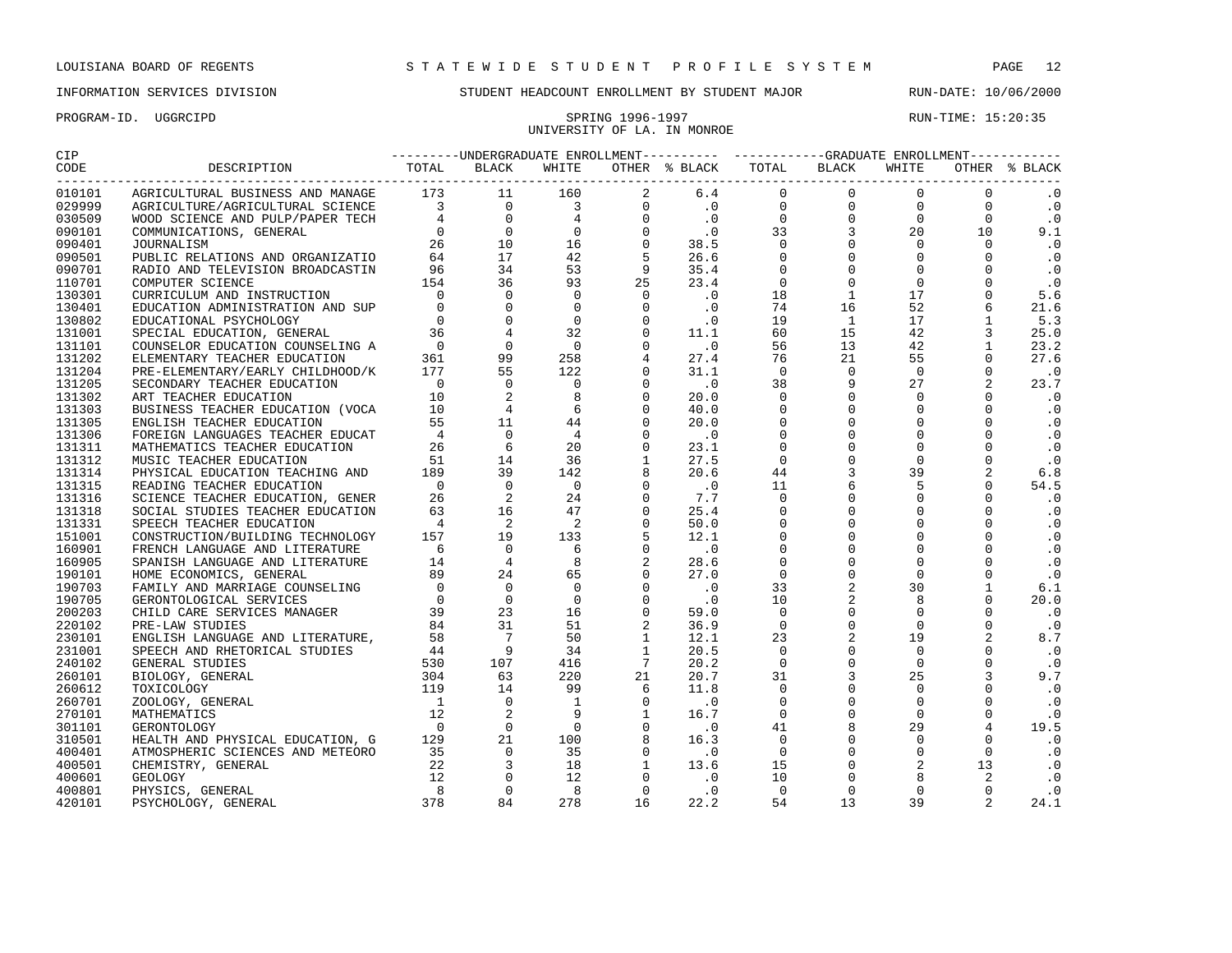# UNIVERSITY OF LA. IN MONROE

| CIP      |                                  |                |                |             |                | ---------UNDERGRADUATE ENROLLMENT---------- ----------GRADUATE ENROLLMENT----------- |                        |                  |          |              |               |
|----------|----------------------------------|----------------|----------------|-------------|----------------|--------------------------------------------------------------------------------------|------------------------|------------------|----------|--------------|---------------|
| CODE     | DESCRIPTION                      | TOTAL          | BLACK          | WHITE       |                | OTHER % BLACK                                                                        | TOTAL                  | BLACK            | WHITE    |              | OTHER % BLACK |
| 430104   | CRIMINAL JUSTICE STUDIES         | 388            | 148            | 238         | 2              | 38.1                                                                                 | 25                     | ---------------- | 20       | <sup>0</sup> | 20.0          |
| 430107   | LAW ENFORCEMENT/POLICE SCIENCE   | 70             | 27             | 41          |                | 38.6                                                                                 | $\Omega$               |                  | $\Omega$ | <sup>0</sup> | $\cdot$ 0     |
| 440701   | SOCIAL WORK                      | 305            | 135            | 164         |                | 44.3                                                                                 | $\Omega$               |                  | $\cap$   |              | $\cdot$ 0     |
| 450701   |                                  |                | 0              | 6           |                | $\cdot$ 0                                                                            | $\mathbf 0$            |                  | $\Omega$ | $\Omega$     | $\cdot$ 0     |
| 450801   |                                  |                | 2              | 38          |                | 4.7                                                                                  | 11                     |                  | 11       |              | $\cdot$ 0     |
| 451001   |                                  |                |                | 10          |                | 21.4                                                                                 | $\mathbf 0$            |                  | $\Omega$ |              | $\cdot$ 0     |
| 451101   |                                  |                | 38             | 28          |                | 57.6                                                                                 | $\mathbf 0$            |                  | $\Omega$ |              | $\cdot$ 0     |
| 490101   |                                  |                | 5              | 50          |                | 8.5                                                                                  | $\mathbf 0$            |                  | $\Omega$ |              | $\cdot$ 0     |
| 490106   | FLIGHT ATTENDANT                 | 13             | $\mathbf{1}$   | 11          |                | 7.7                                                                                  | $\Omega$               |                  | $\Omega$ |              | $\cdot$ 0     |
| 500701   | ART, GENERAL                     | 73             | 19             | 53          |                | 26.0                                                                                 | $\Omega$               |                  | $\Omega$ | $\Omega$     | $\cdot$ 0     |
| 500901   | MUSIC, GENERAL                   | $\overline{7}$ | 2              | 5           |                | 28.6                                                                                 | 14                     |                  | 7        |              | 14.3          |
| 500903   | MUSIC - GENERAL PERFORMANCE      | 22             | $\overline{4}$ | 16          |                | 18.2                                                                                 | $\Omega$               |                  | $\Omega$ | $\Omega$     | $\cdot$ 0     |
| 510204   | SPEECH-LANGUAGE PATHOLOGY AND AU | 129            | 21             | 106         |                | 16.3                                                                                 | 42                     |                  | 41       |              | $\cdot$ 0     |
| 510602   | DENTAL HYGIENIST                 | 212            | 22             | 180         | 10             | 10.4                                                                                 | $\mathbf 0$            |                  | $\Omega$ | $\Omega$     | $\cdot$ 0     |
| 510803   | OCCUPATIONAL THERAPY ASSISTANT   | 251            | 51             | 190         | 10             | 20.3                                                                                 | $\mathbf 0$            |                  | $\Omega$ |              | $\cdot$ 0     |
| 510907   | MEDICAL RADIOLOGIC TECHNOLOGY/TE | 252            | 63             | 180         | 9              | 25.0                                                                                 | $\mathbf 0$            |                  | $\Omega$ |              | $\cdot$ 0     |
| 511005   | MEDICAL TECHNOLOGY               | 162            | 35             | 99          | 28             | 21.6                                                                                 | $\Omega$               |                  | $\Omega$ |              | $\cdot$ 0     |
| 511199   | HEALTH AND MEDICAL PREPARATORY P | 36             | 3              | 29          | 4              | 8.3                                                                                  | $\Omega$               |                  | $\Omega$ |              | $\cdot$ 0     |
| 511501   | ALCOHOL/DRUG ABUSE COUNSELING    | $\overline{0}$ | $\Omega$       | $\Omega$    | $\Omega$       | $\cdot$ 0                                                                            | 14                     |                  | 10       |              | 28.6          |
| 511601   | NURSING (R.N. TRAINING)          | 771            | 207            | 530         | 34             | 26.8                                                                                 | $\mathbf 0$            |                  | $\Omega$ |              | $\cdot$ 0     |
| 512001   | PHARMACY (B. PHARM., PHARM.D.)   | 877            | 106            | 612         | 159            | 12.1                                                                                 | $\Omega$               |                  | $\Omega$ | $\Omega$     | $\cdot$ 0     |
| 512003   | MEDICAL PHARMACOLOGY AND PHARMAC | $\overline{0}$ | $\overline{0}$ | $\mathbf 0$ | $\mathbf{0}$   | $\overline{\phantom{0}}$ .0                                                          | 47                     |                  | 14       | 31           | 4.3           |
| 512306   | OCCUPATIONAL THERAPY             | 402            | 88             | 304         | 10             | 21.9                                                                                 | $\Omega$               |                  | $\Omega$ | $\Omega$     | .0            |
| 520201   | BUSINESS ADMINISTRATION AND MANA | 362            | 86             | 253         | 23             | 23.8                                                                                 | 106                    |                  | 56       | 45           | 4.7           |
| 520204   | OFFICE SUPERVISION AND MANAGEMEN | $\overline{1}$ | 1              | 0           | $\Omega$       | 100.0                                                                                | $\Omega$               |                  | $\Omega$ | $\Omega$     | $\cdot$ 0     |
| 520205   | OPERATIONS MANAGEMENT AND SUPERV | -1             | $\Omega$       | 1           | $\Omega$       | .0                                                                                   | $\Omega$               |                  | $\Omega$ | $\cap$       | $\cdot$ 0     |
| 520301   | ACCOUNTING                       | 306            | 85             | 205         | 16             | 27.8                                                                                 | $\Omega$               |                  | $\Omega$ |              | $\cdot$ 0     |
| 520401   | ADMINISTRATIVE ASSISTANT/SECRETA | 50             | 15             | 34          | 1              | 30.0                                                                                 | $\mathbf 0$            |                  | $\Omega$ |              | $\cdot$ 0     |
| 520601   | BUSINESS/MANAGERIAL ECONOMICS    | 11             | 2              | 7           |                | 18.2                                                                                 |                        |                  |          |              | $\cdot$ 0     |
| 520801   | FINANCE, GENERAL                 | 85             | 17             | 56          | 12             | 20.0                                                                                 | $\mathbf 0$            |                  | $\Omega$ |              | $\cdot$ 0     |
| 521203   | BUSINESS SYSTEMS ANALYSIS AND DE | 275            | 130            | 120         | 25             | 47.3                                                                                 |                        |                  |          |              | $\cdot$ 0     |
| 521401   | BUSINESS MARKETING AND MARKETING | 112            | 27             | 73          | 12             | 24.1                                                                                 |                        |                  |          |              | $\cdot$ 0     |
| 529999   | BUSINESS MANAGEMENT AND ADMINIST | 42             | 13             | 29          | $\Omega$       | 31.0                                                                                 | $\Omega$               |                  |          |              | $\cdot$ 0     |
| TRANSFER |                                  | 56             | 17             | 37          | $\overline{2}$ | 30.4                                                                                 | $\Omega$               |                  | $\Omega$ |              | $\cdot$ 0     |
| UNKNOWN  |                                  | 349            | 78<br>-------  | 257         | 14             | 22.3                                                                                 | 350<br>------- ------- | 98               | 247      | 5            | 28.0          |
| TOTALS   |                                  | 9,381          | 2,224          | 6,637       | 520            | 23.7                                                                                 | 1,255                  | 234              | 882      | 139          | 18.6          |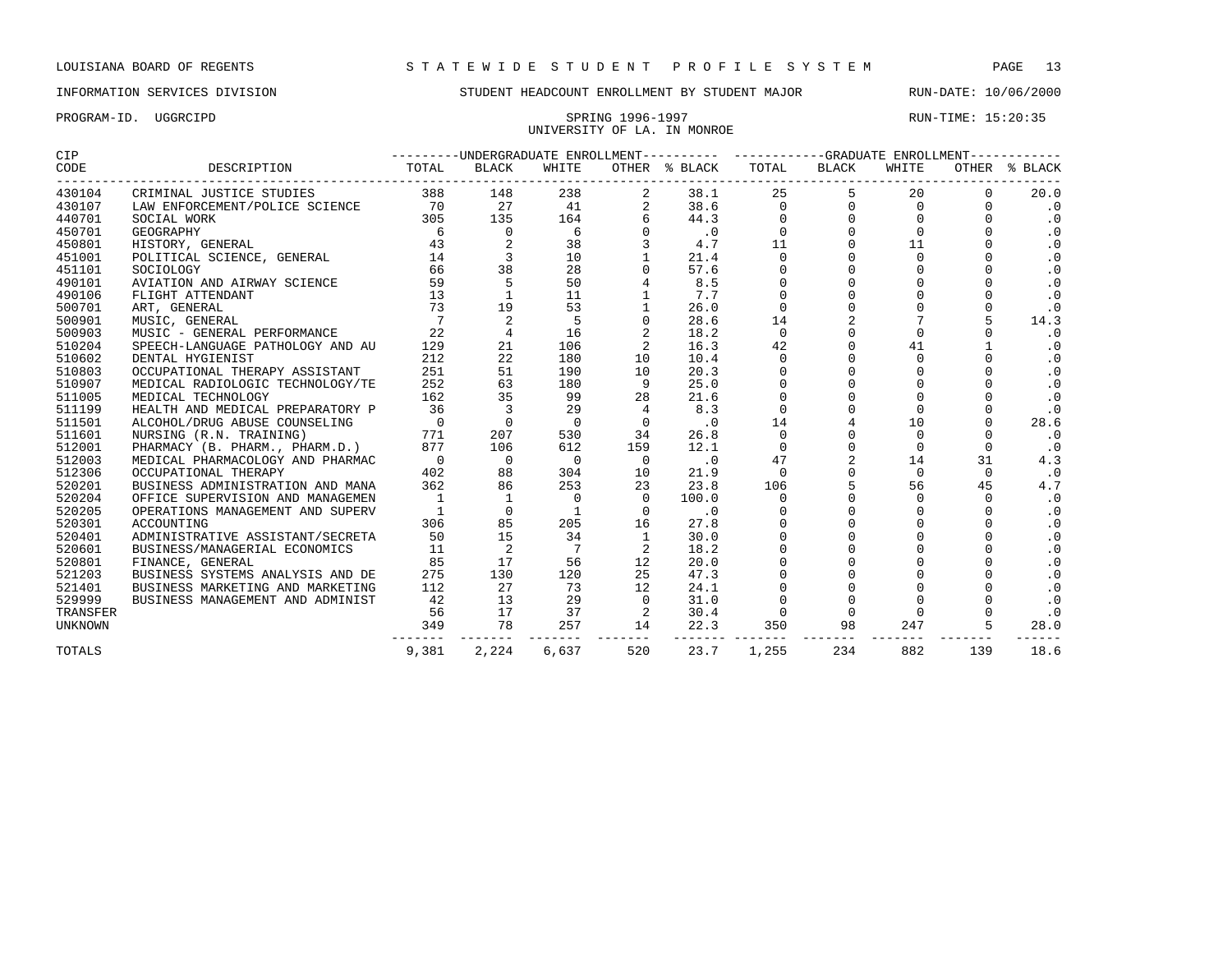# NORTHWESTERN STATE UNIVERSITY

PROGRAM-ID. UGGRCIPD SPRING 1996-1997 SPRING 1996-1997 RUN-TIME: 15:20:35

| 090401           |  |  |  |  |  |  |  |  |  |  |
|------------------|--|--|--|--|--|--|--|--|--|--|
| 110401           |  |  |  |  |  |  |  |  |  |  |
| 130101           |  |  |  |  |  |  |  |  |  |  |
| 130401           |  |  |  |  |  |  |  |  |  |  |
| 131001           |  |  |  |  |  |  |  |  |  |  |
| 131102           |  |  |  |  |  |  |  |  |  |  |
| 131202           |  |  |  |  |  |  |  |  |  |  |
| 131204           |  |  |  |  |  |  |  |  |  |  |
| 131205           |  |  |  |  |  |  |  |  |  |  |
| 131312           |  |  |  |  |  |  |  |  |  |  |
| 131314           |  |  |  |  |  |  |  |  |  |  |
| 139999           |  |  |  |  |  |  |  |  |  |  |
| 150301           |  |  |  |  |  |  |  |  |  |  |
| 150303           |  |  |  |  |  |  |  |  |  |  |
| 150603           |  |  |  |  |  |  |  |  |  |  |
| 190101           |  |  |  |  |  |  |  |  |  |  |
| 230101           |  |  |  |  |  |  |  |  |  |  |
| 231001           |  |  |  |  |  |  |  |  |  |  |
| 240102           |  |  |  |  |  |  |  |  |  |  |
| 260101           |  |  |  |  |  |  |  |  |  |  |
| 270101           |  |  |  |  |  |  |  |  |  |  |
| 400501           |  |  |  |  |  |  |  |  |  |  |
| 400801           |  |  |  |  |  |  |  |  |  |  |
| 420101           |  |  |  |  |  |  |  |  |  |  |
| 420201           |  |  |  |  |  |  |  |  |  |  |
| 440701           |  |  |  |  |  |  |  |  |  |  |
| 450101           |  |  |  |  |  |  |  |  |  |  |
| 450201           |  |  |  |  |  |  |  |  |  |  |
| 450801           |  |  |  |  |  |  |  |  |  |  |
| 451001           |  |  |  |  |  |  |  |  |  |  |
| 451101           |  |  |  |  |  |  |  |  |  |  |
| 480101           |  |  |  |  |  |  |  |  |  |  |
| 500401           |  |  |  |  |  |  |  |  |  |  |
| 500605           |  |  |  |  |  |  |  |  |  |  |
| 500701           |  |  |  |  |  |  |  |  |  |  |
| 500901           |  |  |  |  |  |  |  |  |  |  |
| 500903           |  |  |  |  |  |  |  |  |  |  |
| 510808           |  |  |  |  |  |  |  |  |  |  |
| 510907<br>511005 |  |  |  |  |  |  |  |  |  |  |
|                  |  |  |  |  |  |  |  |  |  |  |
| 511601<br>511602 |  |  |  |  |  |  |  |  |  |  |
| 520201           |  |  |  |  |  |  |  |  |  |  |
| 520301           |  |  |  |  |  |  |  |  |  |  |
| 520302           |  |  |  |  |  |  |  |  |  |  |
| 520401           |  |  |  |  |  |  |  |  |  |  |
| 520903           |  |  |  |  |  |  |  |  |  |  |
| UNKNOWN          |  |  |  |  |  |  |  |  |  |  |
|                  |  |  |  |  |  |  |  |  |  |  |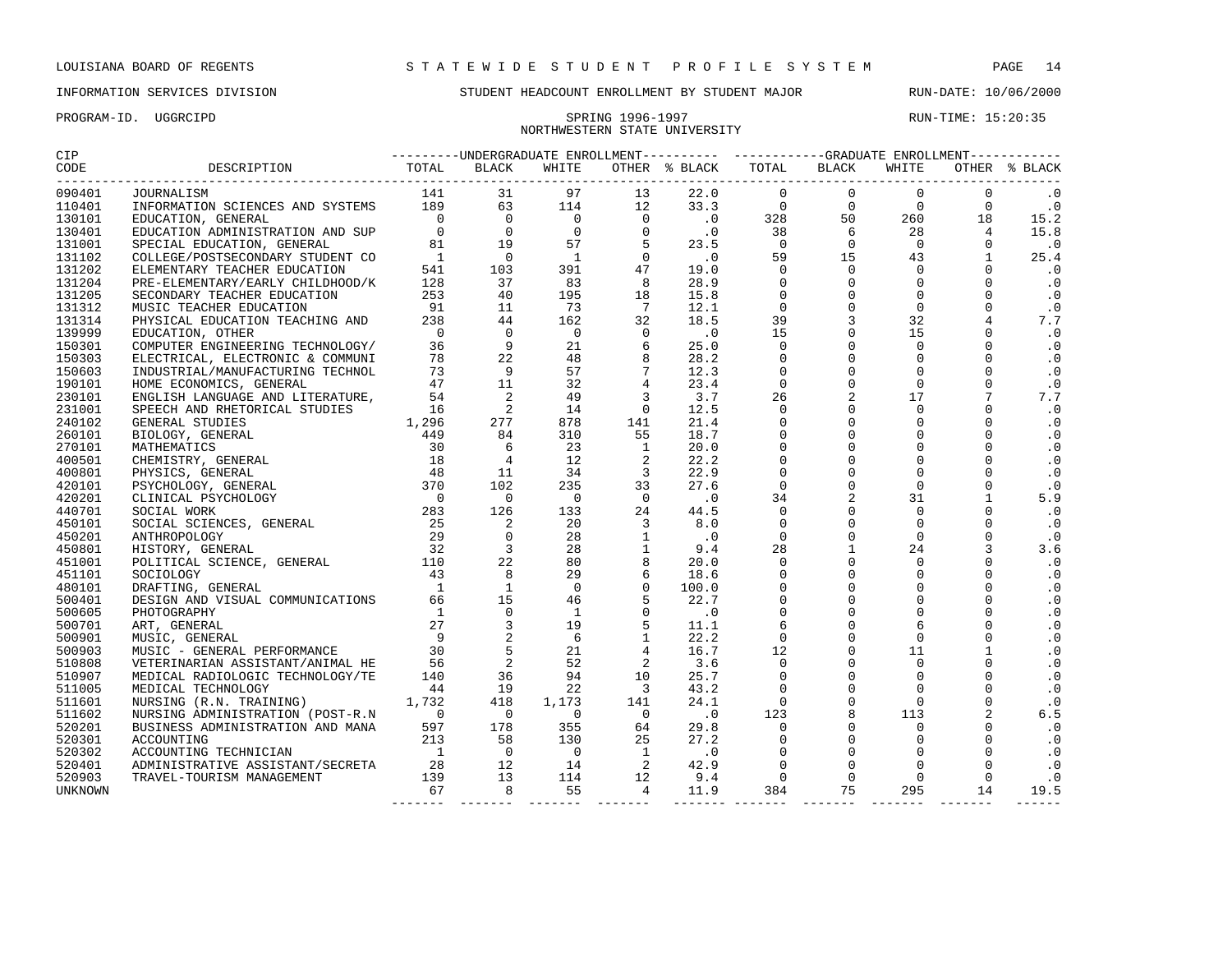| LOUISIANA BOARD OF REGENTS    |             |                                                   |       |       |       | STATEWIDE STUDENT PROFILE SYSTEM                                                     |       |       |                    |       | 15<br>PAGE           |  |
|-------------------------------|-------------|---------------------------------------------------|-------|-------|-------|--------------------------------------------------------------------------------------|-------|-------|--------------------|-------|----------------------|--|
| INFORMATION SERVICES DIVISION |             |                                                   |       |       |       | STUDENT HEADCOUNT ENROLLMENT BY STUDENT MAJOR                                        |       |       |                    |       | RUN-DATE: 10/06/2000 |  |
| UGGRCIPD<br>PROGRAM-ID.       |             | SPRING 1996-1997<br>NORTHWESTERN STATE UNIVERSITY |       |       |       |                                                                                      |       |       | RUN-TIME: 15:20:35 |       |                      |  |
| CIP                           |             |                                                   |       |       |       | ---------UNDERGRADUATE ENROLLMENT---------- ----------GRADUATE ENROLLMENT----------- |       |       |                    |       |                      |  |
| CODE                          | DESCRIPTION | TOTAL                                             | BLACK | WHITE | OTHER | % BLACK                                                                              | TOTAL | BLACK | WHITE              | OTHER | % BLACK              |  |
| TOTALS                        |             | 7,851                                             | 1,818 | 5,306 | 727   | 23.2                                                                                 | L,092 | 162   | 875                | 55    | 14.8                 |  |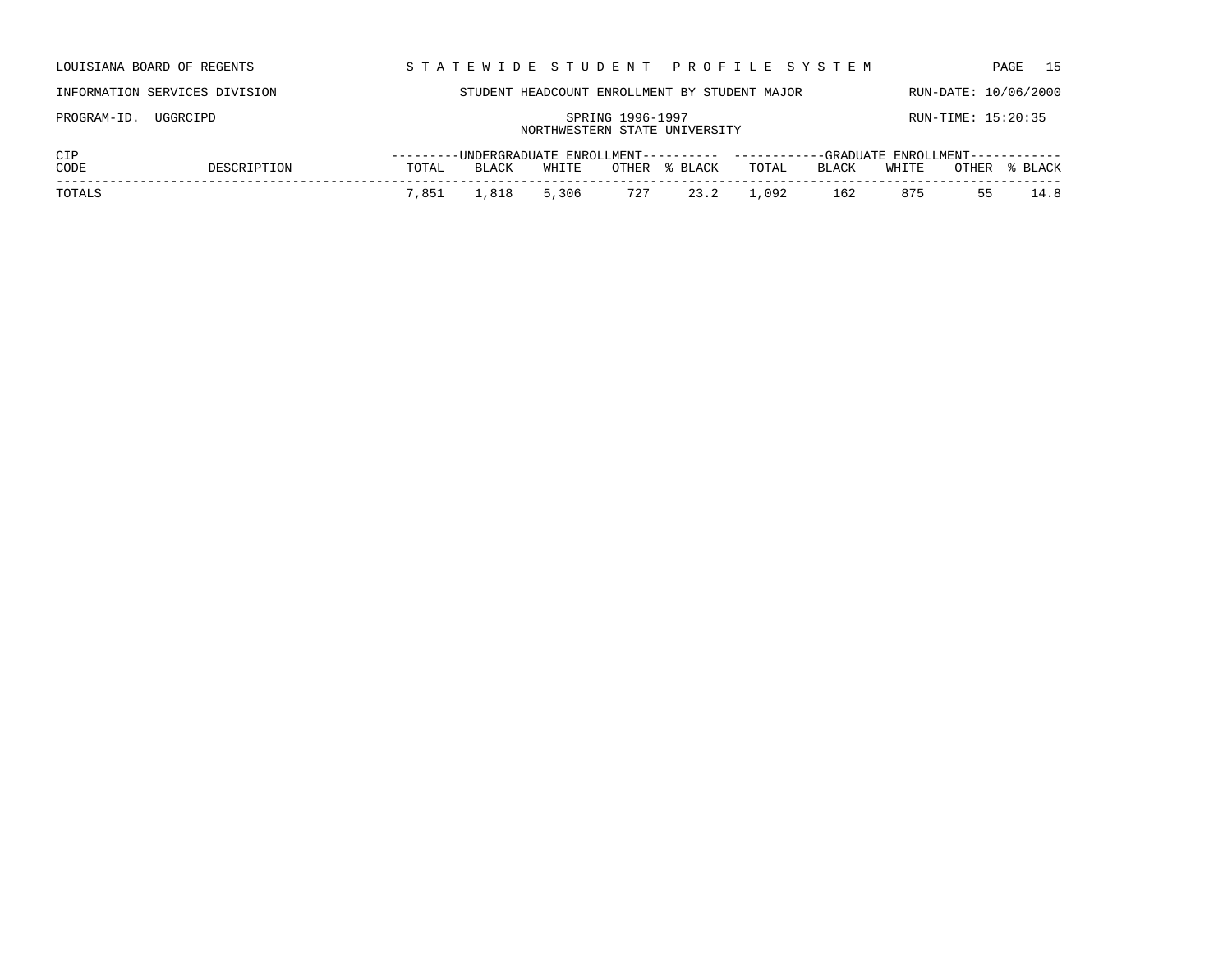# SOUTHEASTERN LA. UNIVERSITY

| CIP               |                                  |  |  |  |  |  |  |  |  |  |           |
|-------------------|----------------------------------|--|--|--|--|--|--|--|--|--|-----------|
| CODE<br>--------- |                                  |  |  |  |  |  |  |  |  |  |           |
| 020403            |                                  |  |  |  |  |  |  |  |  |  |           |
| 090101            |                                  |  |  |  |  |  |  |  |  |  | $\cdot$ 0 |
| 110701            |                                  |  |  |  |  |  |  |  |  |  | $\cdot$ 0 |
| 130401            |                                  |  |  |  |  |  |  |  |  |  | 9.1       |
| 130405            |                                  |  |  |  |  |  |  |  |  |  | $\cdot$ 0 |
| 131001            |                                  |  |  |  |  |  |  |  |  |  | 17.9      |
| 131012            |                                  |  |  |  |  |  |  |  |  |  | $\cdot$ 0 |
| 131101            |                                  |  |  |  |  |  |  |  |  |  | 7.1       |
| 131202            |                                  |  |  |  |  |  |  |  |  |  | 3.1       |
| 131204            |                                  |  |  |  |  |  |  |  |  |  | $\cdot$ 0 |
| 131205            |                                  |  |  |  |  |  |  |  |  |  | 6.3       |
| 131302            |                                  |  |  |  |  |  |  |  |  |  | $\cdot$ 0 |
| 131303            |                                  |  |  |  |  |  |  |  |  |  | $\cdot$ 0 |
| 131305            |                                  |  |  |  |  |  |  |  |  |  | $\cdot$ 0 |
| 131307            |                                  |  |  |  |  |  |  |  |  |  | 5.0       |
| 131309            |                                  |  |  |  |  |  |  |  |  |  | $\cdot$ 0 |
| 131311            |                                  |  |  |  |  |  |  |  |  |  | $\cdot$ 0 |
| 131312            |                                  |  |  |  |  |  |  |  |  |  | $\cdot$ 0 |
| 131314            |                                  |  |  |  |  |  |  |  |  |  | 4.5       |
| 131315            |                                  |  |  |  |  |  |  |  |  |  | $\cdot$ 0 |
| 131316            |                                  |  |  |  |  |  |  |  |  |  | $\cdot$ 0 |
| 131318            |                                  |  |  |  |  |  |  |  |  |  | $\cdot$ 0 |
| 131325            |                                  |  |  |  |  |  |  |  |  |  | $\cdot$ 0 |
| 131330            |                                  |  |  |  |  |  |  |  |  |  | $\cdot$ 0 |
| 131331            |                                  |  |  |  |  |  |  |  |  |  | $\cdot$ 0 |
| 150603            |                                  |  |  |  |  |  |  |  |  |  | $\cdot$ 0 |
| 160901            |                                  |  |  |  |  |  |  |  |  |  | $\cdot$ 0 |
| 160905            |                                  |  |  |  |  |  |  |  |  |  | $\cdot$ 0 |
| 190402            |                                  |  |  |  |  |  |  |  |  |  | $\cdot$ 0 |
| 190901            |                                  |  |  |  |  |  |  |  |  |  | $\cdot$ 0 |
| 230101            |                                  |  |  |  |  |  |  |  |  |  | 2.9       |
| 240102            |                                  |  |  |  |  |  |  |  |  |  | $\cdot$ 0 |
| 240103            |                                  |  |  |  |  |  |  |  |  |  | $\cdot$ 0 |
| 260101            |                                  |  |  |  |  |  |  |  |  |  | $\cdot$ 0 |
| 270101            |                                  |  |  |  |  |  |  |  |  |  | .0        |
| 400501            |                                  |  |  |  |  |  |  |  |  |  | $\cdot$ 0 |
| 400801            |                                  |  |  |  |  |  |  |  |  |  | $\cdot$ 0 |
| 420101            |                                  |  |  |  |  |  |  |  |  |  | 11.1      |
| 430104            |                                  |  |  |  |  |  |  |  |  |  | $\cdot$ 0 |
| 430107            |                                  |  |  |  |  |  |  |  |  |  | $\cdot$ 0 |
| 440701            |                                  |  |  |  |  |  |  |  |  |  | $\cdot$ 0 |
| 450801            |                                  |  |  |  |  |  |  |  |  |  | 3.1       |
| 451001            |                                  |  |  |  |  |  |  |  |  |  | $\cdot$ 0 |
| 451101            |                                  |  |  |  |  |  |  |  |  |  | $\cdot$ 0 |
| 500701            |                                  |  |  |  |  |  |  |  |  |  | $\cdot$ 0 |
| 500704            |                                  |  |  |  |  |  |  |  |  |  | $\cdot$ 0 |
| 500901            |                                  |  |  |  |  |  |  |  |  |  | $\cdot$ 0 |
| 500903            |                                  |  |  |  |  |  |  |  |  |  | 5.9       |
| 510201            | COMMUNICATION DISORDERS, GENERAL |  |  |  |  |  |  |  |  |  | 3.3       |
|                   |                                  |  |  |  |  |  |  |  |  |  |           |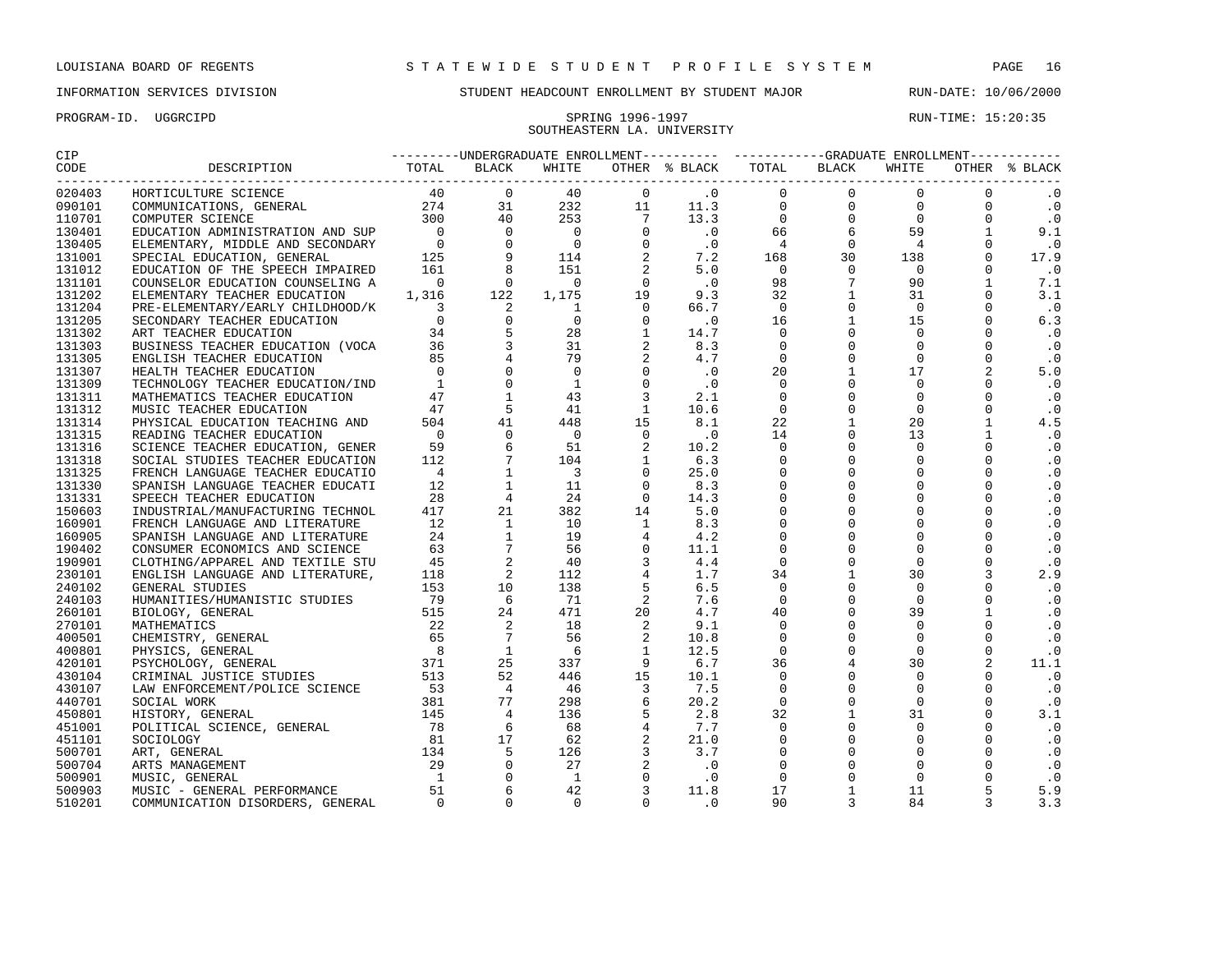## SOUTHEASTERN LA. UNIVERSITY

| CIP            |                                  |        |              | -UNDERGRADUATE ENROLLMENT-- |       |         | -GRADUATE<br>ENROLLMENT- |              |       |              |           |  |
|----------------|----------------------------------|--------|--------------|-----------------------------|-------|---------|--------------------------|--------------|-------|--------------|-----------|--|
| CODE           | DESCRIPTION                      | TOTAL  | <b>BLACK</b> | WHITE                       | OTHER | % BLACK | TOTAL                    | <b>BLACK</b> | WHITE | <b>OTHER</b> | % BLACK   |  |
| 510908         | RESPIRATORY THERAPY TECHNICIAN   | 39     | 10           | 28                          |       | 25.6    |                          |              |       |              |           |  |
| 511601         | NURSING (R.N. TRAINING)          | 1,444  | 218          | 1,179                       | 47    | 15.1    |                          |              |       |              |           |  |
| 511610         | NURSING, PSYCHIATRIC/MENTAL HEAL |        |              |                             |       | . 0     | 55                       |              | 46    |              | 10.9      |  |
| 520201         | BUSINESS ADMINISTRATION AND MANA | 773    | 60           | 687                         | 26    | 7.8     | 147                      |              | 101   | 43           | 2.0       |  |
| 520204         | OFFICE SUPERVISION AND MANAGEMEN | 158    | 38           | 117                         |       | 24.1    |                          |              |       |              |           |  |
| 520301         | ACCOUNTING                       | 654    | 69           | 564                         | 21    | 10.6    |                          |              |       |              | $\cdot$ 0 |  |
| 520401         | ADMINISTRATIVE ASSISTANT/SECRETA | 35     |              | 28                          |       | 17.1    |                          |              |       |              |           |  |
| 520601         | BUSINESS/MANAGERIAL ECONOMICS    | 35     |              | 29                          |       | 14.3    |                          |              |       |              |           |  |
| 520801         | FINANCE, GENERAL                 | 151    |              | 136                         | 10    | 3.3     |                          |              |       |              |           |  |
| 521401         | BUSINESS MARKETING AND MARKETING | 394    | 19           | 352                         | 23    | 4.8     |                          |              |       |              |           |  |
| TRANSFER       |                                  | 254    | 18           | 225                         |       | 7.1     |                          |              |       |              |           |  |
| <b>UNKNOWN</b> |                                  | 2,086  | 198          | 1,829                       | 59    | 9.5     | 791                      | 118          | 666   |              | 14.9      |  |
| TOTALS         |                                  | 12,570 | 1,216        | 10,973                      | 381   | 9.7     | 1,682                    | 184          | 1,425 |              | 10.9      |  |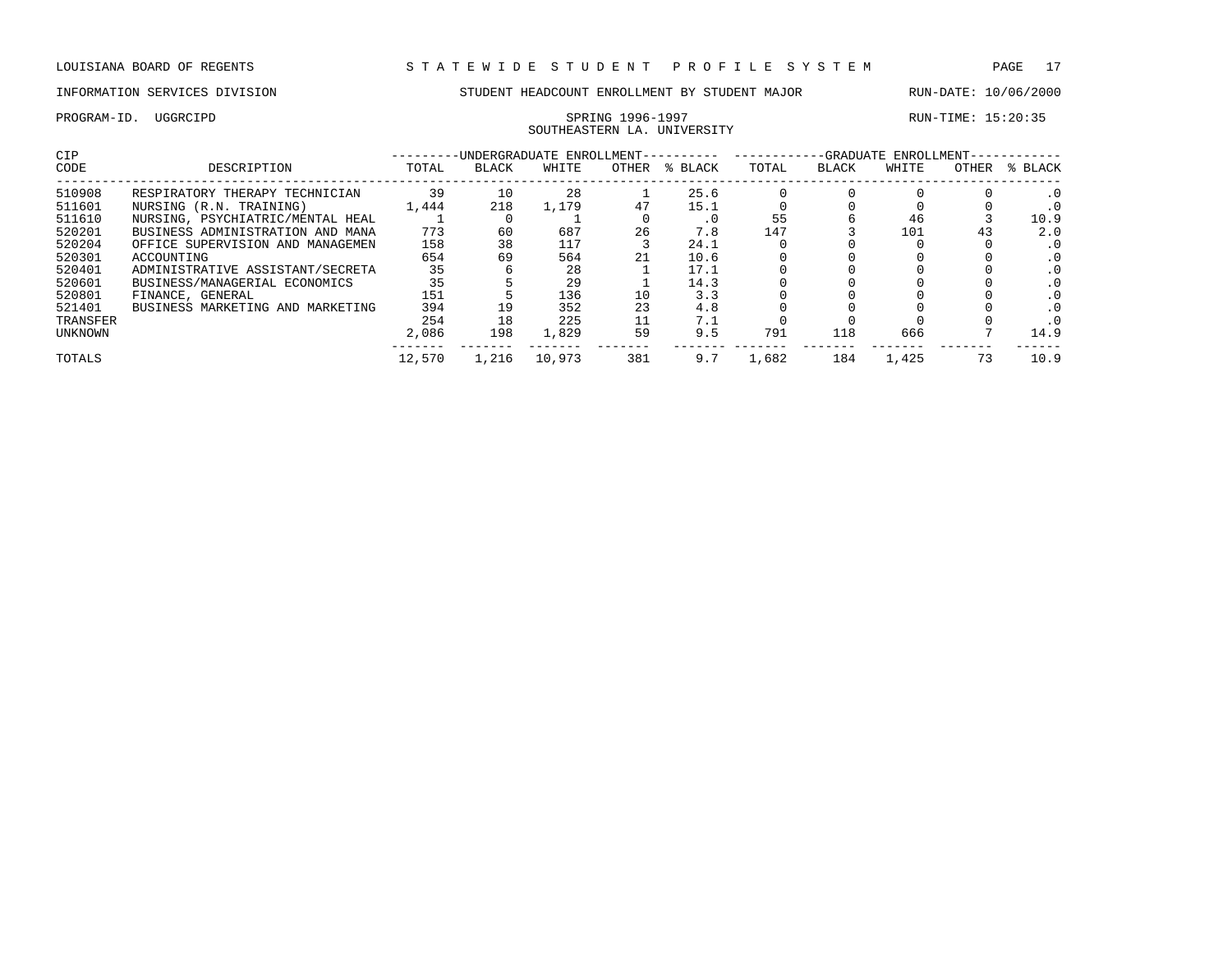## UNIVERSITY OF LA. IN LAFAYETTE

| CIP                |                                                                                                                                                                                                                                        |  |  |  |  |  |  |  |  |  |             |  |  |
|--------------------|----------------------------------------------------------------------------------------------------------------------------------------------------------------------------------------------------------------------------------------|--|--|--|--|--|--|--|--|--|-------------|--|--|
| CODE<br>---------- | 2002<br>1990<br>1990<br>1990<br>1990 - Holland Silva Andrea Andrea Andrea Andrea Andre III (1991 - 1990)<br>1990 - Holland Silva Andre III (1991 - 1991 - 1992 - 1992 - 1993 - 1993 - 1993 - 1993 - 1993 - 1993 - 1993 - 1993 - 1993 - |  |  |  |  |  |  |  |  |  |             |  |  |
|                    |                                                                                                                                                                                                                                        |  |  |  |  |  |  |  |  |  |             |  |  |
|                    |                                                                                                                                                                                                                                        |  |  |  |  |  |  |  |  |  | $\cdot$ 0   |  |  |
|                    |                                                                                                                                                                                                                                        |  |  |  |  |  |  |  |  |  | $\cdot$ 0   |  |  |
|                    |                                                                                                                                                                                                                                        |  |  |  |  |  |  |  |  |  | $\cdot$ 0   |  |  |
|                    |                                                                                                                                                                                                                                        |  |  |  |  |  |  |  |  |  | $\cdot$ 0   |  |  |
|                    |                                                                                                                                                                                                                                        |  |  |  |  |  |  |  |  |  | $\cdot$ 0   |  |  |
|                    |                                                                                                                                                                                                                                        |  |  |  |  |  |  |  |  |  | $\cdot$ 0   |  |  |
|                    |                                                                                                                                                                                                                                        |  |  |  |  |  |  |  |  |  | $\cdot$ 0   |  |  |
|                    |                                                                                                                                                                                                                                        |  |  |  |  |  |  |  |  |  | $\cdot$ 0   |  |  |
|                    |                                                                                                                                                                                                                                        |  |  |  |  |  |  |  |  |  | $\cdot$ 0   |  |  |
|                    |                                                                                                                                                                                                                                        |  |  |  |  |  |  |  |  |  | 20.0        |  |  |
|                    |                                                                                                                                                                                                                                        |  |  |  |  |  |  |  |  |  | $\cdot$ 0   |  |  |
|                    |                                                                                                                                                                                                                                        |  |  |  |  |  |  |  |  |  | 8.8         |  |  |
|                    |                                                                                                                                                                                                                                        |  |  |  |  |  |  |  |  |  | $\cdot$ 0   |  |  |
|                    |                                                                                                                                                                                                                                        |  |  |  |  |  |  |  |  |  | $\cdot$ 0   |  |  |
|                    |                                                                                                                                                                                                                                        |  |  |  |  |  |  |  |  |  | $\cdot$ 0   |  |  |
|                    |                                                                                                                                                                                                                                        |  |  |  |  |  |  |  |  |  | .8          |  |  |
|                    |                                                                                                                                                                                                                                        |  |  |  |  |  |  |  |  |  | 7.9         |  |  |
|                    |                                                                                                                                                                                                                                        |  |  |  |  |  |  |  |  |  | 20.8        |  |  |
|                    |                                                                                                                                                                                                                                        |  |  |  |  |  |  |  |  |  | $\cdot$ 0   |  |  |
|                    |                                                                                                                                                                                                                                        |  |  |  |  |  |  |  |  |  | $\cdot$ 0   |  |  |
|                    |                                                                                                                                                                                                                                        |  |  |  |  |  |  |  |  |  | 8.3         |  |  |
|                    |                                                                                                                                                                                                                                        |  |  |  |  |  |  |  |  |  | $\ddotsc 0$ |  |  |
|                    |                                                                                                                                                                                                                                        |  |  |  |  |  |  |  |  |  | 10.0        |  |  |
|                    |                                                                                                                                                                                                                                        |  |  |  |  |  |  |  |  |  | 5.0         |  |  |
|                    |                                                                                                                                                                                                                                        |  |  |  |  |  |  |  |  |  | 26.7        |  |  |
|                    |                                                                                                                                                                                                                                        |  |  |  |  |  |  |  |  |  | $\cdot$ 0   |  |  |
|                    |                                                                                                                                                                                                                                        |  |  |  |  |  |  |  |  |  | $\cdot$ 0   |  |  |
|                    |                                                                                                                                                                                                                                        |  |  |  |  |  |  |  |  |  | $\cdot$ 0   |  |  |
|                    |                                                                                                                                                                                                                                        |  |  |  |  |  |  |  |  |  | $\cdot$ 0   |  |  |
|                    |                                                                                                                                                                                                                                        |  |  |  |  |  |  |  |  |  | $\cdot$ 0   |  |  |
|                    |                                                                                                                                                                                                                                        |  |  |  |  |  |  |  |  |  | $\cdot$ 0   |  |  |
|                    |                                                                                                                                                                                                                                        |  |  |  |  |  |  |  |  |  | $\cdot$ 0   |  |  |
|                    |                                                                                                                                                                                                                                        |  |  |  |  |  |  |  |  |  | $\cdot$ 0   |  |  |
|                    |                                                                                                                                                                                                                                        |  |  |  |  |  |  |  |  |  | $\cdot$ 0   |  |  |
|                    |                                                                                                                                                                                                                                        |  |  |  |  |  |  |  |  |  | $\cdot$ 0   |  |  |
|                    |                                                                                                                                                                                                                                        |  |  |  |  |  |  |  |  |  | $\cdot$ 0   |  |  |
|                    |                                                                                                                                                                                                                                        |  |  |  |  |  |  |  |  |  | $\cdot$ 0   |  |  |
|                    |                                                                                                                                                                                                                                        |  |  |  |  |  |  |  |  |  | $\cdot$ 0   |  |  |
|                    |                                                                                                                                                                                                                                        |  |  |  |  |  |  |  |  |  | $\cdot$ 0   |  |  |
|                    |                                                                                                                                                                                                                                        |  |  |  |  |  |  |  |  |  | $\cdot$ 0   |  |  |
|                    |                                                                                                                                                                                                                                        |  |  |  |  |  |  |  |  |  | 5.6         |  |  |
|                    |                                                                                                                                                                                                                                        |  |  |  |  |  |  |  |  |  | 1.9         |  |  |
|                    |                                                                                                                                                                                                                                        |  |  |  |  |  |  |  |  |  | $\cdot$ 0   |  |  |
|                    |                                                                                                                                                                                                                                        |  |  |  |  |  |  |  |  |  | 9.1         |  |  |
|                    |                                                                                                                                                                                                                                        |  |  |  |  |  |  |  |  |  | $\cdot$ 0   |  |  |
|                    |                                                                                                                                                                                                                                        |  |  |  |  |  |  |  |  |  | 16.7        |  |  |
|                    |                                                                                                                                                                                                                                        |  |  |  |  |  |  |  |  |  | $\cdot$ 0   |  |  |
|                    |                                                                                                                                                                                                                                        |  |  |  |  |  |  |  |  |  | $\cdot$ 0   |  |  |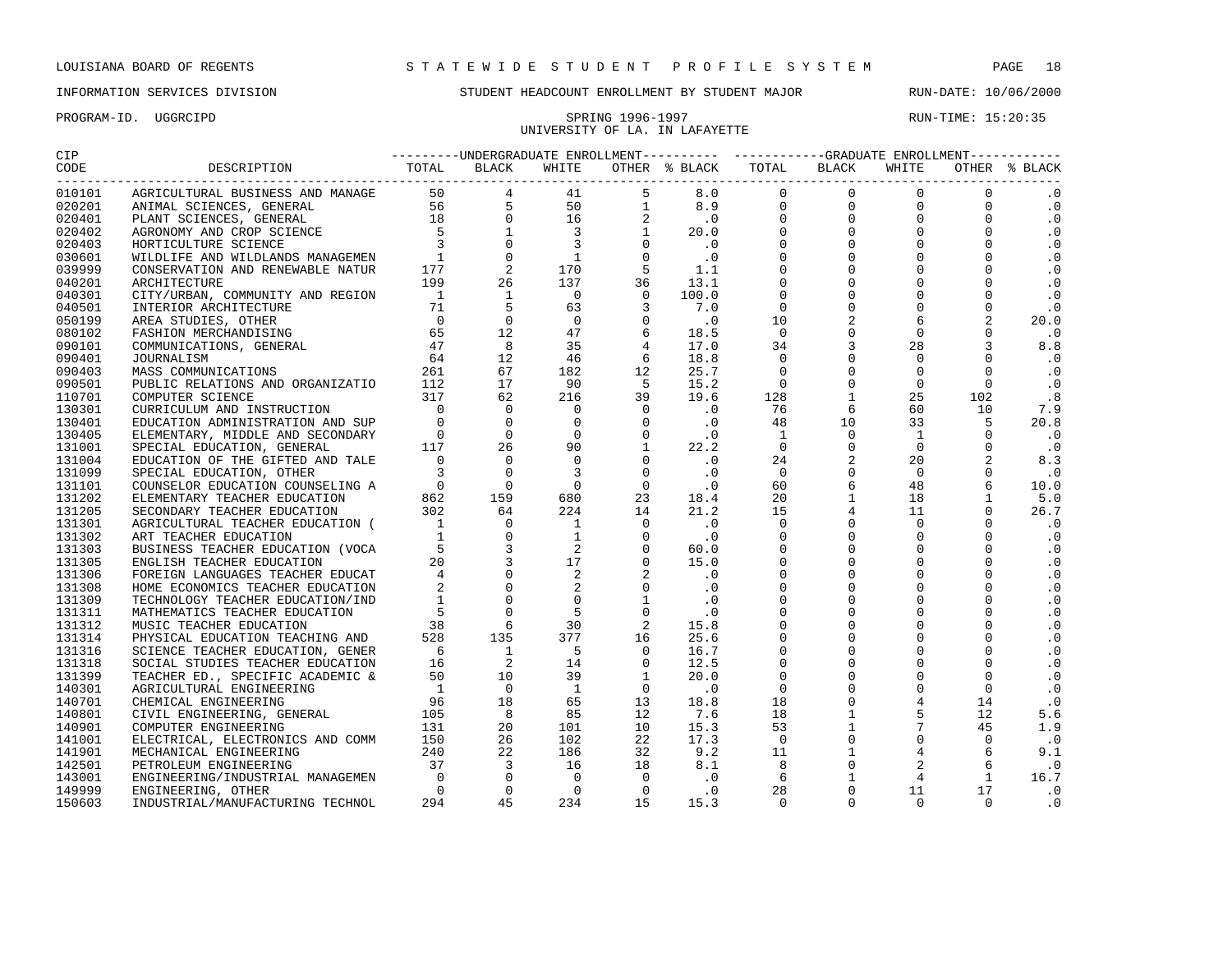### PROGRAM-ID. UGGRCIPD SPRING 1996-1997 RUN-TIME: 15:20:35 UNIVERSITY OF LA. IN LAFAYETTE

| CIP    |                         | --------UNDERGRADUATE ENROLLMENT---------- ----------GRADUATE ENROLLMENT----------- |  |       |  |  |                                                                                                                                     |  |  |  |               |
|--------|-------------------------|-------------------------------------------------------------------------------------|--|-------|--|--|-------------------------------------------------------------------------------------------------------------------------------------|--|--|--|---------------|
| CODE   | DESCRIPTION TOTAL BLACK |                                                                                     |  | WHITE |  |  | $\begin{tabular}{lllllll} \bf{OTHER} & \text{\$} & \texttt{BLACK} & \texttt{TOTAL} & \texttt{BLACK} & \texttt{WHITE} \end{tabular}$ |  |  |  | OTHER % BLACK |
| 160901 |                         |                                                                                     |  |       |  |  |                                                                                                                                     |  |  |  |               |
| 169999 |                         |                                                                                     |  |       |  |  |                                                                                                                                     |  |  |  |               |
| 190101 |                         |                                                                                     |  |       |  |  |                                                                                                                                     |  |  |  |               |
| 190503 |                         |                                                                                     |  |       |  |  |                                                                                                                                     |  |  |  |               |
| 190799 |                         |                                                                                     |  |       |  |  |                                                                                                                                     |  |  |  |               |
| 200401 |                         |                                                                                     |  |       |  |  |                                                                                                                                     |  |  |  |               |
| 220102 |                         |                                                                                     |  |       |  |  |                                                                                                                                     |  |  |  |               |
| 230101 |                         |                                                                                     |  |       |  |  |                                                                                                                                     |  |  |  |               |
| 230501 |                         |                                                                                     |  |       |  |  |                                                                                                                                     |  |  |  |               |
| 239999 |                         |                                                                                     |  |       |  |  |                                                                                                                                     |  |  |  |               |
| 240102 |                         |                                                                                     |  |       |  |  |                                                                                                                                     |  |  |  |               |
| 260101 |                         |                                                                                     |  |       |  |  |                                                                                                                                     |  |  |  |               |
| 260501 |                         |                                                                                     |  |       |  |  |                                                                                                                                     |  |  |  |               |
| 260607 |                         |                                                                                     |  |       |  |  |                                                                                                                                     |  |  |  |               |
| 260699 |                         |                                                                                     |  |       |  |  |                                                                                                                                     |  |  |  |               |
| 270101 |                         |                                                                                     |  |       |  |  |                                                                                                                                     |  |  |  |               |
| 270501 |                         |                                                                                     |  |       |  |  |                                                                                                                                     |  |  |  |               |
| 380101 |                         |                                                                                     |  |       |  |  |                                                                                                                                     |  |  |  |               |
| 400501 |                         |                                                                                     |  |       |  |  |                                                                                                                                     |  |  |  |               |
| 400601 |                         |                                                                                     |  |       |  |  |                                                                                                                                     |  |  |  |               |
| 400801 |                         |                                                                                     |  |       |  |  |                                                                                                                                     |  |  |  |               |
| 420101 |                         |                                                                                     |  |       |  |  |                                                                                                                                     |  |  |  |               |
| 430104 |                         |                                                                                     |  |       |  |  |                                                                                                                                     |  |  |  |               |
| 430107 |                         |                                                                                     |  |       |  |  |                                                                                                                                     |  |  |  |               |
| 450201 |                         |                                                                                     |  |       |  |  |                                                                                                                                     |  |  |  |               |
| 450801 |                         |                                                                                     |  |       |  |  |                                                                                                                                     |  |  |  |               |
| 451001 |                         |                                                                                     |  |       |  |  |                                                                                                                                     |  |  |  |               |
| 451101 |                         |                                                                                     |  |       |  |  |                                                                                                                                     |  |  |  |               |
| 500402 |                         |                                                                                     |  |       |  |  |                                                                                                                                     |  |  |  |               |
| 500404 |                         |                                                                                     |  |       |  |  |                                                                                                                                     |  |  |  |               |
| 500701 |                         |                                                                                     |  |       |  |  |                                                                                                                                     |  |  |  |               |
| 500702 |                         |                                                                                     |  |       |  |  |                                                                                                                                     |  |  |  |               |
| 500903 |                         |                                                                                     |  |       |  |  |                                                                                                                                     |  |  |  |               |
| 510204 |                         |                                                                                     |  |       |  |  |                                                                                                                                     |  |  |  |               |
| 510701 |                         |                                                                                     |  |       |  |  |                                                                                                                                     |  |  |  |               |
| 510706 |                         |                                                                                     |  |       |  |  |                                                                                                                                     |  |  |  |               |
| 510904 |                         |                                                                                     |  |       |  |  |                                                                                                                                     |  |  |  |               |
| 511101 |                         |                                                                                     |  |       |  |  |                                                                                                                                     |  |  |  |               |
| 511102 |                         |                                                                                     |  |       |  |  |                                                                                                                                     |  |  |  |               |
| 511601 |                         |                                                                                     |  |       |  |  |                                                                                                                                     |  |  |  |               |
| 511699 |                         |                                                                                     |  |       |  |  |                                                                                                                                     |  |  |  |               |
| 520201 |                         |                                                                                     |  |       |  |  |                                                                                                                                     |  |  |  |               |
| 520301 |                         |                                                                                     |  |       |  |  |                                                                                                                                     |  |  |  |               |
|        |                         |                                                                                     |  |       |  |  |                                                                                                                                     |  |  |  |               |
| 520401 |                         |                                                                                     |  |       |  |  |                                                                                                                                     |  |  |  |               |
| 520501 |                         |                                                                                     |  |       |  |  |                                                                                                                                     |  |  |  |               |
| 520601 |                         |                                                                                     |  |       |  |  |                                                                                                                                     |  |  |  |               |
| 520801 |                         |                                                                                     |  |       |  |  |                                                                                                                                     |  |  |  |               |
| 520805 |                         |                                                                                     |  |       |  |  |                                                                                                                                     |  |  |  |               |
| 520902 |                         |                                                                                     |  |       |  |  |                                                                                                                                     |  |  |  |               |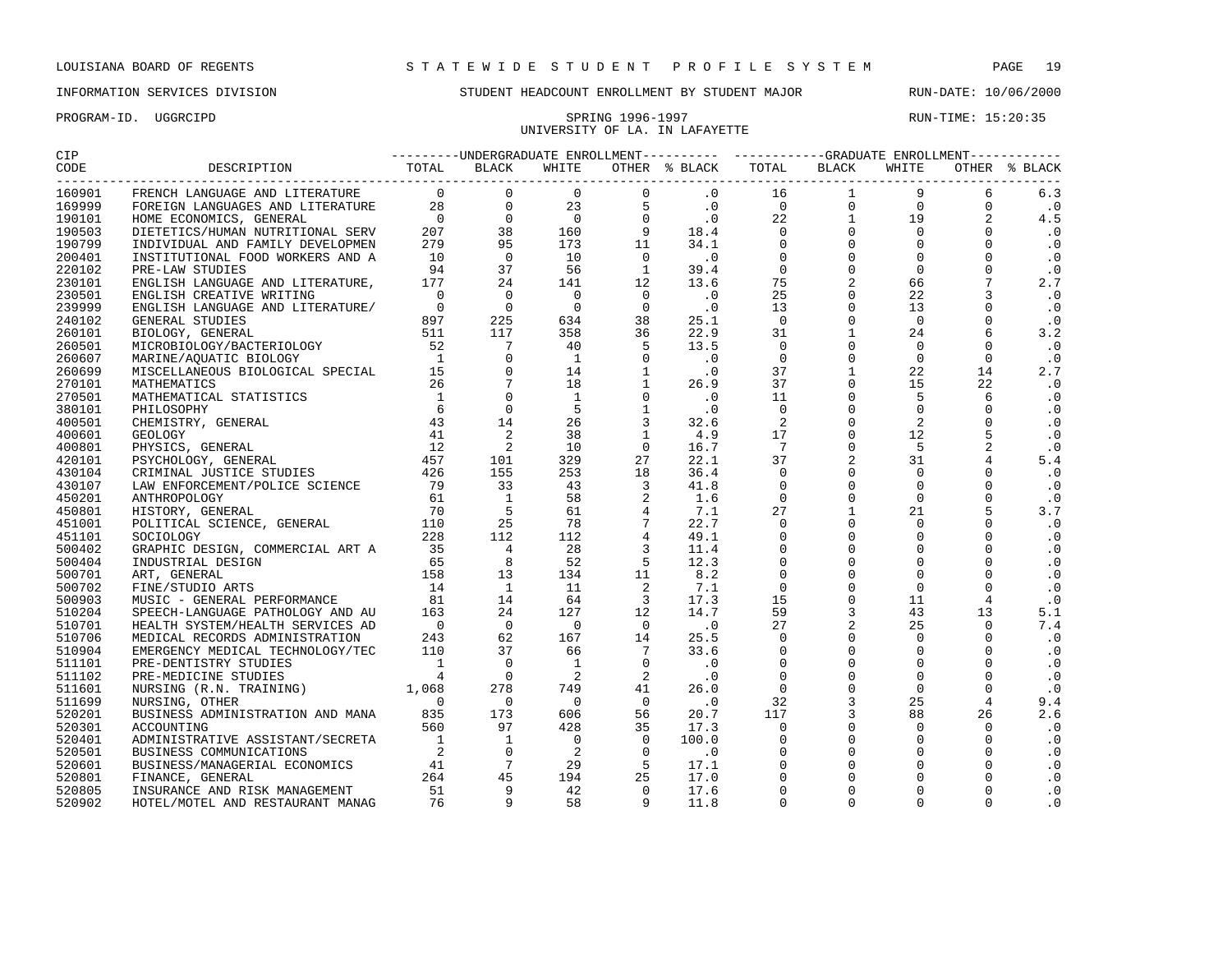## UNIVERSITY OF LA. IN LAFAYETTE

| CIP      |                                  |        |              | -UNDERGRADUATE ENROLLMENT-- |       |         | -GRADUATE ENROLLMENT- |       |       |       |         |  |
|----------|----------------------------------|--------|--------------|-----------------------------|-------|---------|-----------------------|-------|-------|-------|---------|--|
| CODE     | DESCRIPTION                      | TOTAL  | <b>BLACK</b> | WHITE                       | OTHER | % BLACK | TOTAL                 | BLACK | WHITE | OTHER | % BLACK |  |
| 521001   | HUMAN RESOURCES MANAGEMENT       |        |              |                             |       | 33.3    |                       |       |       |       |         |  |
| 521401   | BUSINESS MARKETING AND MARKETING | 243    | 46           | 168                         | 29    | 18.9    |                       |       |       |       |         |  |
| 529999   | BUSINESS MANAGEMENT AND ADMINIST | 29     |              | 28                          |       |         |                       |       |       |       |         |  |
| TRANSFER |                                  | 152    | 25           | 118                         |       | 16.4    |                       |       |       |       |         |  |
| UNKNOWN  |                                  | 1,578  | 241          | .182                        | 155   | 15.3    | 282                   | 30    | 219   |       | 10.6    |  |
| TOTALS   |                                  | 14,070 | 2,868        | 10,282                      | 920   | 20.4    | .,447                 |       | 964   | 394   | 6.2     |  |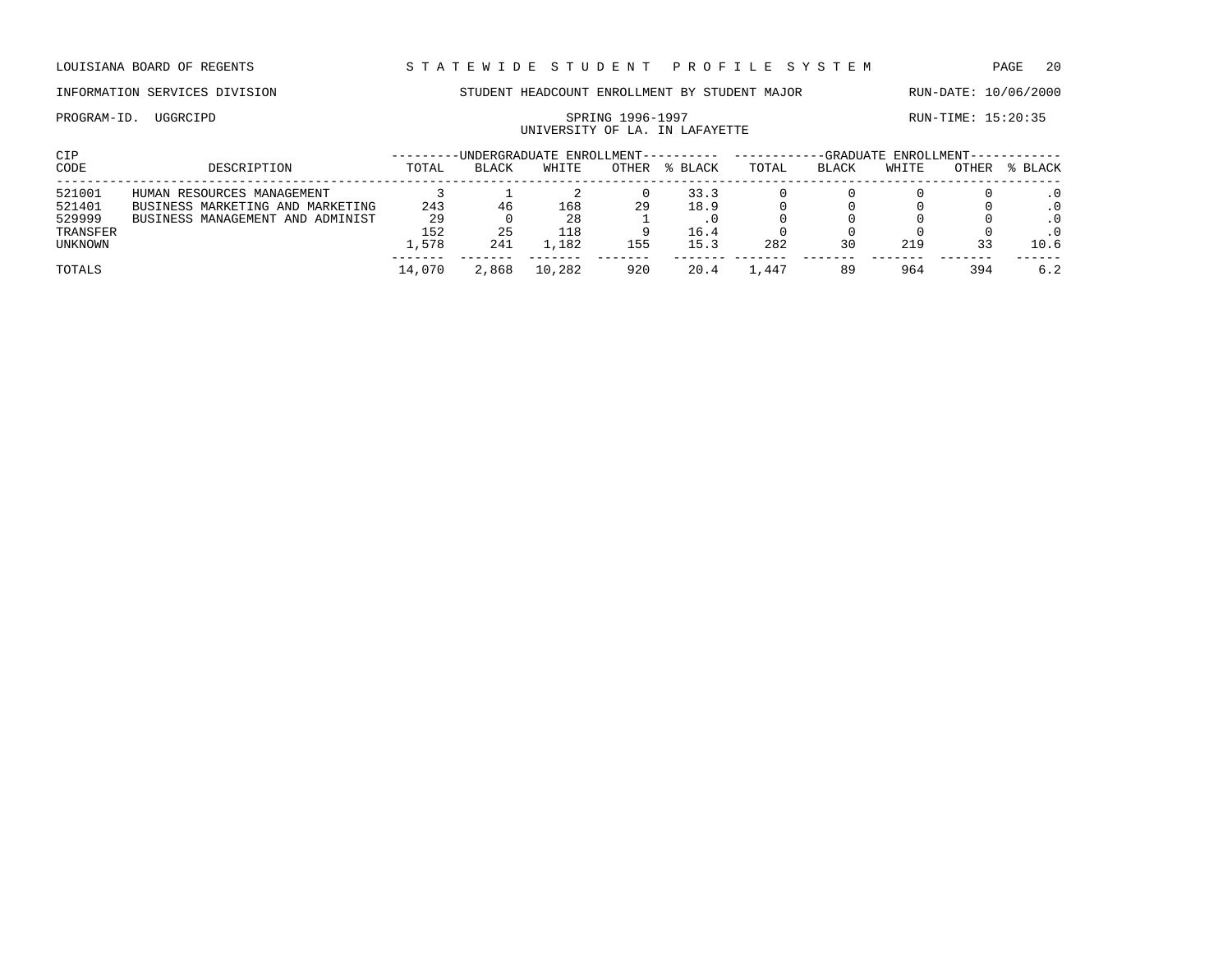PROGRAM-ID. UGGRCIPD SPRING 1996-1997 SPRING 1996-1997

### INFORMATION SERVICES DIVISION STUDENT HEADCOUNT ENROLLMENT BY STUDENT MAJOR RUN-DATE: 10/06/2000

# L.S.U. AT ALEXANDRIA

| CIP      |                                  |       | -UNDERGRADUATE ENROLLMENT---------- |         |       |         | -GRADUATE ENROLLMENT- |       |       |              |           |  |
|----------|----------------------------------|-------|-------------------------------------|---------|-------|---------|-----------------------|-------|-------|--------------|-----------|--|
| CODE     | DESCRIPTION                      | TOTAL | <b>BLACK</b>                        | WHITE   | OTHER | % BLACK | TOTAL                 | BLACK | WHITE | <b>OTHER</b> | % BLACK   |  |
| 110301   | DATA PROCESSING TECHNOLOGY/TECHN | 47    |                                     | 39      |       | 17.0    |                       |       |       |              |           |  |
| 511601   | NURSING (R.N. TRAINING)          | 656   | 105                                 | 532     | 19    | 16.0    |                       |       |       |              | $\cdot$ 0 |  |
| 520401   | ADMINISTRATIVE ASSISTANT/SECRETA | 10    |                                     |         |       | 20.0    |                       |       |       |              |           |  |
| TRANSFER |                                  | ,390  | 176                                 | . . 167 | 47    | 12.7    |                       |       |       |              |           |  |
| UNKNOWN  |                                  | 14    |                                     | 98      |       | 13.2    |                       |       |       |              | $\cdot$ 0 |  |
| TOTALS   |                                  | 2,217 | 306                                 | .844    | 67    | 13.8    |                       |       |       |              |           |  |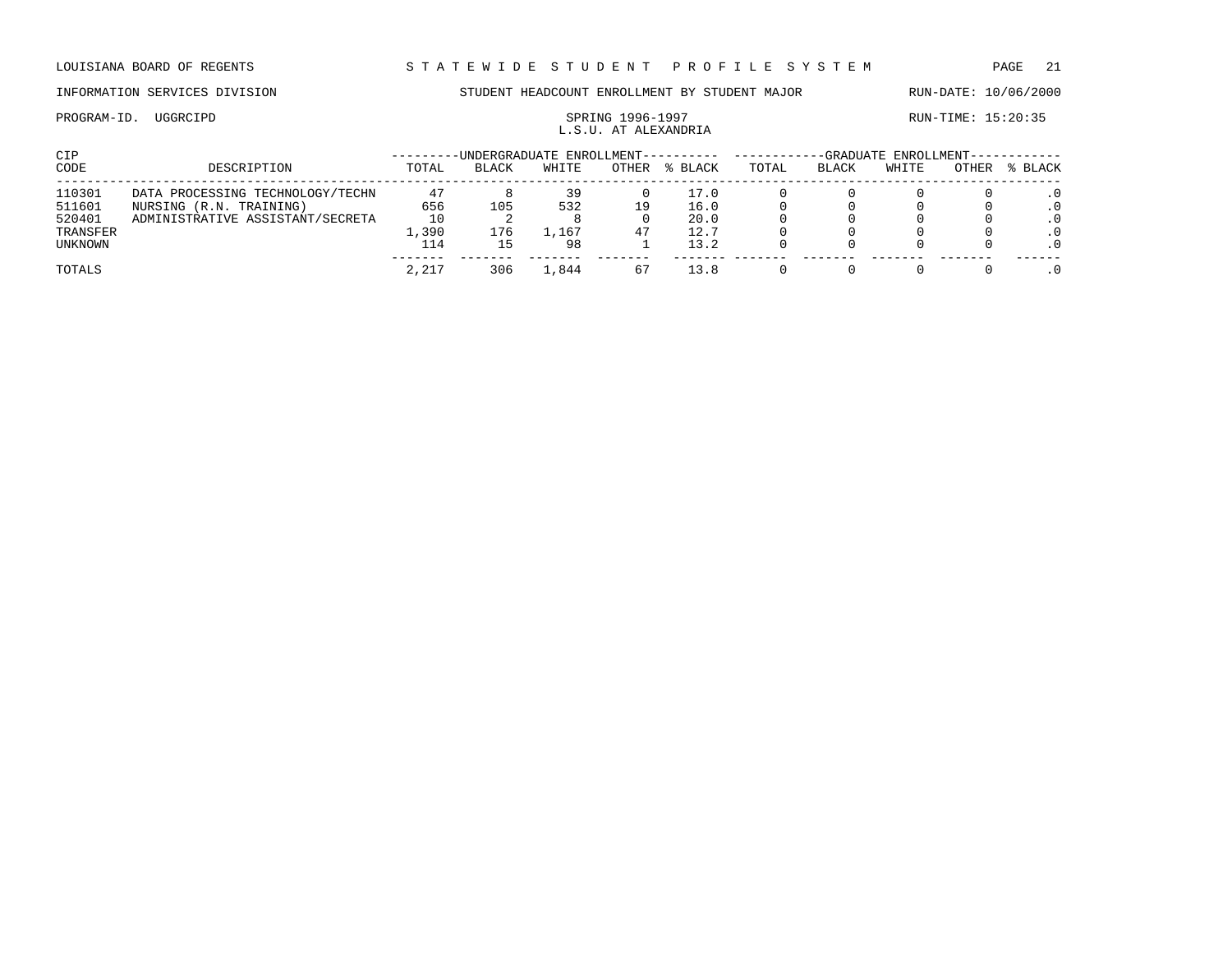### PROGRAM-ID. UGGRCIPD SPRING 1996-1997 SPRING 1996-1997 L.S.U. IN BATON ROUGE

| CIP                |  |  |  |  |  |  |  |  |                 |           |  |
|--------------------|--|--|--|--|--|--|--|--|-----------------|-----------|--|
| CODE<br>---------- |  |  |  |  |  |  |  |  |                 |           |  |
| 010101             |  |  |  |  |  |  |  |  | $\Omega$        | . 0       |  |
| 010103             |  |  |  |  |  |  |  |  | 19              | 6.7       |  |
| 020201             |  |  |  |  |  |  |  |  | 18              | $\cdot$ 0 |  |
| 020206             |  |  |  |  |  |  |  |  | $\mathbf{1}$    | $\cdot$ 0 |  |
| 020301             |  |  |  |  |  |  |  |  | 29              | $\cdot$ 0 |  |
| 020401             |  |  |  |  |  |  |  |  | $\Omega$        | $\cdot$ 0 |  |
| 020402             |  |  |  |  |  |  |  |  | 20              | 2.3       |  |
| 020403             |  |  |  |  |  |  |  |  | $7\overline{ }$ | $\cdot$ 0 |  |
| 030102             |  |  |  |  |  |  |  |  | 5               | $\cdot$ 0 |  |
| 030301             |  |  |  |  |  |  |  |  | $\Omega$        | $\cdot$ 0 |  |
| 030501             |  |  |  |  |  |  |  |  | 19              | 3.1       |  |
| 030506             |  |  |  |  |  |  |  |  | $\Omega$        | $\cdot$ 0 |  |
| 030601             |  |  |  |  |  |  |  |  | 12              | $\cdot$ 0 |  |
| 040201             |  |  |  |  |  |  |  |  | 6               | $\cdot$ 0 |  |
| 040501             |  |  |  |  |  |  |  |  | $\Omega$        | $\cdot$ 0 |  |
| 040601             |  |  |  |  |  |  |  |  | 10 <sup>°</sup> | $\cdot$ 0 |  |
| 050110             |  |  |  |  |  |  |  |  | $\Omega$        | $\cdot$ 0 |  |
| 080102             |  |  |  |  |  |  |  |  | $\Omega$        | $\cdot$ 0 |  |
| 090201             |  |  |  |  |  |  |  |  | $\Omega$        | $\cdot$ 0 |  |
| 090401             |  |  |  |  |  |  |  |  | 9               | 6.8       |  |
| 090402             |  |  |  |  |  |  |  |  | $\Omega$        | $\cdot$ 0 |  |
| 090403             |  |  |  |  |  |  |  |  | $\overline{0}$  | $\cdot$ 0 |  |
| 110401             |  |  |  |  |  |  |  |  | 87              | 1.1       |  |
| 110701             |  |  |  |  |  |  |  |  | 34              | 5.5       |  |
| 130101             |  |  |  |  |  |  |  |  | 13              | 9.6       |  |
| 130301             |  |  |  |  |  |  |  |  | 14              | 9.0       |  |
| 130401             |  |  |  |  |  |  |  |  | $7\overline{ }$ | 29.6      |  |
| 130601             |  |  |  |  |  |  |  |  | 6               | 14.3      |  |
| 131101             |  |  |  |  |  |  |  |  | $\Omega$        | $\cdot$ 0 |  |
| 131202             |  |  |  |  |  |  |  |  | $\Omega$        | $\cdot$ 0 |  |
| 131303             |  |  |  |  |  |  |  |  | $\Omega$        | $\cdot$ 0 |  |
| 131311             |  |  |  |  |  |  |  |  | $\Omega$        | $\cdot$ 0 |  |
| 131312             |  |  |  |  |  |  |  |  | $\Omega$        | $\cdot$ 0 |  |
| 131314             |  |  |  |  |  |  |  |  | 10              | 9.2       |  |
| 131318             |  |  |  |  |  |  |  |  | $\Omega$        | $\cdot$ 0 |  |
| 131399             |  |  |  |  |  |  |  |  | 6               | 9.6       |  |
| 140301             |  |  |  |  |  |  |  |  | 2               | $\cdot$ 0 |  |
| 140501             |  |  |  |  |  |  |  |  | $\Omega$        | $\cdot$ 0 |  |
| 140701             |  |  |  |  |  |  |  |  | 44              | 3.3       |  |
| 140801             |  |  |  |  |  |  |  |  | 58              | 2.1       |  |
| 140901             |  |  |  |  |  |  |  |  | $\Omega$        | $\cdot$ 0 |  |
| 141001             |  |  |  |  |  |  |  |  | 72              | 3.5       |  |
| 141301             |  |  |  |  |  |  |  |  | 56              | 3.9       |  |
| 141401             |  |  |  |  |  |  |  |  | $\Omega$        | $\cdot$ 0 |  |
| 141701             |  |  |  |  |  |  |  |  | 25              | 6.9       |  |
| 141901             |  |  |  |  |  |  |  |  | 35              | 5.3       |  |
| 142301             |  |  |  |  |  |  |  |  | $\mathbf{1}$    | 8.3       |  |
| 142501             |  |  |  |  |  |  |  |  | 11              | $\cdot$ 0 |  |
| 150101             |  |  |  |  |  |  |  |  | $\Omega$        | $\cdot$ 0 |  |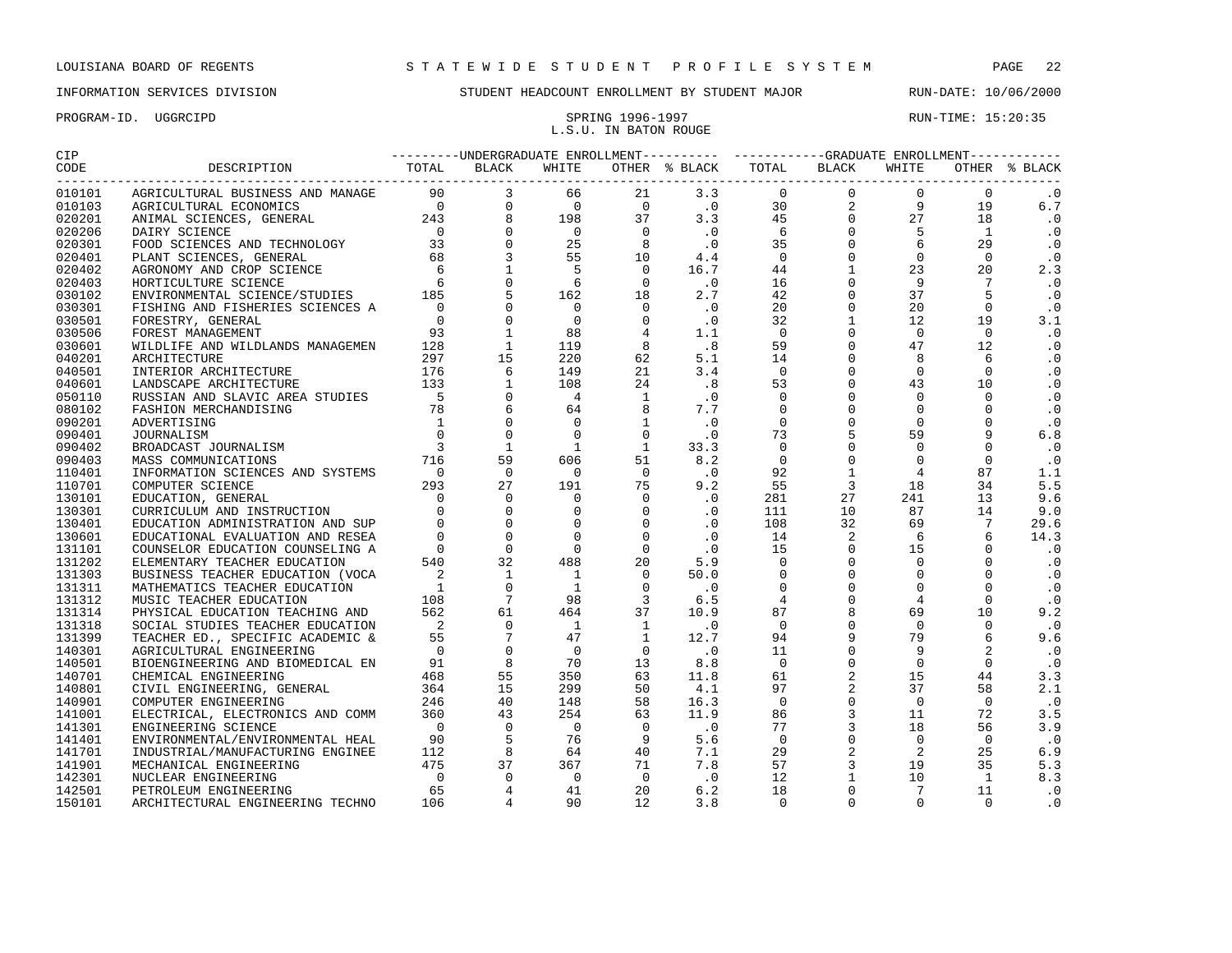### PROGRAM-ID. UGGRCIPD SPRING 1996-1997 SPRING 1996-1997 RUN-TIME: 15:20:35

# L.S.U. IN BATON ROUGE

| 150603<br>$\cdot$ 0<br>160102<br>$\cdot$ 0<br>$\cdot$ 0<br>160501<br>7.7<br>160901<br>$\overline{\phantom{0}}$ .0<br>160905<br>161203<br>$\cdot$ 0<br>2.0<br>$\cdot$ 0<br>190501<br>190503<br>$\cdot$ 0<br>$\cdot$ 0<br>190701<br>220102<br>$\cdot$ 0<br>230101<br>12.0<br>230301<br>$\cdot$ 0<br>$\cdot$ 0<br>230501<br>231001<br>7.0<br>$\cdot$ 0<br>240101<br>240102<br>$\cdot$ 0<br>5.1<br>240103<br>250101<br>11.1<br>4.5<br>260202<br>$\cdot$ 0<br>260301<br>$\cdot$ 0<br>260305<br>$\cdot$ 0<br>260501<br>$\cdot$ 0<br>260701<br>$\cdot$ 0<br>260702<br>$\cdot$ 0<br>260706<br>6.8<br>270101<br>270501<br>$\cdot$ 0<br>300101<br>12.5<br>$\cdot$ 0<br>380101<br>380201<br>$\cdot$ 0<br>27.8<br>400501<br>400601<br>$\cdot$ 0<br>2.7<br>400702<br>$\cdot$ 0<br>400801<br>400806<br>$\cdot$ 0<br>420101<br>1.5<br>$\cdot$ 0<br>430104<br>31.8<br>440401<br>11.6<br>440701<br>$\cdot$ 0<br>450201<br>$\cdot$ 0<br>450601<br>450701<br>2.0<br>4.7<br>450801<br>8.0<br>451001<br>9.3<br>451101<br>500402<br>$\cdot$ 0<br>6.1<br>500501<br>500702<br>$\cdot$ 0 |        |  |  |  |  |  |  |  |  |  |  |  |
|-----------------------------------------------------------------------------------------------------------------------------------------------------------------------------------------------------------------------------------------------------------------------------------------------------------------------------------------------------------------------------------------------------------------------------------------------------------------------------------------------------------------------------------------------------------------------------------------------------------------------------------------------------------------------------------------------------------------------------------------------------------------------------------------------------------------------------------------------------------------------------------------------------------------------------------------------------------------------------------------------------------------------------------------------------------------|--------|--|--|--|--|--|--|--|--|--|--|--|
|                                                                                                                                                                                                                                                                                                                                                                                                                                                                                                                                                                                                                                                                                                                                                                                                                                                                                                                                                                                                                                                                 |        |  |  |  |  |  |  |  |  |  |  |  |
|                                                                                                                                                                                                                                                                                                                                                                                                                                                                                                                                                                                                                                                                                                                                                                                                                                                                                                                                                                                                                                                                 |        |  |  |  |  |  |  |  |  |  |  |  |
|                                                                                                                                                                                                                                                                                                                                                                                                                                                                                                                                                                                                                                                                                                                                                                                                                                                                                                                                                                                                                                                                 |        |  |  |  |  |  |  |  |  |  |  |  |
|                                                                                                                                                                                                                                                                                                                                                                                                                                                                                                                                                                                                                                                                                                                                                                                                                                                                                                                                                                                                                                                                 |        |  |  |  |  |  |  |  |  |  |  |  |
|                                                                                                                                                                                                                                                                                                                                                                                                                                                                                                                                                                                                                                                                                                                                                                                                                                                                                                                                                                                                                                                                 |        |  |  |  |  |  |  |  |  |  |  |  |
|                                                                                                                                                                                                                                                                                                                                                                                                                                                                                                                                                                                                                                                                                                                                                                                                                                                                                                                                                                                                                                                                 |        |  |  |  |  |  |  |  |  |  |  |  |
|                                                                                                                                                                                                                                                                                                                                                                                                                                                                                                                                                                                                                                                                                                                                                                                                                                                                                                                                                                                                                                                                 |        |  |  |  |  |  |  |  |  |  |  |  |
|                                                                                                                                                                                                                                                                                                                                                                                                                                                                                                                                                                                                                                                                                                                                                                                                                                                                                                                                                                                                                                                                 | 190101 |  |  |  |  |  |  |  |  |  |  |  |
|                                                                                                                                                                                                                                                                                                                                                                                                                                                                                                                                                                                                                                                                                                                                                                                                                                                                                                                                                                                                                                                                 |        |  |  |  |  |  |  |  |  |  |  |  |
|                                                                                                                                                                                                                                                                                                                                                                                                                                                                                                                                                                                                                                                                                                                                                                                                                                                                                                                                                                                                                                                                 |        |  |  |  |  |  |  |  |  |  |  |  |
|                                                                                                                                                                                                                                                                                                                                                                                                                                                                                                                                                                                                                                                                                                                                                                                                                                                                                                                                                                                                                                                                 |        |  |  |  |  |  |  |  |  |  |  |  |
|                                                                                                                                                                                                                                                                                                                                                                                                                                                                                                                                                                                                                                                                                                                                                                                                                                                                                                                                                                                                                                                                 |        |  |  |  |  |  |  |  |  |  |  |  |
|                                                                                                                                                                                                                                                                                                                                                                                                                                                                                                                                                                                                                                                                                                                                                                                                                                                                                                                                                                                                                                                                 |        |  |  |  |  |  |  |  |  |  |  |  |
|                                                                                                                                                                                                                                                                                                                                                                                                                                                                                                                                                                                                                                                                                                                                                                                                                                                                                                                                                                                                                                                                 |        |  |  |  |  |  |  |  |  |  |  |  |
|                                                                                                                                                                                                                                                                                                                                                                                                                                                                                                                                                                                                                                                                                                                                                                                                                                                                                                                                                                                                                                                                 |        |  |  |  |  |  |  |  |  |  |  |  |
|                                                                                                                                                                                                                                                                                                                                                                                                                                                                                                                                                                                                                                                                                                                                                                                                                                                                                                                                                                                                                                                                 |        |  |  |  |  |  |  |  |  |  |  |  |
|                                                                                                                                                                                                                                                                                                                                                                                                                                                                                                                                                                                                                                                                                                                                                                                                                                                                                                                                                                                                                                                                 |        |  |  |  |  |  |  |  |  |  |  |  |
|                                                                                                                                                                                                                                                                                                                                                                                                                                                                                                                                                                                                                                                                                                                                                                                                                                                                                                                                                                                                                                                                 |        |  |  |  |  |  |  |  |  |  |  |  |
|                                                                                                                                                                                                                                                                                                                                                                                                                                                                                                                                                                                                                                                                                                                                                                                                                                                                                                                                                                                                                                                                 |        |  |  |  |  |  |  |  |  |  |  |  |
|                                                                                                                                                                                                                                                                                                                                                                                                                                                                                                                                                                                                                                                                                                                                                                                                                                                                                                                                                                                                                                                                 |        |  |  |  |  |  |  |  |  |  |  |  |
|                                                                                                                                                                                                                                                                                                                                                                                                                                                                                                                                                                                                                                                                                                                                                                                                                                                                                                                                                                                                                                                                 |        |  |  |  |  |  |  |  |  |  |  |  |
|                                                                                                                                                                                                                                                                                                                                                                                                                                                                                                                                                                                                                                                                                                                                                                                                                                                                                                                                                                                                                                                                 |        |  |  |  |  |  |  |  |  |  |  |  |
|                                                                                                                                                                                                                                                                                                                                                                                                                                                                                                                                                                                                                                                                                                                                                                                                                                                                                                                                                                                                                                                                 |        |  |  |  |  |  |  |  |  |  |  |  |
|                                                                                                                                                                                                                                                                                                                                                                                                                                                                                                                                                                                                                                                                                                                                                                                                                                                                                                                                                                                                                                                                 |        |  |  |  |  |  |  |  |  |  |  |  |
|                                                                                                                                                                                                                                                                                                                                                                                                                                                                                                                                                                                                                                                                                                                                                                                                                                                                                                                                                                                                                                                                 |        |  |  |  |  |  |  |  |  |  |  |  |
|                                                                                                                                                                                                                                                                                                                                                                                                                                                                                                                                                                                                                                                                                                                                                                                                                                                                                                                                                                                                                                                                 |        |  |  |  |  |  |  |  |  |  |  |  |
|                                                                                                                                                                                                                                                                                                                                                                                                                                                                                                                                                                                                                                                                                                                                                                                                                                                                                                                                                                                                                                                                 |        |  |  |  |  |  |  |  |  |  |  |  |
|                                                                                                                                                                                                                                                                                                                                                                                                                                                                                                                                                                                                                                                                                                                                                                                                                                                                                                                                                                                                                                                                 |        |  |  |  |  |  |  |  |  |  |  |  |
|                                                                                                                                                                                                                                                                                                                                                                                                                                                                                                                                                                                                                                                                                                                                                                                                                                                                                                                                                                                                                                                                 |        |  |  |  |  |  |  |  |  |  |  |  |
|                                                                                                                                                                                                                                                                                                                                                                                                                                                                                                                                                                                                                                                                                                                                                                                                                                                                                                                                                                                                                                                                 |        |  |  |  |  |  |  |  |  |  |  |  |
|                                                                                                                                                                                                                                                                                                                                                                                                                                                                                                                                                                                                                                                                                                                                                                                                                                                                                                                                                                                                                                                                 |        |  |  |  |  |  |  |  |  |  |  |  |
|                                                                                                                                                                                                                                                                                                                                                                                                                                                                                                                                                                                                                                                                                                                                                                                                                                                                                                                                                                                                                                                                 |        |  |  |  |  |  |  |  |  |  |  |  |
|                                                                                                                                                                                                                                                                                                                                                                                                                                                                                                                                                                                                                                                                                                                                                                                                                                                                                                                                                                                                                                                                 |        |  |  |  |  |  |  |  |  |  |  |  |
|                                                                                                                                                                                                                                                                                                                                                                                                                                                                                                                                                                                                                                                                                                                                                                                                                                                                                                                                                                                                                                                                 |        |  |  |  |  |  |  |  |  |  |  |  |
|                                                                                                                                                                                                                                                                                                                                                                                                                                                                                                                                                                                                                                                                                                                                                                                                                                                                                                                                                                                                                                                                 |        |  |  |  |  |  |  |  |  |  |  |  |
|                                                                                                                                                                                                                                                                                                                                                                                                                                                                                                                                                                                                                                                                                                                                                                                                                                                                                                                                                                                                                                                                 |        |  |  |  |  |  |  |  |  |  |  |  |
|                                                                                                                                                                                                                                                                                                                                                                                                                                                                                                                                                                                                                                                                                                                                                                                                                                                                                                                                                                                                                                                                 |        |  |  |  |  |  |  |  |  |  |  |  |
|                                                                                                                                                                                                                                                                                                                                                                                                                                                                                                                                                                                                                                                                                                                                                                                                                                                                                                                                                                                                                                                                 |        |  |  |  |  |  |  |  |  |  |  |  |
|                                                                                                                                                                                                                                                                                                                                                                                                                                                                                                                                                                                                                                                                                                                                                                                                                                                                                                                                                                                                                                                                 |        |  |  |  |  |  |  |  |  |  |  |  |
|                                                                                                                                                                                                                                                                                                                                                                                                                                                                                                                                                                                                                                                                                                                                                                                                                                                                                                                                                                                                                                                                 |        |  |  |  |  |  |  |  |  |  |  |  |
|                                                                                                                                                                                                                                                                                                                                                                                                                                                                                                                                                                                                                                                                                                                                                                                                                                                                                                                                                                                                                                                                 |        |  |  |  |  |  |  |  |  |  |  |  |
|                                                                                                                                                                                                                                                                                                                                                                                                                                                                                                                                                                                                                                                                                                                                                                                                                                                                                                                                                                                                                                                                 |        |  |  |  |  |  |  |  |  |  |  |  |
|                                                                                                                                                                                                                                                                                                                                                                                                                                                                                                                                                                                                                                                                                                                                                                                                                                                                                                                                                                                                                                                                 |        |  |  |  |  |  |  |  |  |  |  |  |
|                                                                                                                                                                                                                                                                                                                                                                                                                                                                                                                                                                                                                                                                                                                                                                                                                                                                                                                                                                                                                                                                 |        |  |  |  |  |  |  |  |  |  |  |  |
|                                                                                                                                                                                                                                                                                                                                                                                                                                                                                                                                                                                                                                                                                                                                                                                                                                                                                                                                                                                                                                                                 |        |  |  |  |  |  |  |  |  |  |  |  |
|                                                                                                                                                                                                                                                                                                                                                                                                                                                                                                                                                                                                                                                                                                                                                                                                                                                                                                                                                                                                                                                                 |        |  |  |  |  |  |  |  |  |  |  |  |
|                                                                                                                                                                                                                                                                                                                                                                                                                                                                                                                                                                                                                                                                                                                                                                                                                                                                                                                                                                                                                                                                 |        |  |  |  |  |  |  |  |  |  |  |  |
|                                                                                                                                                                                                                                                                                                                                                                                                                                                                                                                                                                                                                                                                                                                                                                                                                                                                                                                                                                                                                                                                 |        |  |  |  |  |  |  |  |  |  |  |  |
|                                                                                                                                                                                                                                                                                                                                                                                                                                                                                                                                                                                                                                                                                                                                                                                                                                                                                                                                                                                                                                                                 |        |  |  |  |  |  |  |  |  |  |  |  |
|                                                                                                                                                                                                                                                                                                                                                                                                                                                                                                                                                                                                                                                                                                                                                                                                                                                                                                                                                                                                                                                                 |        |  |  |  |  |  |  |  |  |  |  |  |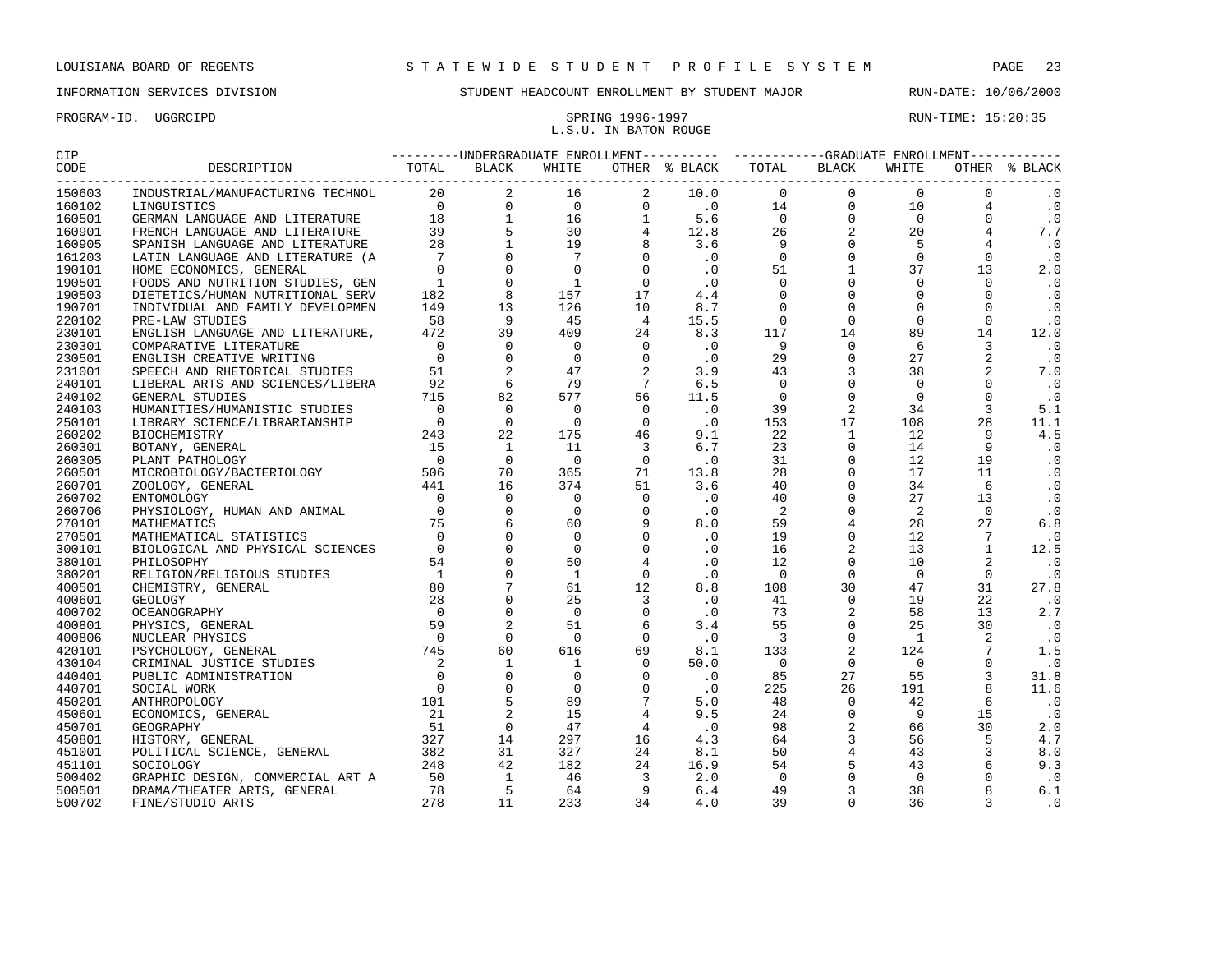### PROGRAM-ID. UGGRCIPD SPRING 1996-1997 SPRING 1996-1997 L.S.U. IN BATON ROUGE

| <b>CIP</b> |                                  |        |       | -UNDERGRADUATE ENROLLMENT---------- |       | -GRADUATE ENROLLMENT- |       |       |       |       |           |
|------------|----------------------------------|--------|-------|-------------------------------------|-------|-----------------------|-------|-------|-------|-------|-----------|
| CODE       | DESCRIPTION                      | TOTAL  | BLACK | WHITE                               | OTHER | % BLACK               | TOTAL | BLACK | WHITE | OTHER | % BLACK   |
| 500703     | ART HISTORY, CRITICISM AND CONSE |        |       |                                     |       | $\cdot$ 0             | 14    |       | 10    |       | 7.1       |
| 500708     | PAINTING                         | 14     |       |                                     |       | 7.1                   |       |       |       |       | . 0       |
| 500709     | <b>SCULPTURE</b>                 |        |       |                                     |       |                       |       |       |       |       |           |
| 500710     | PRINTMAKING                      |        |       |                                     |       | $\cdot$ 0             |       |       |       |       |           |
| 500711     | CERAMICS ARTS AND CERAMICS       |        |       |                                     |       |                       |       |       |       |       |           |
| 500903     | MUSIC - GENERAL PERFORMANCE      | 149    |       | 107                                 | 36    | 4.0                   | 138   |       | 93    |       | 2.9       |
| 500905     | MUSICOLOGY AND ETHNOMUSICOLOGY   |        |       |                                     |       | . 0                   | 10    |       |       |       | 10.0      |
| 510204     | SPEECH-LANGUAGE PATHOLOGY AND AU | 270    |       | 235                                 | 15    | 7.4                   |       |       | 65    |       | 4.2       |
| 511005     | MEDICAL TECHNOLOGY               | 56     |       | 29                                  | 19    | 14.3                  |       |       |       |       | . 0       |
| 511101     | PRE-DENTISTRY STUDIES            | 55     |       | 39                                  | 14    | 3.6                   |       |       |       |       |           |
| 511102     | PRE-MEDICINE STUDIES             | 383    |       | 278                                 | 58    | 12.3                  |       |       |       |       |           |
| 511199     | HEALTH AND MEDICAL PREPARATORY P |        |       |                                     |       | $\cdot$ 0             |       |       |       |       | .0        |
| 512401     | VETERINARY MEDICINE (D.V.M.)     |        |       |                                     |       | $\cdot$ 0             | 296   |       | 267   |       | 2.7       |
| 512501     | VETERINARY CLINICAL SCIENCES (M. |        |       |                                     |       |                       | 61    |       | 35    | 24    | 3.3       |
| 520201     | BUSINESS ADMINISTRATION AND MANA | 935    | 54    | 765                                 | 116   | 5.8                   | 330   | 19    | 259   | 52    | 5.8       |
| 520301     | ACCOUNTING                       | 629    | 41    | 515                                 | 73    | 6.5                   | 28    |       | 19    |       | 7.1       |
| 520601     | BUSINESS/MANAGERIAL ECONOMICS    | 23     |       | 17                                  |       | 8.7                   |       |       |       |       |           |
| 520801     | FINANCE, GENERAL                 | 258    |       | 204                                 | 39    | 5.8                   | 39    |       | 18    |       | $\cdot$ 0 |
| 521101     | INTERNATIONAL BUSINESS           | 144    |       | 89                                  | 46    | 6.3                   |       |       |       |       | .0        |
| 521401     | BUSINESS MARKETING AND MARKETING | 278    | 18    | 226                                 | 34    | 6.5                   | 28    |       |       |       | 7.1       |
| UNKNOWN    |                                  | 4,906  | 598   | 3,710                               | 598   | 12.2                  | 628   | 110   | 375   | 143   | 17.5      |
| TOTALS     |                                  | 19,940 | 1,749 | 15,788                              | 2,403 | 8.8                   | 5,352 | 419   | 3,598 | 1,335 | 7.8       |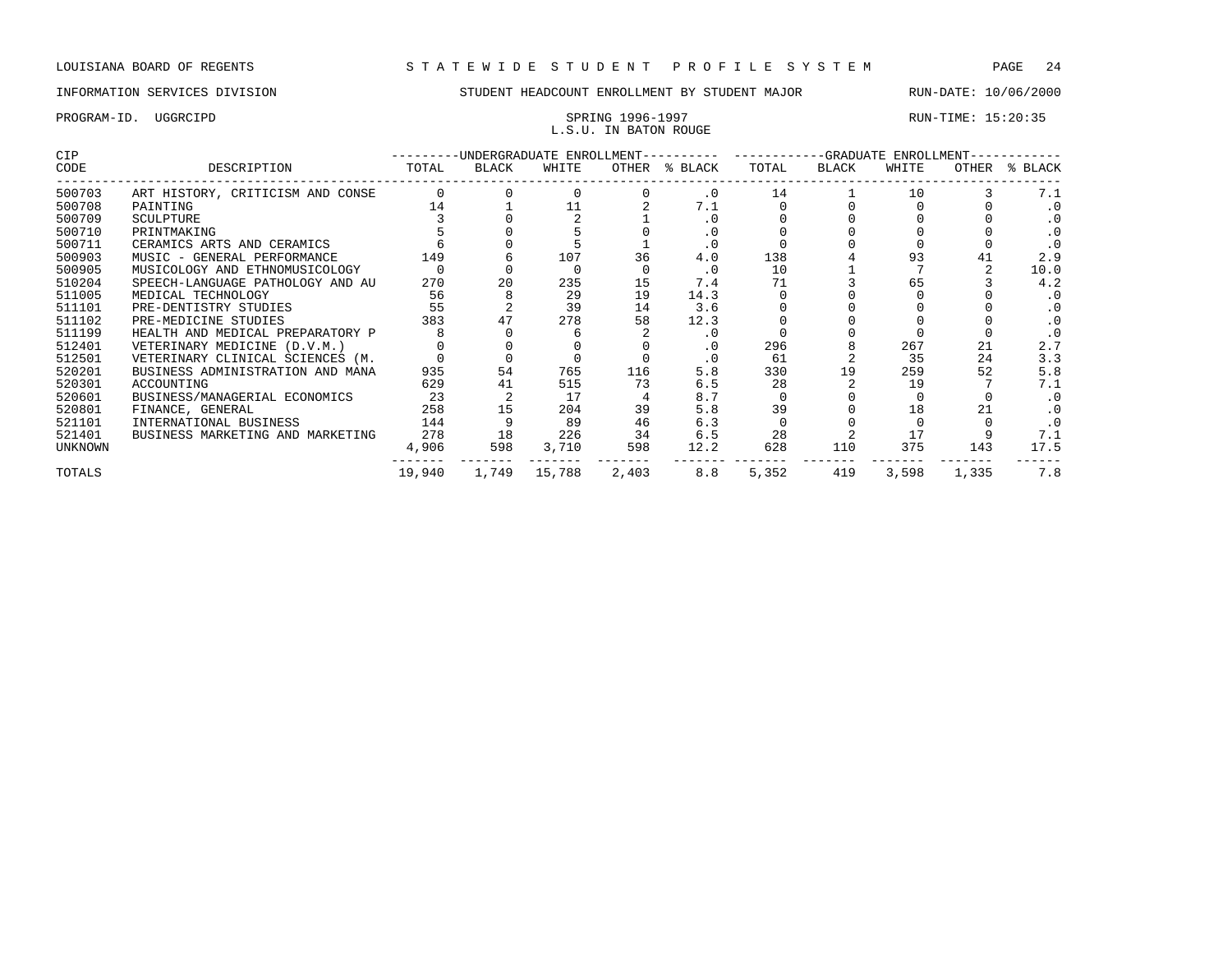### PROGRAM-ID. UGGRCIPD SPRING 1996-1997<br>
I.S. II.AT FUNICE L.S.U. AT EUNICE

| CIP      |                                  |       | -UNDERGRADUATE ENROLLMENT- |       |       |         | -GRADUATE ENROLLMENT- |       |       |       |         |  |
|----------|----------------------------------|-------|----------------------------|-------|-------|---------|-----------------------|-------|-------|-------|---------|--|
| CODE     | DESCRIPTION                      | TOTAL | <b>BLACK</b>               | WHITE | OTHER | % BLACK | TOTAL                 | BLACK | WHITE | OTHER | % BLACK |  |
| 240102   | GENERAL STUDIES                  | 35    |                            | 28    |       | 20.0    |                       |       |       |       |         |  |
| 430107   | LAW ENFORCEMENT/POLICE SCIENCE   |       | 21                         | 49    |       | 29.6    |                       |       |       |       |         |  |
| 430201   | FIRE PROTECTION AND SAFETY TECHN |       |                            |       |       | . U     |                       |       |       |       |         |  |
| 439999   | PROTECTIVE SERVICES, OTHER       |       |                            |       |       | 66.7    |                       |       |       |       |         |  |
| 510907   | MEDICAL RADIOLOGIC TECHNOLOGY/TE | 132   | 23                         | 108   |       | 17.4    |                       |       |       |       |         |  |
| 510908   | RESPIRATORY THERAPY TECHNICIAN   | 61    | 18                         | 42    |       | 29.5    |                       |       |       |       |         |  |
| 511601   | NURSING (R.N. TRAINING)          | 437   | 112                        | 315   | 10    | 25.6    |                       |       |       |       |         |  |
| 520201   | BUSINESS ADMINISTRATION AND MANA | 141   |                            | 127   |       | 7.8     |                       |       |       |       |         |  |
| 520401   | ADMINISTRATIVE ASSISTANT/SECRETA | 143   | 28                         | 115   |       | 19.6    |                       |       |       |       |         |  |
| 520408   | GENERAL OFFICE/CLERICAL AND TYPI |       |                            |       |       | 20.0    |                       |       |       |       |         |  |
| TRANSFER |                                  |       |                            |       |       | . U     |                       |       |       |       |         |  |
| UNKNOWN  |                                  | 1,468 | 210                        | 1,234 | 24    | 14.3    |                       |       |       |       |         |  |
| TOTALS   |                                  | 2,498 | 433                        | 2.025 | 40    | 17.3    |                       |       |       |       |         |  |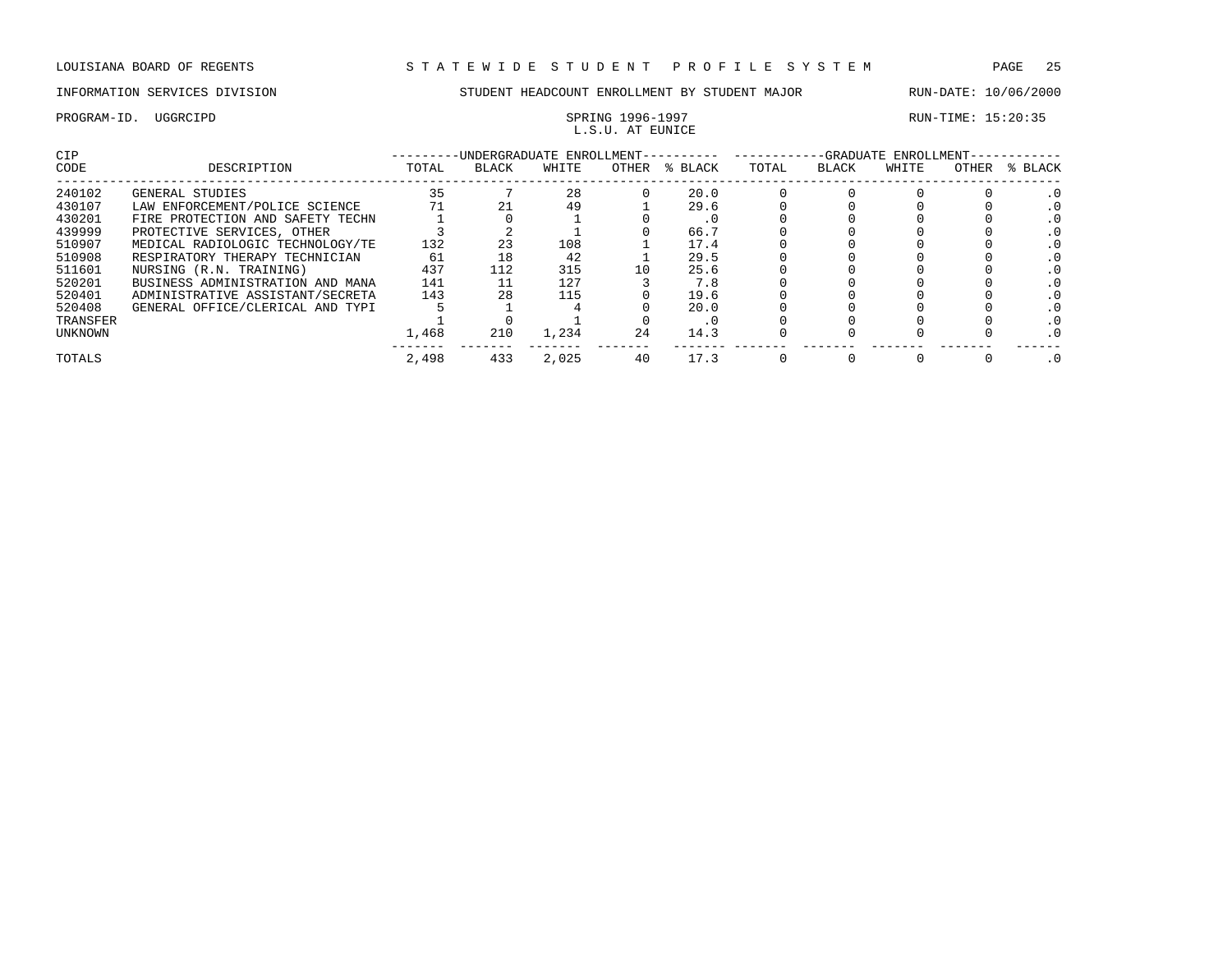### PROGRAM-ID. UGGRCIPD SPRING 1996-1997 SPRING 1996-1997 L.S.U. IN SHREVEPORT

| 030102  |       |     |       |  |          |     |     |     |    | $\cdot$ 0               |  |
|---------|-------|-----|-------|--|----------|-----|-----|-----|----|-------------------------|--|
| 090401  |       |     |       |  |          |     |     |     |    | $\cdot$ 0               |  |
| 090501  |       |     |       |  |          |     |     |     |    | $\cdot$ 0               |  |
| 110401  |       |     |       |  |          |     |     |     |    | 10.8                    |  |
| 110701  |       |     |       |  |          |     |     |     |    | $\cdot$ 0               |  |
| 130101  |       |     |       |  |          |     |     |     |    | 29.6                    |  |
| 130802  |       |     |       |  |          |     |     |     |    | 30.8                    |  |
| 131001  |       |     |       |  |          |     |     |     |    | $\cdot$ 0               |  |
| 131202  |       |     |       |  |          |     |     |     |    | $\cdot$ 0               |  |
| 131302  |       |     |       |  |          |     |     |     |    | $\cdot$ 0               |  |
| 131305  |       |     |       |  |          |     |     |     |    | $\cdot$ 0               |  |
| 131311  |       |     |       |  |          |     |     |     |    | $\cdot$ 0               |  |
| 131314  |       |     |       |  |          |     |     |     |    | $\cdot$ 0               |  |
| 131318  |       |     |       |  |          |     |     |     |    | $\cdot$ 0               |  |
| 131322  |       |     |       |  |          |     |     |     |    | $\cdot$ 0               |  |
| 131323  |       |     |       |  |          |     |     |     |    | .0                      |  |
| 131325  |       |     |       |  |          |     |     |     |    | $\cdot$ 0               |  |
| 131329  |       |     |       |  |          |     |     |     |    | .0                      |  |
| 160901  |       |     |       |  |          |     |     |     |    | $\cdot$ 0               |  |
| 160905  |       |     |       |  |          |     |     |     |    | $\cdot$ 0               |  |
| 230101  |       |     |       |  |          |     |     |     |    | $\cdot$ 0               |  |
| 231001  |       |     |       |  |          |     |     |     |    | $\cdot$ 0               |  |
| 240102  |       |     |       |  |          |     |     |     |    | $\cdot$ 0               |  |
| 240103  |       |     |       |  |          |     |     |     |    | $\cdot$ 0               |  |
| 260101  |       |     |       |  |          |     |     |     |    | $\cdot$ 0               |  |
| 269999  |       |     |       |  |          |     |     |     |    | $\cdot$ 0               |  |
| 270101  |       |     |       |  |          |     |     |     |    | $\cdot$ 0               |  |
| 400501  |       |     |       |  |          |     |     |     |    | $\cdot$ 0               |  |
| 400801  |       |     |       |  |          |     |     |     |    | $\cdot$ 0               |  |
| 420101  |       |     |       |  |          |     |     |     |    | $\cdot$ 0               |  |
| 430104  |       |     |       |  |          |     |     |     |    | $\cdot$ 0               |  |
| 440401  |       |     |       |  |          |     |     |     |    | $\cdot$ 0               |  |
| 450701  |       |     |       |  |          |     |     |     |    | $\cdot$ 0               |  |
| 450801  |       |     |       |  |          |     |     |     |    | $\cdot$ 0               |  |
| 451001  |       |     |       |  |          |     |     |     |    | $\cdot$ 0               |  |
| 451101  |       |     |       |  |          |     |     |     |    | $\cdot$ 0               |  |
| 500701  |       |     |       |  |          |     |     |     |    | $\cdot$ 0               |  |
| 510204  |       |     |       |  |          |     |     |     |    | $\cdot$ 0               |  |
| 511199  |       |     |       |  |          |     |     |     |    | $\cdot$ 0               |  |
| 520201  |       |     |       |  |          |     |     |     |    | 9.5                     |  |
| 520301  |       |     |       |  |          |     |     |     |    | $\cdot$ 0               |  |
| 520601  |       |     |       |  |          |     |     |     |    | $\cdot$ 0               |  |
| 520801  |       |     |       |  |          |     |     |     |    | $\cdot$ 0               |  |
| 521401  |       |     |       |  |          |     |     |     |    | $\cdot$ 0               |  |
| UNKNOWN |       |     |       |  |          |     |     |     |    | 22.2<br>$- - - - - - -$ |  |
| TOTALS  | 3,149 | 453 | 2,555 |  | 141 14.4 | 728 | 145 | 561 | 22 | 19.9                    |  |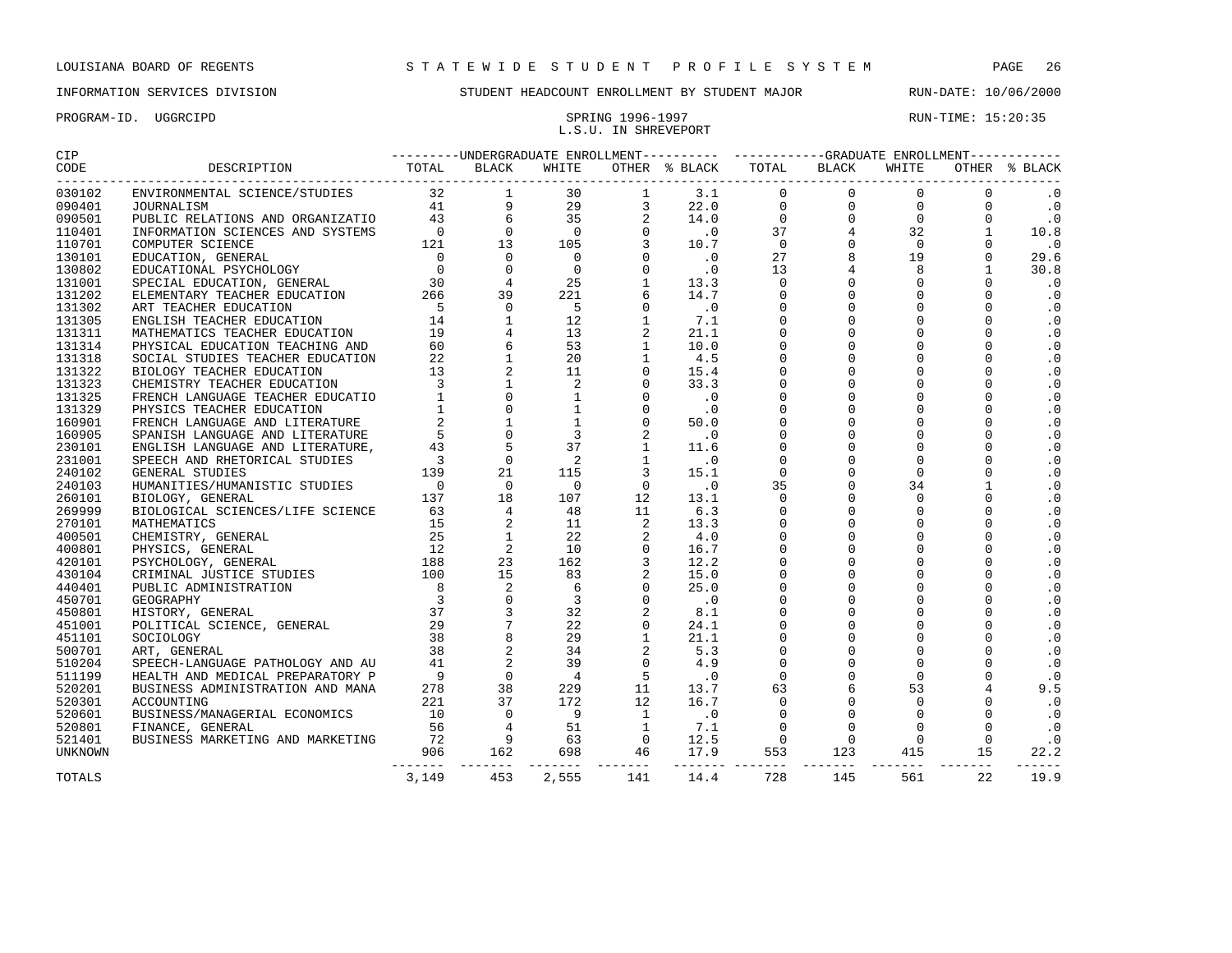PROGRAM-ID. UGGRCIPD SPRING 1996-1997 RUN-TIME: 15:20:35

### INFORMATION SERVICES DIVISION STUDENT HEADCOUNT ENROLLMENT BY STUDENT MAJOR RUN-DATE: 10/06/2000

## UNIVERSITY OF NEW ORLEANS

| CIP    |                                                                                                                                                                                                                                                                                                                                                                                               |  |       | ---------UNDERGRADUATE ENROLLMENT---------- ----------GRADUATE ENROLLMENT-----------                                                                                                         |                                                                                                                                                                                                                                                                                                                           |  |                                                                                                                                                                                                                                                                                                                               |                 |                             |
|--------|-----------------------------------------------------------------------------------------------------------------------------------------------------------------------------------------------------------------------------------------------------------------------------------------------------------------------------------------------------------------------------------------------|--|-------|----------------------------------------------------------------------------------------------------------------------------------------------------------------------------------------------|---------------------------------------------------------------------------------------------------------------------------------------------------------------------------------------------------------------------------------------------------------------------------------------------------------------------------|--|-------------------------------------------------------------------------------------------------------------------------------------------------------------------------------------------------------------------------------------------------------------------------------------------------------------------------------|-----------------|-----------------------------|
| CODE   | DESCRIPTION TOTAL BLACK                                                                                                                                                                                                                                                                                                                                                                       |  | WHITE |                                                                                                                                                                                              | OTHER % BLACK TOTAL BLACK                                                                                                                                                                                                                                                                                                 |  | WHITE                                                                                                                                                                                                                                                                                                                         |                 | OTHER % BLACK               |
| 040301 | $\begin{tabular}{cccccccc} \textbf{1.5} & \textbf{2.6} & \textbf{3.6} & \textbf{5.6} & \textbf{5.6} & \textbf{6.6} & \textbf{6.6} & \textbf{7.6} & \textbf{8.6} & \textbf{8.6} & \textbf{9.6} & \textbf{1.7} & \textbf{1.8} & \textbf{1.9} & \textbf{1.9} & \textbf{1.9} & \textbf{1.9} & \textbf{1.9} & \textbf{1.9} & \textbf{1.9} & \textbf{1.9} & \textbf{1.9} & \textbf{1.9} & \textbf{$ |  |       |                                                                                                                                                                                              | $26.2$ 0 55 12 32<br>$26.2$ 0 0 0<br>$21.4$ 72 3 21<br>$21.5$ 26 26 165                                                                                                                                                                                                                                                   |  |                                                                                                                                                                                                                                                                                                                               | 11              | 21.8                        |
| 090101 |                                                                                                                                                                                                                                                                                                                                                                                               |  |       |                                                                                                                                                                                              |                                                                                                                                                                                                                                                                                                                           |  |                                                                                                                                                                                                                                                                                                                               | $\overline{0}$  | $\cdot$ 0                   |
| 110701 |                                                                                                                                                                                                                                                                                                                                                                                               |  |       |                                                                                                                                                                                              |                                                                                                                                                                                                                                                                                                                           |  |                                                                                                                                                                                                                                                                                                                               | 48              | 4.2                         |
| 130301 |                                                                                                                                                                                                                                                                                                                                                                                               |  |       |                                                                                                                                                                                              |                                                                                                                                                                                                                                                                                                                           |  |                                                                                                                                                                                                                                                                                                                               | 25              | 12.0                        |
| 130401 |                                                                                                                                                                                                                                                                                                                                                                                               |  |       |                                                                                                                                                                                              |                                                                                                                                                                                                                                                                                                                           |  |                                                                                                                                                                                                                                                                                                                               | 18              | 22.6                        |
| 131001 |                                                                                                                                                                                                                                                                                                                                                                                               |  |       |                                                                                                                                                                                              |                                                                                                                                                                                                                                                                                                                           |  |                                                                                                                                                                                                                                                                                                                               | 11              | 16.1                        |
| 131101 |                                                                                                                                                                                                                                                                                                                                                                                               |  |       |                                                                                                                                                                                              |                                                                                                                                                                                                                                                                                                                           |  |                                                                                                                                                                                                                                                                                                                               | 13              | 22.7                        |
| 131202 |                                                                                                                                                                                                                                                                                                                                                                                               |  |       |                                                                                                                                                                                              |                                                                                                                                                                                                                                                                                                                           |  |                                                                                                                                                                                                                                                                                                                               | $\overline{0}$  | $\cdot$ 0                   |
| 131305 |                                                                                                                                                                                                                                                                                                                                                                                               |  |       |                                                                                                                                                                                              |                                                                                                                                                                                                                                                                                                                           |  |                                                                                                                                                                                                                                                                                                                               | $\mathbf{1}$    | $\cdot$ 0                   |
| 131311 |                                                                                                                                                                                                                                                                                                                                                                                               |  |       |                                                                                                                                                                                              |                                                                                                                                                                                                                                                                                                                           |  |                                                                                                                                                                                                                                                                                                                               | $\overline{0}$  | $\cdot$ 0                   |
| 131312 |                                                                                                                                                                                                                                                                                                                                                                                               |  |       |                                                                                                                                                                                              |                                                                                                                                                                                                                                                                                                                           |  |                                                                                                                                                                                                                                                                                                                               | $\overline{0}$  | $\cdot$ 0                   |
| 131314 |                                                                                                                                                                                                                                                                                                                                                                                               |  |       | $15.4$<br>.0                                                                                                                                                                                 |                                                                                                                                                                                                                                                                                                                           |  |                                                                                                                                                                                                                                                                                                                               | 39              | 14.6                        |
| 131316 |                                                                                                                                                                                                                                                                                                                                                                                               |  |       |                                                                                                                                                                                              |                                                                                                                                                                                                                                                                                                                           |  |                                                                                                                                                                                                                                                                                                                               | 2               | $\cdot$ 0                   |
| 131318 |                                                                                                                                                                                                                                                                                                                                                                                               |  |       |                                                                                                                                                                                              |                                                                                                                                                                                                                                                                                                                           |  |                                                                                                                                                                                                                                                                                                                               | $\overline{0}$  | $\cdot$ 0                   |
| 131328 |                                                                                                                                                                                                                                                                                                                                                                                               |  |       |                                                                                                                                                                                              |                                                                                                                                                                                                                                                                                                                           |  |                                                                                                                                                                                                                                                                                                                               | $\overline{0}$  | $\cdot$ 0                   |
| 140801 |                                                                                                                                                                                                                                                                                                                                                                                               |  |       |                                                                                                                                                                                              |                                                                                                                                                                                                                                                                                                                           |  |                                                                                                                                                                                                                                                                                                                               | $\overline{0}$  | $\cdot$ 0                   |
| 141001 |                                                                                                                                                                                                                                                                                                                                                                                               |  |       |                                                                                                                                                                                              |                                                                                                                                                                                                                                                                                                                           |  |                                                                                                                                                                                                                                                                                                                               | $\overline{0}$  | $\cdot$ 0                   |
| 141301 |                                                                                                                                                                                                                                                                                                                                                                                               |  |       |                                                                                                                                                                                              |                                                                                                                                                                                                                                                                                                                           |  |                                                                                                                                                                                                                                                                                                                               | 80              | $\cdot$ 7                   |
| 141901 |                                                                                                                                                                                                                                                                                                                                                                                               |  |       |                                                                                                                                                                                              |                                                                                                                                                                                                                                                                                                                           |  |                                                                                                                                                                                                                                                                                                                               | $\overline{0}$  | $\cdot$ 0                   |
| 142201 |                                                                                                                                                                                                                                                                                                                                                                                               |  |       |                                                                                                                                                                                              |                                                                                                                                                                                                                                                                                                                           |  |                                                                                                                                                                                                                                                                                                                               | $\overline{0}$  | $\cdot$ 0                   |
| 160901 |                                                                                                                                                                                                                                                                                                                                                                                               |  |       |                                                                                                                                                                                              |                                                                                                                                                                                                                                                                                                                           |  |                                                                                                                                                                                                                                                                                                                               | $\bigcirc$      | $\cdot$ 0                   |
| 160905 |                                                                                                                                                                                                                                                                                                                                                                                               |  |       |                                                                                                                                                                                              |                                                                                                                                                                                                                                                                                                                           |  | $\begin{array}{cccccc} 55 & 12 & 32 \\ 0 & 0 & 0 & 0 \\ 72 & 3 & 21 \\ 216 & 26 & 165 \\ 146 & 33 & 95 \\ 137 & 22 & 104 \\ 154 & 35 & 106 \\ 0 & 0 & 0 & 0 \\ 0 & 0 & 0 & 0 \\ 0 & 0 & 0 & 0 \\ 0 & 0 & 0 & 0 \\ 0 & 0 & 0 & 0 \\ 9 & 13 & 37 \\ 19 & 0 & 17 \\ 0 & 0 & 0 & 0 \\ 9 & 0 & 0 & 0 \\ 0 & 0 & 0 & 0 \\ 0 & $     | $\overline{0}$  | $\cdot$ 0                   |
| 160999 |                                                                                                                                                                                                                                                                                                                                                                                               |  |       |                                                                                                                                                                                              |                                                                                                                                                                                                                                                                                                                           |  |                                                                                                                                                                                                                                                                                                                               | 12              | 4.2                         |
| 230101 |                                                                                                                                                                                                                                                                                                                                                                                               |  |       | 10.7                                                                                                                                                                                         |                                                                                                                                                                                                                                                                                                                           |  |                                                                                                                                                                                                                                                                                                                               | 15              | 7.6                         |
| 240102 |                                                                                                                                                                                                                                                                                                                                                                                               |  |       | 16.3                                                                                                                                                                                         |                                                                                                                                                                                                                                                                                                                           |  |                                                                                                                                                                                                                                                                                                                               | $\bigcirc$      | $\cdot$ 0                   |
| 260101 |                                                                                                                                                                                                                                                                                                                                                                                               |  |       | 11.1                                                                                                                                                                                         |                                                                                                                                                                                                                                                                                                                           |  |                                                                                                                                                                                                                                                                                                                               | $7\overline{ }$ | 4.0                         |
| 270101 |                                                                                                                                                                                                                                                                                                                                                                                               |  |       | 22.7                                                                                                                                                                                         |                                                                                                                                                                                                                                                                                                                           |  |                                                                                                                                                                                                                                                                                                                               | 14              | 20.0                        |
| 380101 |                                                                                                                                                                                                                                                                                                                                                                                               |  |       | 5.6                                                                                                                                                                                          |                                                                                                                                                                                                                                                                                                                           |  | $\begin{bmatrix} 0 & 17 & 18 & 0 \\ 0 & 17 & 18 & 0 \\ 0 & 11 & 0 & 0 \\ 29 & 23 & 0 & 0 \\ 0 & 0 & 0 & 0 \\ 0 & 0 & 0 & 0 \\ 0 & 0 & 0 & 0 \\ 0 & 0 & 0 & 0 \\ 0 & 0 & 0 & 0 \\ 0 & 0 & 0 & 0 \\ 0 & 0 & 0 & 0 \\ 0 & 0 & 0 & 0 \\ 0 & 0 & 0 & 0 \\ 0 & 0 & 0 & 0 \\ 0 & 0 & 0 & 0 \\ 0 & 0 & 0 & 0 \\ 0 & 0 & 0 & 0 \\ 0 &$ | $\Omega$        | $\cdot$ 0                   |
| 400501 |                                                                                                                                                                                                                                                                                                                                                                                               |  |       | 22.4                                                                                                                                                                                         |                                                                                                                                                                                                                                                                                                                           |  |                                                                                                                                                                                                                                                                                                                               | 24              | 4.7                         |
| 400601 |                                                                                                                                                                                                                                                                                                                                                                                               |  |       | 11.5                                                                                                                                                                                         |                                                                                                                                                                                                                                                                                                                           |  |                                                                                                                                                                                                                                                                                                                               |                 | $\overline{\phantom{0}}$ .0 |
| 400603 |                                                                                                                                                                                                                                                                                                                                                                                               |  |       | 16.7                                                                                                                                                                                         |                                                                                                                                                                                                                                                                                                                           |  |                                                                                                                                                                                                                                                                                                                               | $\overline{0}$  | $\cdot$ 0                   |
| 400801 |                                                                                                                                                                                                                                                                                                                                                                                               |  |       | $\overline{\phantom{a}}$ .0                                                                                                                                                                  |                                                                                                                                                                                                                                                                                                                           |  |                                                                                                                                                                                                                                                                                                                               | 5               | 15.8                        |
| 420101 |                                                                                                                                                                                                                                                                                                                                                                                               |  |       | 20.6                                                                                                                                                                                         |                                                                                                                                                                                                                                                                                                                           |  |                                                                                                                                                                                                                                                                                                                               | $\overline{0}$  | $\cdot$ 0                   |
| 429999 |                                                                                                                                                                                                                                                                                                                                                                                               |  |       |                                                                                                                                                                                              |                                                                                                                                                                                                                                                                                                                           |  |                                                                                                                                                                                                                                                                                                                               | 5               | $\cdot$ 0                   |
| 440401 |                                                                                                                                                                                                                                                                                                                                                                                               |  |       | $\begin{array}{cccc} 298 & 77 & 20.6\ 0 & 0 & .0\ 43 & 6 & .3\ 2 & 2 & .0\ 32 & 7 & 7.1\ 137 & 19 & 15.2\ 109 & 27 & 25.7\ 0 & 0 & .0\ 2 & 0 & .0\ 162 & 41 & 8.6\ \end{array}$<br>$\cdot$ 0 |                                                                                                                                                                                                                                                                                                                           |  |                                                                                                                                                                                                                                                                                                                               | $7\overline{ }$ | 39.1                        |
| 450201 |                                                                                                                                                                                                                                                                                                                                                                                               |  |       |                                                                                                                                                                                              |                                                                                                                                                                                                                                                                                                                           |  |                                                                                                                                                                                                                                                                                                                               | $\Omega$        | $\cdot$ 0                   |
| 450601 |                                                                                                                                                                                                                                                                                                                                                                                               |  |       |                                                                                                                                                                                              |                                                                                                                                                                                                                                                                                                                           |  |                                                                                                                                                                                                                                                                                                                               | $\mathbf 0$     | $\cdot$ 0                   |
| 450701 |                                                                                                                                                                                                                                                                                                                                                                                               |  |       |                                                                                                                                                                                              |                                                                                                                                                                                                                                                                                                                           |  |                                                                                                                                                                                                                                                                                                                               | $\mathbf{1}$    | 12.5                        |
| 450801 |                                                                                                                                                                                                                                                                                                                                                                                               |  |       |                                                                                                                                                                                              |                                                                                                                                                                                                                                                                                                                           |  |                                                                                                                                                                                                                                                                                                                               | $-5$            | 7.3                         |
| 451001 |                                                                                                                                                                                                                                                                                                                                                                                               |  |       |                                                                                                                                                                                              |                                                                                                                                                                                                                                                                                                                           |  |                                                                                                                                                                                                                                                                                                                               | 9               | 20.9                        |
| 451101 |                                                                                                                                                                                                                                                                                                                                                                                               |  |       |                                                                                                                                                                                              |                                                                                                                                                                                                                                                                                                                           |  |                                                                                                                                                                                                                                                                                                                               | $\overline{4}$  | 19.0                        |
| 451201 |                                                                                                                                                                                                                                                                                                                                                                                               |  |       |                                                                                                                                                                                              |                                                                                                                                                                                                                                                                                                                           |  |                                                                                                                                                                                                                                                                                                                               | 16              | 18.1                        |
| 500501 |                                                                                                                                                                                                                                                                                                                                                                                               |  |       |                                                                                                                                                                                              |                                                                                                                                                                                                                                                                                                                           |  |                                                                                                                                                                                                                                                                                                                               | 13 <sup>7</sup> | 5.8                         |
| 500702 |                                                                                                                                                                                                                                                                                                                                                                                               |  |       | .0                                                                                                                                                                                           |                                                                                                                                                                                                                                                                                                                           |  |                                                                                                                                                                                                                                                                                                                               | $\overline{4}$  | $\cdot$ 0                   |
| 500703 |                                                                                                                                                                                                                                                                                                                                                                                               |  |       | $8.6$<br>$.0$                                                                                                                                                                                |                                                                                                                                                                                                                                                                                                                           |  |                                                                                                                                                                                                                                                                                                                               | $\Omega$        | $\ddot{\phantom{0}}$ .0     |
| 500704 |                                                                                                                                                                                                                                                                                                                                                                                               |  |       |                                                                                                                                                                                              |                                                                                                                                                                                                                                                                                                                           |  |                                                                                                                                                                                                                                                                                                                               | 11              | 12.9                        |
| 500901 |                                                                                                                                                                                                                                                                                                                                                                                               |  |       | 22.1                                                                                                                                                                                         |                                                                                                                                                                                                                                                                                                                           |  |                                                                                                                                                                                                                                                                                                                               | 8 <sup>8</sup>  | 14.3                        |
| 511005 |                                                                                                                                                                                                                                                                                                                                                                                               |  |       | 17.2                                                                                                                                                                                         |                                                                                                                                                                                                                                                                                                                           |  |                                                                                                                                                                                                                                                                                                                               | $\overline{0}$  | $\cdot$ 0                   |
| 520201 |                                                                                                                                                                                                                                                                                                                                                                                               |  |       | 15.6                                                                                                                                                                                         | $\begin{array}{cccc} 0 & 0 & 0 & 0 & 0 \\ 0 & 0 & 0 & 0 \\ 34 & 0 & 29 \\ 46 & 18 & 21 \\ 0 & 0 & 0 & 0 \\ 0 & 0 & 0 & 0 \\ 16 & 2 & 13 \\ 41 & 3 & 33 \\ 43 & 9 & 25 \\ 42 & 8 & 30 \\ 43 & 15 & 52 \\ 42 & 8 & 30 \\ 83 & 15 & 52 \\ 86 & 5 & 68 \\ 19 & 0 & 15 \\ 0 & 0 & 0 \\ 31 & 4 & 16 \\ 21 & 3 & 10 \\ 0 & 0 & $ |  |                                                                                                                                                                                                                                                                                                                               | 132             | 12.1                        |
|        |                                                                                                                                                                                                                                                                                                                                                                                               |  |       |                                                                                                                                                                                              |                                                                                                                                                                                                                                                                                                                           |  |                                                                                                                                                                                                                                                                                                                               |                 |                             |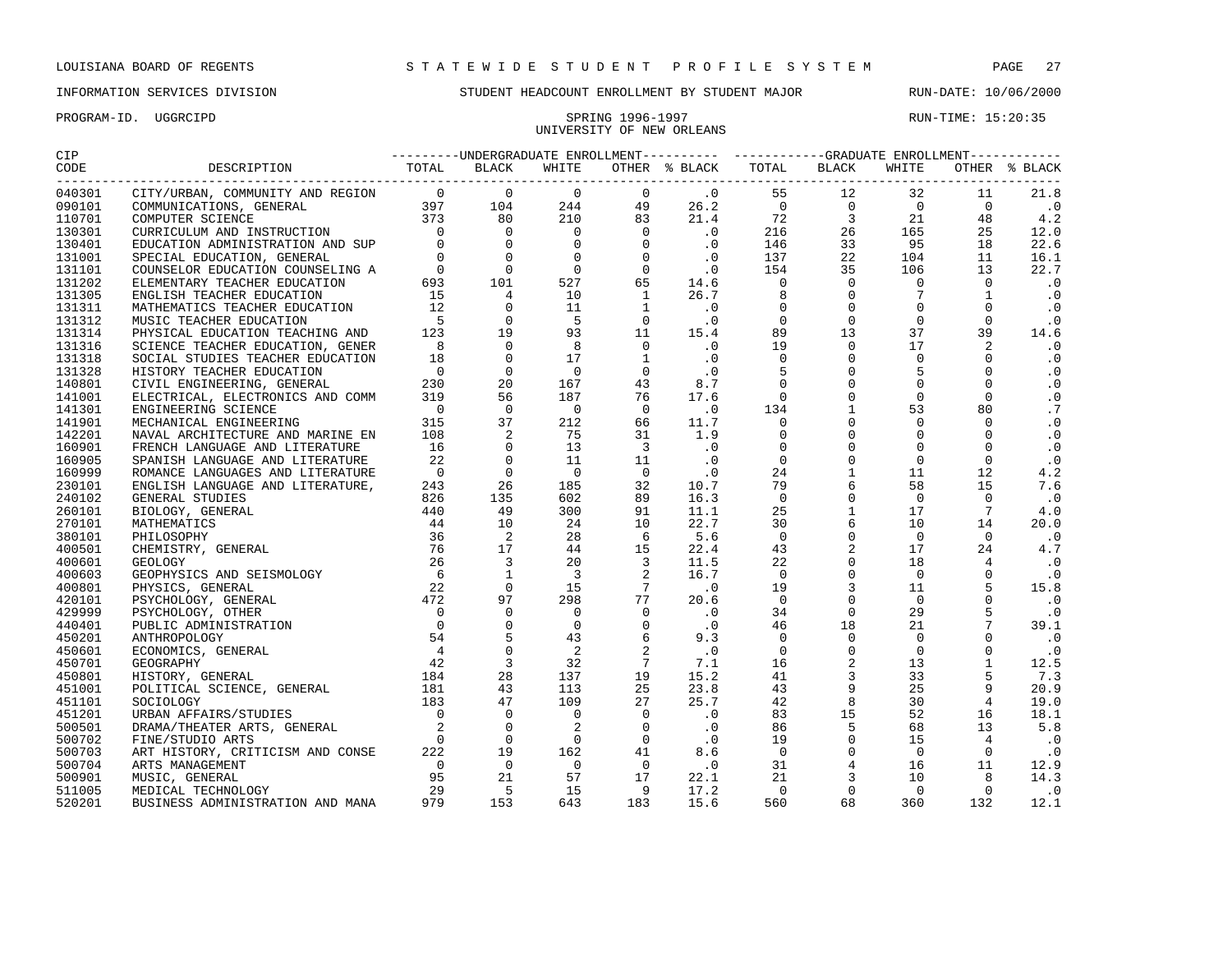UNIVERSITY OF NEW ORLEANS

PROGRAM-ID. UGGRCIPD SPRING 1996-1997 SPRING 1996-1997 RUN-TIME: 15:20:35

| CIP     |                                  | -UNDERGRADUATE ENROLLMENT- |       |       |       |         | -GRADUATE ENROLLMENT- |              |       |       |           |  |
|---------|----------------------------------|----------------------------|-------|-------|-------|---------|-----------------------|--------------|-------|-------|-----------|--|
| CODE    | DESCRIPTION                      | TOTAL                      | BLACK | WHITE | OTHER | % BLACK | TOTAL                 | <b>BLACK</b> | WHITE | OTHER | % BLACK   |  |
| 520301  | ACCOUNTING                       | 686                        | 126   | 459   | 101   | 18.4    | 32                    |              | 19    |       | 6.3       |  |
| 520601  | BUSINESS/MANAGERIAL ECONOMICS    | 34                         |       | 16    | 12    | 17.6    | 41                    |              |       | 27    | 2.4       |  |
| 520801  | FINANCE, GENERAL                 | 210                        | 27    | 123   | 60    | 12.9    |                       |              |       |       | $\cdot$ 0 |  |
| 520901  | HOSPITALITY/ADMINISTRATION MANAG | 316                        | 18    | 229   | 69    | 5.7     |                       |              |       |       | . 0       |  |
| 521201  | MANAGEMENT INFO. SYSTEMS & BUSIN | 115                        | 25    | 72    | 18    | 21.7    |                       |              |       |       | $\cdot$ 0 |  |
| 521401  | BUSINESS MARKETING AND MARKETING | 285                        | 54    | 180   | 51    | 18.9    |                       |              |       |       | $\cdot$ 0 |  |
| 521501  | REAL ESTATE                      |                            |       |       |       | . 0     |                       |              |       |       | $\cdot$ 0 |  |
| 521601  | TAXATION                         |                            |       |       |       | . 0     | 20                    |              |       |       | 5.0       |  |
| UNKNOWN |                                  | 2,483                      | 646   | 1,313 | 524   | 26.0    | 1,507                 | 254          | 1,055 | 198   | 16.9      |  |
| TOTALS  |                                  | 10,950                     | 1,989 | 7,017 | 1,944 | 18.2    | 3,899                 | 557          | 2,558 | 784   | 14.3      |  |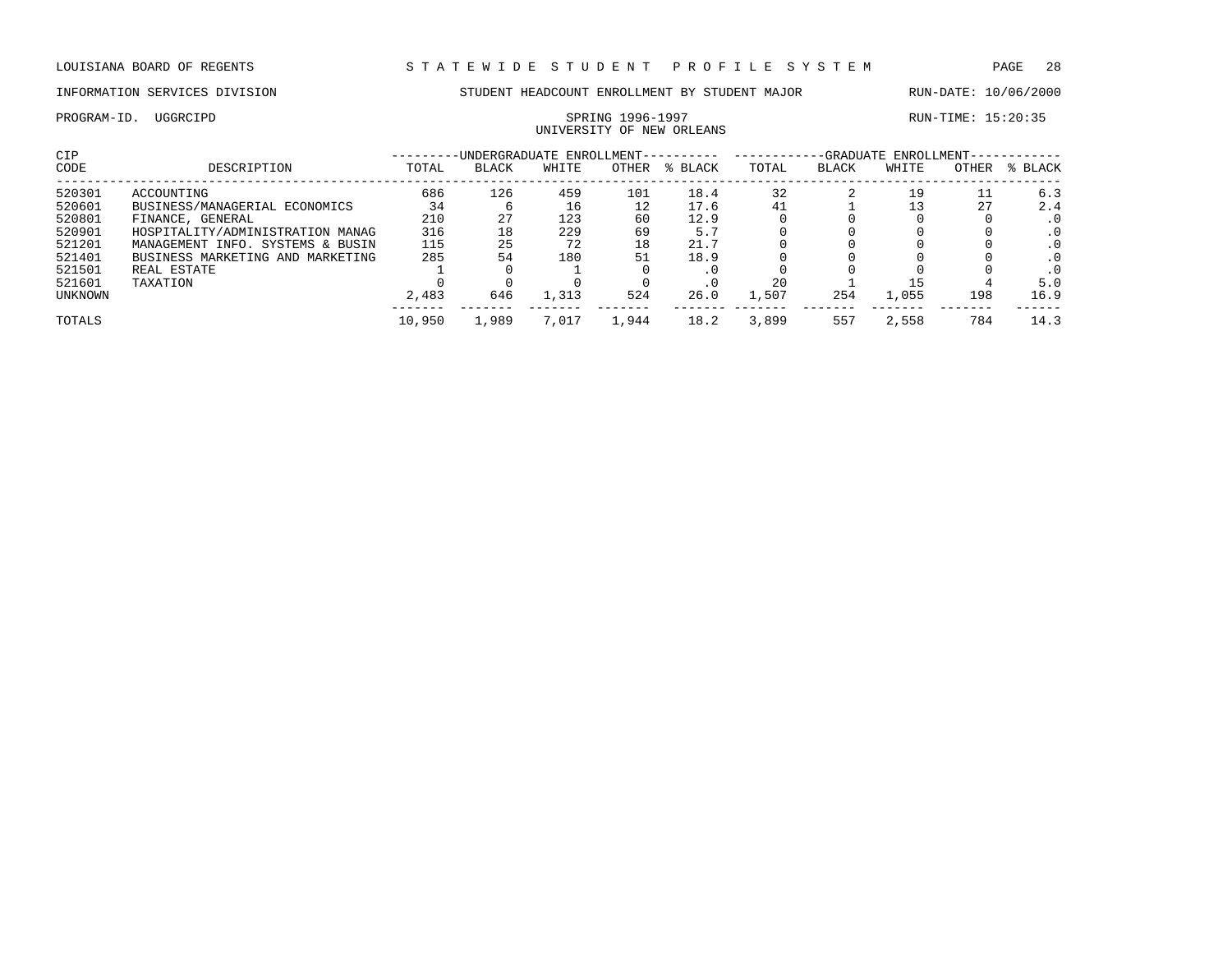LOUISIANA BOARD OF REGENTS STA TEWIDE STUDENT PROFILE SYSTEM PAGE 29

### INFORMATION SERVICES DIVISION STUDENT HEADCOUNT ENROLLMENT BY STUDENT MAJOR RUN-DATE: 10/06/2000

### PROGRAM-ID. UGGRCIPD SPRING 1996-1997<br>
I. S. II LAM CENTER<br>
I. S. II LAM CENTER L.S.U. LAW CENTER

| CIP               |                     |       |       |       |                          | --------UNDERGRADUATE ENROLLMENT---------- -----------GRADUATE ENROLLMENT----------- |           |       |        |    |               |
|-------------------|---------------------|-------|-------|-------|--------------------------|--------------------------------------------------------------------------------------|-----------|-------|--------|----|---------------|
| CODE              | DESCRIPTION         | TOTAL | BLACK | WHITE |                          | OTHER % BLACK                                                                        | TOTAL     | BLACK | WHITE  |    | OTHER % BLACK |
| 220101<br>UNKNOWN | LAW $(LL.B., J.D.)$ |       |       |       | $\overline{0}$<br>$\cap$ | $\cdot$ 0                                                                            | 595<br>13 |       | 31 537 | 27 | 5.2<br>15.4   |
| TOTALS            |                     |       |       |       | $\Omega$                 | .0                                                                                   | 608       | 33    | 546    | 29 | 5.4           |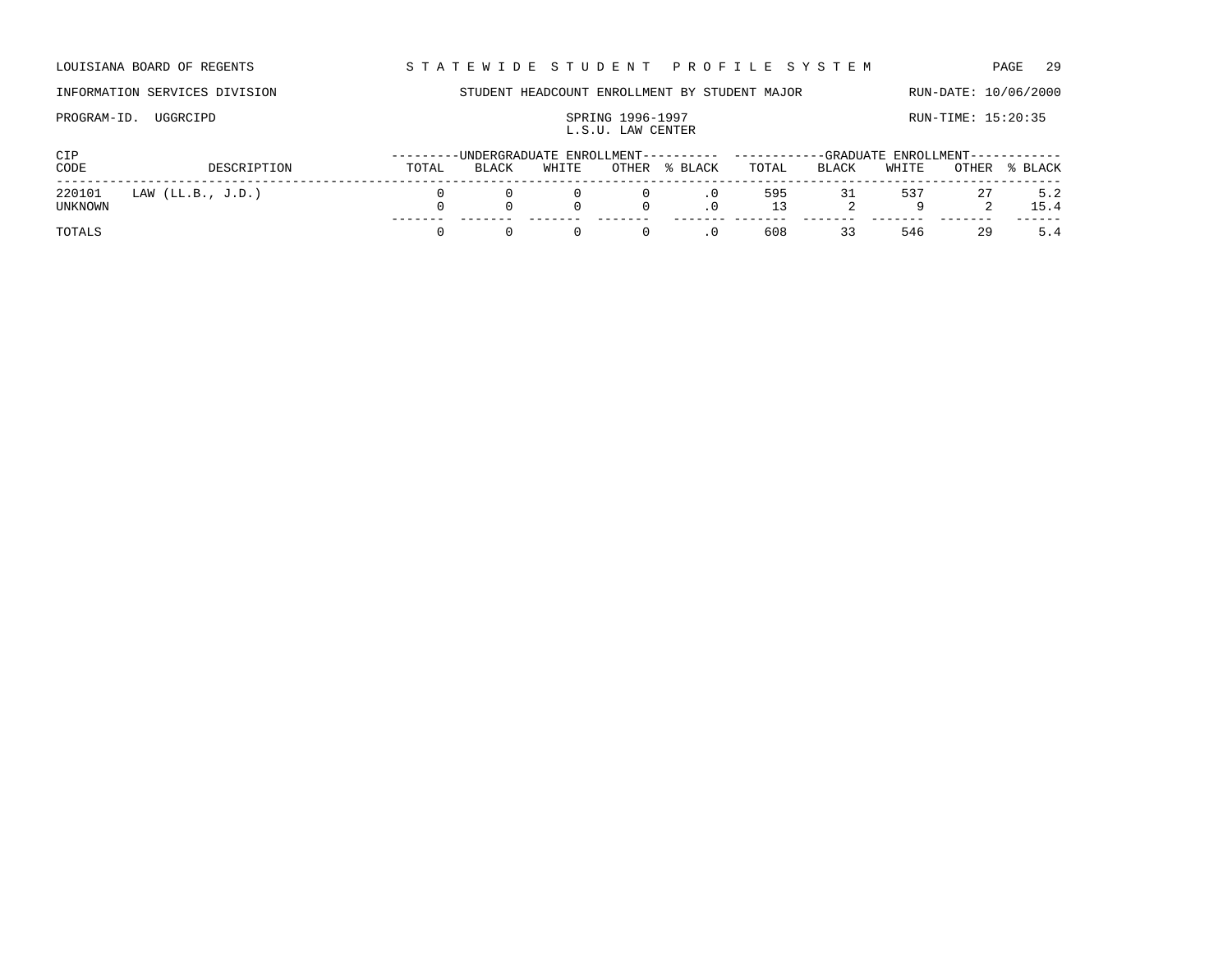PROGRAM-ID. UGGRCIPD SPRING 1996-1997 SPRING 1996-1997 RUN-TIME: 15:20:35

### INFORMATION SERVICES DIVISION STUDENT HEADCOUNT ENROLLMENT BY STUDENT MAJOR RUN-DATE: 10/06/2000

# SOUTHERN U. IN BATON ROUGE

| CODE<br>-----------------------------<br>$\begin{tabular}{l cccc} \multicolumn{1}{c}{\textbf{16.45} \begin{tabular}{l cccc} \multicolumn{1}{c}{\textbf{16.45} \begin{tabular}{l cccc} \multicolumn{1}{c}{\textbf{16.45} \begin{tabular}{l cccc} \multicolumn{1}{c}{\textbf{16.45} \begin{tabular}{l cccc} \multicolumn{1}{c}{\textbf{16.45} \begin{tabular}{l cccc} \multicolumn{1}{c}{\textbf{16.45} \begin{tabular}{l cccc} \multicolumn{1}{c}{\textbf{16.45} \begin{tabular}{l cccc} \multicolumn{1}{$<br>BLACK TOTAL BLACK with and the control of the control of the control of the control of the control of the control of the control of the control of the control of the control of the control of the control of the control of<br>010103<br>$\cdot$ 0<br>020201<br>$\overline{\phantom{0}}$ .<br>$\overline{0}$ .<br>020401<br>020501<br>$\cdot$ 0<br>83.3<br>030102<br>$\cdot$ 0<br>030599<br>$\cdot$ 0<br>040201<br>090401<br>$\cdot$ 0<br>94.7<br>090403<br>1<br>$\cdot$ 0<br>090701<br>52.2<br>110701<br>83.7<br>130405<br>92.3<br>$\begin{array}{c}\n\downarrow \\ \downarrow \\ \downarrow \\ \uparrow\n\end{array}$<br>$\overline{3}$<br>131001<br>82.7<br>$\overline{0}$<br>67<br>$\Omega$<br>131101<br>68<br>98.5<br>$\mathbf{1}$<br>96.8<br>35<br>$\Omega$<br>97.2<br>131202<br>36<br>$\begin{array}{c}\n\frac{1}{2} \\ \frac{1}{2} \\ \frac{1}{2} \\ \frac{1}{2} \\ \frac{1}{2} \\ \frac{1}{2} \\ \frac{1}{2} \\ \frac{1}{2} \\ \frac{1}{2} \\ \frac{1}{2} \\ \frac{1}{2} \\ \frac{1}{2} \\ \frac{1}{2} \\ \frac{1}{2} \\ \frac{1}{2} \\ \frac{1}{2} \\ \frac{1}{2} \\ \frac{1}{2} \\ \frac{1}{2} \\ \frac{1}{2} \\ \frac{1}{2} \\ \frac{1}{2} \\ \frac{1}{2} \\ \frac{1}{2} \\ \frac{1}{2} \\ \frac{1}{2} \\ \frac{1$<br>$\overline{\phantom{0}}$<br>$\Omega$<br>$\Omega$<br>$\Omega$<br>131204<br>100.0<br>$\cdot$ 0<br>2<br>$\mathbf{1}$<br>98.0<br>12<br>131205<br>80.0<br>$\begin{array}{c} 15 \\ 0 \\ 0 \\ 0 \\ 0 \\ 0 \\ 0 \\ 0 \\ 0 \\ \end{array}$<br>$\Omega$<br>$\Omega$<br>$\Omega$<br>131301<br>97.0<br>$\cdot$ 0<br>$\overline{0}$<br>$\mathbf 0$<br>$\Omega$<br>$\cdot$ 0<br>131303<br>100.0<br>$\overline{0}$<br>$\overline{0}$<br>$\Omega$<br>$\cdot$ 0<br>140801<br>95.7<br>$\overline{0}$<br>$\overline{0}$<br>$\Omega$<br>.0<br>141001<br>96.3<br>$\overline{0}$<br>$\Omega$<br>$\mathbf 0$<br>.0<br>96.7<br>141901<br>ELECTRICAL, ELECTRONICS AND COMM 405<br>BECHARICAL, ENGINEERING AND COMMUNI 55<br>ELECTRICAL, ENGINEERING (200MUNI 55<br>MECHANICAL ENGINEERING MECHANICA 9 9<br>SPANISH LANGUAGE AND LITERATURE 3 2 2<br>SPANISH LANGUAGE AND LITERATUR<br>$\Omega$<br>$\Omega$<br>$\Omega$<br>$\cdot$ 0<br>98.2<br>150303<br>$\Omega$<br>$\Omega$<br>$\Omega$<br>$\Omega$<br>$\cdot$ 0<br>150805<br>100.0<br>$\overline{0}$<br>$\cdot$ 0<br>$\Omega$<br>$\Omega$<br>$\Omega$<br>160901<br>66.7<br>$\overline{0}$<br>$\mathbf 0$<br>$\mathbf 0$<br>$\Omega$<br>$\cdot$ 0<br>160905<br>66.7<br>$\overline{0}$<br>$\overline{0}$<br>$\mathbf 0$<br>$\Omega$<br>$\cdot$ 0<br>190501<br>93.9<br>$\Omega$<br>$\Omega$<br>$\Omega$<br>$\Omega$<br>$\cdot$ 0<br>190706<br>95.0<br>$\Omega$<br>190901<br>$\overline{0}$<br>$\Omega$<br>$\Omega$<br>$\cdot$ 0<br>100.0<br>$\overline{a}$<br>$\overline{0}$ .<br>325<br>211<br>112<br>64.9<br>220101<br>98.9<br>$\overline{0}$<br>$\Omega$<br>$\Omega$<br>$\Omega$<br>$\ddotsc 0$<br>230101<br>$\Omega$<br>$\Omega$<br>$\overline{0}$<br>$\cdot$ 0<br>231001<br>100.0<br>$0$<br>$0$<br>$17$<br>$14$<br>$33$<br>$4$<br>$7$<br>$0$<br>$45$<br>$0$<br>$6$<br>$6$<br>$6$<br>$0$<br>$0$<br>$0$<br>$\Omega$<br>$\mathbf{1}$<br>98.6<br>18<br>94.4<br>260101<br>$\begin{array}{c} 17 \\ 14 \\ 33 \\ 4 \\ 7 \\ 0 \end{array}$<br>$\mathbf{1}$<br>$\Omega$<br>89.4<br>15<br>93.3<br>270101<br>$\mathbf{1}$<br>34<br>$\Omega$<br>97.4<br>97.1<br>310502<br>$96.9$ $8$<br>$97.4$ $12$<br>$97.2$ 0<br>$\mathbf{0}$<br>$\overline{4}$<br>50.0<br>400501<br>5<br>$\mathbf 0$<br>58.3<br>400801<br>$\Omega$<br>$\Omega$<br>$\cdot$ 0<br>420101<br>$\overline{0}$ .<br>$\overline{4}$<br>$\Omega$<br>91.8<br>49<br>420601<br>$\Omega$<br>$\Omega$<br>$\overline{0}$<br>430107<br>98.7<br>$\cdot$ 0<br>$\begin{array}{r} 138 \\ 138 \\ 6 \\ 0 \\ 54 \\ 0 \\ 0 \\ 0 \\ \end{array}$<br>$\Omega$<br>$\overline{\phantom{a}}$ .0<br>$\mathbf{1}$<br>$\overline{4}$<br>143<br>96.5<br>440401<br>$\mathbf 0$<br>$\overline{3}$<br>$\mathbf 0$<br>$\overline{3}$<br>12<br>50.0<br>$\cdot$ 0<br>440501<br>3<br>$\mathbf{1}$<br>$\Omega$<br>$\begin{array}{cccc} 98.4 & & & 0 \\ & .0 & & 55 \\ 100.0 & & & 0 \\ 98.3 & & & 0 \end{array}$<br>$\Omega$<br>$\cdot$ 0<br>440701<br>$\mathbf 0$<br>$\mathbf{0}$<br>$\Omega$<br>$\mathbf{1}$<br>98.2<br>450101<br>$\begin{bmatrix} 0 \\ 1 \\ 4 \\ 0 \\ 0 \\ 0 \end{bmatrix}$<br>$\Omega$<br>$\Omega$<br>$\cdot$ 0<br>450801<br>$\Omega$<br>$\Omega$<br>$\cdot$ 0<br>451001<br>$\Omega$<br>NOCIOLOGY 125<br>DRAMA/THEATER ARTS, GENERAL 20<br>ART, GENERAL 46<br>95.2<br>$\Omega$<br>$\Omega$<br>$\cdot$ 0<br>451101<br>$\Omega$<br>20<br>$\Omega$<br>$\Omega$<br>$\cdot$ 0<br>100.0<br>500501<br>$\Omega$<br>$\Omega$<br>$\cdot$ 0<br>$\Omega$<br>$\Omega$<br>43<br>93.5<br>500701 | CIP |  |  |  |  |  |  |  |  |  |  |  |
|------------------------------------------------------------------------------------------------------------------------------------------------------------------------------------------------------------------------------------------------------------------------------------------------------------------------------------------------------------------------------------------------------------------------------------------------------------------------------------------------------------------------------------------------------------------------------------------------------------------------------------------------------------------------------------------------------------------------------------------------------------------------------------------------------------------------------------------------------------------------------------------------------------------------------------------------------------------------------------------------------------------------------------------------------------------------------------------------------------------------------------------------------------------------------------------------------------------------------------------------------------------------------------------------------------------------------------------------------------------------------------------------------------------------------------------------------------------------------------------------------------------------------------------------------------------------------------------------------------------------------------------------------------------------------------------------------------------------------------------------------------------------------------------------------------------------------------------------------------------------------------------------------------------------------------------------------------------------------------------------------------------------------------------------------------------------------------------------------------------------------------------------------------------------------------------------------------------------------------------------------------------------------------------------------------------------------------------------------------------------------------------------------------------------------------------------------------------------------------------------------------------------------------------------------------------------------------------------------------------------------------------------------------------------------------------------------------------------------------------------------------------------------------------------------------------------------------------------------------------------------------------------------------------------------------------------------------------------------------------------------------------------------------------------------------------------------------------------------------------------------------------------------------------------------------------------------------------------------------------------------------------------------------------------------------------------------------------------------------------------------------------------------------------------------------------------------------------------------------------------------------------------------------------------------------------------------------------------------------------------------------------------------------------------------------------------------------------------------------------------------------------------------------------------------------------------------------------------------------------------------------------------------------------------------------------------------------------------------------------------------------------------------------------------------------------------------------------------------------------------------------------------------------------------------------------------------------------------------------------------------------------------------------------------------------------------------------------------------------------------------------------------------------------------------------------------------------------------------------------------------------------------------------------------------------------------------------------------------------------------------------------------------------------------------------------------------------------------------------------------------------------------------------------------------------------------------------------------------------------------------------------------------------------------------------------------------------------------------------------------------------------------------------------------------------------------------------------------------------------------------------------------------------------------------------------------|-----|--|--|--|--|--|--|--|--|--|--|--|
|                                                                                                                                                                                                                                                                                                                                                                                                                                                                                                                                                                                                                                                                                                                                                                                                                                                                                                                                                                                                                                                                                                                                                                                                                                                                                                                                                                                                                                                                                                                                                                                                                                                                                                                                                                                                                                                                                                                                                                                                                                                                                                                                                                                                                                                                                                                                                                                                                                                                                                                                                                                                                                                                                                                                                                                                                                                                                                                                                                                                                                                                                                                                                                                                                                                                                                                                                                                                                                                                                                                                                                                                                                                                                                                                                                                                                                                                                                                                                                                                                                                                                                                                                                                                                                                                                                                                                                                                                                                                                                                                                                                                                                                                                                                                                                                                                                                                                                                                                                                                                                                                                                                                                                                                |     |  |  |  |  |  |  |  |  |  |  |  |
|                                                                                                                                                                                                                                                                                                                                                                                                                                                                                                                                                                                                                                                                                                                                                                                                                                                                                                                                                                                                                                                                                                                                                                                                                                                                                                                                                                                                                                                                                                                                                                                                                                                                                                                                                                                                                                                                                                                                                                                                                                                                                                                                                                                                                                                                                                                                                                                                                                                                                                                                                                                                                                                                                                                                                                                                                                                                                                                                                                                                                                                                                                                                                                                                                                                                                                                                                                                                                                                                                                                                                                                                                                                                                                                                                                                                                                                                                                                                                                                                                                                                                                                                                                                                                                                                                                                                                                                                                                                                                                                                                                                                                                                                                                                                                                                                                                                                                                                                                                                                                                                                                                                                                                                                |     |  |  |  |  |  |  |  |  |  |  |  |
|                                                                                                                                                                                                                                                                                                                                                                                                                                                                                                                                                                                                                                                                                                                                                                                                                                                                                                                                                                                                                                                                                                                                                                                                                                                                                                                                                                                                                                                                                                                                                                                                                                                                                                                                                                                                                                                                                                                                                                                                                                                                                                                                                                                                                                                                                                                                                                                                                                                                                                                                                                                                                                                                                                                                                                                                                                                                                                                                                                                                                                                                                                                                                                                                                                                                                                                                                                                                                                                                                                                                                                                                                                                                                                                                                                                                                                                                                                                                                                                                                                                                                                                                                                                                                                                                                                                                                                                                                                                                                                                                                                                                                                                                                                                                                                                                                                                                                                                                                                                                                                                                                                                                                                                                |     |  |  |  |  |  |  |  |  |  |  |  |
|                                                                                                                                                                                                                                                                                                                                                                                                                                                                                                                                                                                                                                                                                                                                                                                                                                                                                                                                                                                                                                                                                                                                                                                                                                                                                                                                                                                                                                                                                                                                                                                                                                                                                                                                                                                                                                                                                                                                                                                                                                                                                                                                                                                                                                                                                                                                                                                                                                                                                                                                                                                                                                                                                                                                                                                                                                                                                                                                                                                                                                                                                                                                                                                                                                                                                                                                                                                                                                                                                                                                                                                                                                                                                                                                                                                                                                                                                                                                                                                                                                                                                                                                                                                                                                                                                                                                                                                                                                                                                                                                                                                                                                                                                                                                                                                                                                                                                                                                                                                                                                                                                                                                                                                                |     |  |  |  |  |  |  |  |  |  |  |  |
|                                                                                                                                                                                                                                                                                                                                                                                                                                                                                                                                                                                                                                                                                                                                                                                                                                                                                                                                                                                                                                                                                                                                                                                                                                                                                                                                                                                                                                                                                                                                                                                                                                                                                                                                                                                                                                                                                                                                                                                                                                                                                                                                                                                                                                                                                                                                                                                                                                                                                                                                                                                                                                                                                                                                                                                                                                                                                                                                                                                                                                                                                                                                                                                                                                                                                                                                                                                                                                                                                                                                                                                                                                                                                                                                                                                                                                                                                                                                                                                                                                                                                                                                                                                                                                                                                                                                                                                                                                                                                                                                                                                                                                                                                                                                                                                                                                                                                                                                                                                                                                                                                                                                                                                                |     |  |  |  |  |  |  |  |  |  |  |  |
|                                                                                                                                                                                                                                                                                                                                                                                                                                                                                                                                                                                                                                                                                                                                                                                                                                                                                                                                                                                                                                                                                                                                                                                                                                                                                                                                                                                                                                                                                                                                                                                                                                                                                                                                                                                                                                                                                                                                                                                                                                                                                                                                                                                                                                                                                                                                                                                                                                                                                                                                                                                                                                                                                                                                                                                                                                                                                                                                                                                                                                                                                                                                                                                                                                                                                                                                                                                                                                                                                                                                                                                                                                                                                                                                                                                                                                                                                                                                                                                                                                                                                                                                                                                                                                                                                                                                                                                                                                                                                                                                                                                                                                                                                                                                                                                                                                                                                                                                                                                                                                                                                                                                                                                                |     |  |  |  |  |  |  |  |  |  |  |  |
|                                                                                                                                                                                                                                                                                                                                                                                                                                                                                                                                                                                                                                                                                                                                                                                                                                                                                                                                                                                                                                                                                                                                                                                                                                                                                                                                                                                                                                                                                                                                                                                                                                                                                                                                                                                                                                                                                                                                                                                                                                                                                                                                                                                                                                                                                                                                                                                                                                                                                                                                                                                                                                                                                                                                                                                                                                                                                                                                                                                                                                                                                                                                                                                                                                                                                                                                                                                                                                                                                                                                                                                                                                                                                                                                                                                                                                                                                                                                                                                                                                                                                                                                                                                                                                                                                                                                                                                                                                                                                                                                                                                                                                                                                                                                                                                                                                                                                                                                                                                                                                                                                                                                                                                                |     |  |  |  |  |  |  |  |  |  |  |  |
|                                                                                                                                                                                                                                                                                                                                                                                                                                                                                                                                                                                                                                                                                                                                                                                                                                                                                                                                                                                                                                                                                                                                                                                                                                                                                                                                                                                                                                                                                                                                                                                                                                                                                                                                                                                                                                                                                                                                                                                                                                                                                                                                                                                                                                                                                                                                                                                                                                                                                                                                                                                                                                                                                                                                                                                                                                                                                                                                                                                                                                                                                                                                                                                                                                                                                                                                                                                                                                                                                                                                                                                                                                                                                                                                                                                                                                                                                                                                                                                                                                                                                                                                                                                                                                                                                                                                                                                                                                                                                                                                                                                                                                                                                                                                                                                                                                                                                                                                                                                                                                                                                                                                                                                                |     |  |  |  |  |  |  |  |  |  |  |  |
|                                                                                                                                                                                                                                                                                                                                                                                                                                                                                                                                                                                                                                                                                                                                                                                                                                                                                                                                                                                                                                                                                                                                                                                                                                                                                                                                                                                                                                                                                                                                                                                                                                                                                                                                                                                                                                                                                                                                                                                                                                                                                                                                                                                                                                                                                                                                                                                                                                                                                                                                                                                                                                                                                                                                                                                                                                                                                                                                                                                                                                                                                                                                                                                                                                                                                                                                                                                                                                                                                                                                                                                                                                                                                                                                                                                                                                                                                                                                                                                                                                                                                                                                                                                                                                                                                                                                                                                                                                                                                                                                                                                                                                                                                                                                                                                                                                                                                                                                                                                                                                                                                                                                                                                                |     |  |  |  |  |  |  |  |  |  |  |  |
|                                                                                                                                                                                                                                                                                                                                                                                                                                                                                                                                                                                                                                                                                                                                                                                                                                                                                                                                                                                                                                                                                                                                                                                                                                                                                                                                                                                                                                                                                                                                                                                                                                                                                                                                                                                                                                                                                                                                                                                                                                                                                                                                                                                                                                                                                                                                                                                                                                                                                                                                                                                                                                                                                                                                                                                                                                                                                                                                                                                                                                                                                                                                                                                                                                                                                                                                                                                                                                                                                                                                                                                                                                                                                                                                                                                                                                                                                                                                                                                                                                                                                                                                                                                                                                                                                                                                                                                                                                                                                                                                                                                                                                                                                                                                                                                                                                                                                                                                                                                                                                                                                                                                                                                                |     |  |  |  |  |  |  |  |  |  |  |  |
|                                                                                                                                                                                                                                                                                                                                                                                                                                                                                                                                                                                                                                                                                                                                                                                                                                                                                                                                                                                                                                                                                                                                                                                                                                                                                                                                                                                                                                                                                                                                                                                                                                                                                                                                                                                                                                                                                                                                                                                                                                                                                                                                                                                                                                                                                                                                                                                                                                                                                                                                                                                                                                                                                                                                                                                                                                                                                                                                                                                                                                                                                                                                                                                                                                                                                                                                                                                                                                                                                                                                                                                                                                                                                                                                                                                                                                                                                                                                                                                                                                                                                                                                                                                                                                                                                                                                                                                                                                                                                                                                                                                                                                                                                                                                                                                                                                                                                                                                                                                                                                                                                                                                                                                                |     |  |  |  |  |  |  |  |  |  |  |  |
|                                                                                                                                                                                                                                                                                                                                                                                                                                                                                                                                                                                                                                                                                                                                                                                                                                                                                                                                                                                                                                                                                                                                                                                                                                                                                                                                                                                                                                                                                                                                                                                                                                                                                                                                                                                                                                                                                                                                                                                                                                                                                                                                                                                                                                                                                                                                                                                                                                                                                                                                                                                                                                                                                                                                                                                                                                                                                                                                                                                                                                                                                                                                                                                                                                                                                                                                                                                                                                                                                                                                                                                                                                                                                                                                                                                                                                                                                                                                                                                                                                                                                                                                                                                                                                                                                                                                                                                                                                                                                                                                                                                                                                                                                                                                                                                                                                                                                                                                                                                                                                                                                                                                                                                                |     |  |  |  |  |  |  |  |  |  |  |  |
|                                                                                                                                                                                                                                                                                                                                                                                                                                                                                                                                                                                                                                                                                                                                                                                                                                                                                                                                                                                                                                                                                                                                                                                                                                                                                                                                                                                                                                                                                                                                                                                                                                                                                                                                                                                                                                                                                                                                                                                                                                                                                                                                                                                                                                                                                                                                                                                                                                                                                                                                                                                                                                                                                                                                                                                                                                                                                                                                                                                                                                                                                                                                                                                                                                                                                                                                                                                                                                                                                                                                                                                                                                                                                                                                                                                                                                                                                                                                                                                                                                                                                                                                                                                                                                                                                                                                                                                                                                                                                                                                                                                                                                                                                                                                                                                                                                                                                                                                                                                                                                                                                                                                                                                                |     |  |  |  |  |  |  |  |  |  |  |  |
|                                                                                                                                                                                                                                                                                                                                                                                                                                                                                                                                                                                                                                                                                                                                                                                                                                                                                                                                                                                                                                                                                                                                                                                                                                                                                                                                                                                                                                                                                                                                                                                                                                                                                                                                                                                                                                                                                                                                                                                                                                                                                                                                                                                                                                                                                                                                                                                                                                                                                                                                                                                                                                                                                                                                                                                                                                                                                                                                                                                                                                                                                                                                                                                                                                                                                                                                                                                                                                                                                                                                                                                                                                                                                                                                                                                                                                                                                                                                                                                                                                                                                                                                                                                                                                                                                                                                                                                                                                                                                                                                                                                                                                                                                                                                                                                                                                                                                                                                                                                                                                                                                                                                                                                                |     |  |  |  |  |  |  |  |  |  |  |  |
|                                                                                                                                                                                                                                                                                                                                                                                                                                                                                                                                                                                                                                                                                                                                                                                                                                                                                                                                                                                                                                                                                                                                                                                                                                                                                                                                                                                                                                                                                                                                                                                                                                                                                                                                                                                                                                                                                                                                                                                                                                                                                                                                                                                                                                                                                                                                                                                                                                                                                                                                                                                                                                                                                                                                                                                                                                                                                                                                                                                                                                                                                                                                                                                                                                                                                                                                                                                                                                                                                                                                                                                                                                                                                                                                                                                                                                                                                                                                                                                                                                                                                                                                                                                                                                                                                                                                                                                                                                                                                                                                                                                                                                                                                                                                                                                                                                                                                                                                                                                                                                                                                                                                                                                                |     |  |  |  |  |  |  |  |  |  |  |  |
|                                                                                                                                                                                                                                                                                                                                                                                                                                                                                                                                                                                                                                                                                                                                                                                                                                                                                                                                                                                                                                                                                                                                                                                                                                                                                                                                                                                                                                                                                                                                                                                                                                                                                                                                                                                                                                                                                                                                                                                                                                                                                                                                                                                                                                                                                                                                                                                                                                                                                                                                                                                                                                                                                                                                                                                                                                                                                                                                                                                                                                                                                                                                                                                                                                                                                                                                                                                                                                                                                                                                                                                                                                                                                                                                                                                                                                                                                                                                                                                                                                                                                                                                                                                                                                                                                                                                                                                                                                                                                                                                                                                                                                                                                                                                                                                                                                                                                                                                                                                                                                                                                                                                                                                                |     |  |  |  |  |  |  |  |  |  |  |  |
|                                                                                                                                                                                                                                                                                                                                                                                                                                                                                                                                                                                                                                                                                                                                                                                                                                                                                                                                                                                                                                                                                                                                                                                                                                                                                                                                                                                                                                                                                                                                                                                                                                                                                                                                                                                                                                                                                                                                                                                                                                                                                                                                                                                                                                                                                                                                                                                                                                                                                                                                                                                                                                                                                                                                                                                                                                                                                                                                                                                                                                                                                                                                                                                                                                                                                                                                                                                                                                                                                                                                                                                                                                                                                                                                                                                                                                                                                                                                                                                                                                                                                                                                                                                                                                                                                                                                                                                                                                                                                                                                                                                                                                                                                                                                                                                                                                                                                                                                                                                                                                                                                                                                                                                                |     |  |  |  |  |  |  |  |  |  |  |  |
|                                                                                                                                                                                                                                                                                                                                                                                                                                                                                                                                                                                                                                                                                                                                                                                                                                                                                                                                                                                                                                                                                                                                                                                                                                                                                                                                                                                                                                                                                                                                                                                                                                                                                                                                                                                                                                                                                                                                                                                                                                                                                                                                                                                                                                                                                                                                                                                                                                                                                                                                                                                                                                                                                                                                                                                                                                                                                                                                                                                                                                                                                                                                                                                                                                                                                                                                                                                                                                                                                                                                                                                                                                                                                                                                                                                                                                                                                                                                                                                                                                                                                                                                                                                                                                                                                                                                                                                                                                                                                                                                                                                                                                                                                                                                                                                                                                                                                                                                                                                                                                                                                                                                                                                                |     |  |  |  |  |  |  |  |  |  |  |  |
|                                                                                                                                                                                                                                                                                                                                                                                                                                                                                                                                                                                                                                                                                                                                                                                                                                                                                                                                                                                                                                                                                                                                                                                                                                                                                                                                                                                                                                                                                                                                                                                                                                                                                                                                                                                                                                                                                                                                                                                                                                                                                                                                                                                                                                                                                                                                                                                                                                                                                                                                                                                                                                                                                                                                                                                                                                                                                                                                                                                                                                                                                                                                                                                                                                                                                                                                                                                                                                                                                                                                                                                                                                                                                                                                                                                                                                                                                                                                                                                                                                                                                                                                                                                                                                                                                                                                                                                                                                                                                                                                                                                                                                                                                                                                                                                                                                                                                                                                                                                                                                                                                                                                                                                                |     |  |  |  |  |  |  |  |  |  |  |  |
|                                                                                                                                                                                                                                                                                                                                                                                                                                                                                                                                                                                                                                                                                                                                                                                                                                                                                                                                                                                                                                                                                                                                                                                                                                                                                                                                                                                                                                                                                                                                                                                                                                                                                                                                                                                                                                                                                                                                                                                                                                                                                                                                                                                                                                                                                                                                                                                                                                                                                                                                                                                                                                                                                                                                                                                                                                                                                                                                                                                                                                                                                                                                                                                                                                                                                                                                                                                                                                                                                                                                                                                                                                                                                                                                                                                                                                                                                                                                                                                                                                                                                                                                                                                                                                                                                                                                                                                                                                                                                                                                                                                                                                                                                                                                                                                                                                                                                                                                                                                                                                                                                                                                                                                                |     |  |  |  |  |  |  |  |  |  |  |  |
|                                                                                                                                                                                                                                                                                                                                                                                                                                                                                                                                                                                                                                                                                                                                                                                                                                                                                                                                                                                                                                                                                                                                                                                                                                                                                                                                                                                                                                                                                                                                                                                                                                                                                                                                                                                                                                                                                                                                                                                                                                                                                                                                                                                                                                                                                                                                                                                                                                                                                                                                                                                                                                                                                                                                                                                                                                                                                                                                                                                                                                                                                                                                                                                                                                                                                                                                                                                                                                                                                                                                                                                                                                                                                                                                                                                                                                                                                                                                                                                                                                                                                                                                                                                                                                                                                                                                                                                                                                                                                                                                                                                                                                                                                                                                                                                                                                                                                                                                                                                                                                                                                                                                                                                                |     |  |  |  |  |  |  |  |  |  |  |  |
|                                                                                                                                                                                                                                                                                                                                                                                                                                                                                                                                                                                                                                                                                                                                                                                                                                                                                                                                                                                                                                                                                                                                                                                                                                                                                                                                                                                                                                                                                                                                                                                                                                                                                                                                                                                                                                                                                                                                                                                                                                                                                                                                                                                                                                                                                                                                                                                                                                                                                                                                                                                                                                                                                                                                                                                                                                                                                                                                                                                                                                                                                                                                                                                                                                                                                                                                                                                                                                                                                                                                                                                                                                                                                                                                                                                                                                                                                                                                                                                                                                                                                                                                                                                                                                                                                                                                                                                                                                                                                                                                                                                                                                                                                                                                                                                                                                                                                                                                                                                                                                                                                                                                                                                                |     |  |  |  |  |  |  |  |  |  |  |  |
|                                                                                                                                                                                                                                                                                                                                                                                                                                                                                                                                                                                                                                                                                                                                                                                                                                                                                                                                                                                                                                                                                                                                                                                                                                                                                                                                                                                                                                                                                                                                                                                                                                                                                                                                                                                                                                                                                                                                                                                                                                                                                                                                                                                                                                                                                                                                                                                                                                                                                                                                                                                                                                                                                                                                                                                                                                                                                                                                                                                                                                                                                                                                                                                                                                                                                                                                                                                                                                                                                                                                                                                                                                                                                                                                                                                                                                                                                                                                                                                                                                                                                                                                                                                                                                                                                                                                                                                                                                                                                                                                                                                                                                                                                                                                                                                                                                                                                                                                                                                                                                                                                                                                                                                                |     |  |  |  |  |  |  |  |  |  |  |  |
|                                                                                                                                                                                                                                                                                                                                                                                                                                                                                                                                                                                                                                                                                                                                                                                                                                                                                                                                                                                                                                                                                                                                                                                                                                                                                                                                                                                                                                                                                                                                                                                                                                                                                                                                                                                                                                                                                                                                                                                                                                                                                                                                                                                                                                                                                                                                                                                                                                                                                                                                                                                                                                                                                                                                                                                                                                                                                                                                                                                                                                                                                                                                                                                                                                                                                                                                                                                                                                                                                                                                                                                                                                                                                                                                                                                                                                                                                                                                                                                                                                                                                                                                                                                                                                                                                                                                                                                                                                                                                                                                                                                                                                                                                                                                                                                                                                                                                                                                                                                                                                                                                                                                                                                                |     |  |  |  |  |  |  |  |  |  |  |  |
|                                                                                                                                                                                                                                                                                                                                                                                                                                                                                                                                                                                                                                                                                                                                                                                                                                                                                                                                                                                                                                                                                                                                                                                                                                                                                                                                                                                                                                                                                                                                                                                                                                                                                                                                                                                                                                                                                                                                                                                                                                                                                                                                                                                                                                                                                                                                                                                                                                                                                                                                                                                                                                                                                                                                                                                                                                                                                                                                                                                                                                                                                                                                                                                                                                                                                                                                                                                                                                                                                                                                                                                                                                                                                                                                                                                                                                                                                                                                                                                                                                                                                                                                                                                                                                                                                                                                                                                                                                                                                                                                                                                                                                                                                                                                                                                                                                                                                                                                                                                                                                                                                                                                                                                                |     |  |  |  |  |  |  |  |  |  |  |  |
|                                                                                                                                                                                                                                                                                                                                                                                                                                                                                                                                                                                                                                                                                                                                                                                                                                                                                                                                                                                                                                                                                                                                                                                                                                                                                                                                                                                                                                                                                                                                                                                                                                                                                                                                                                                                                                                                                                                                                                                                                                                                                                                                                                                                                                                                                                                                                                                                                                                                                                                                                                                                                                                                                                                                                                                                                                                                                                                                                                                                                                                                                                                                                                                                                                                                                                                                                                                                                                                                                                                                                                                                                                                                                                                                                                                                                                                                                                                                                                                                                                                                                                                                                                                                                                                                                                                                                                                                                                                                                                                                                                                                                                                                                                                                                                                                                                                                                                                                                                                                                                                                                                                                                                                                |     |  |  |  |  |  |  |  |  |  |  |  |
|                                                                                                                                                                                                                                                                                                                                                                                                                                                                                                                                                                                                                                                                                                                                                                                                                                                                                                                                                                                                                                                                                                                                                                                                                                                                                                                                                                                                                                                                                                                                                                                                                                                                                                                                                                                                                                                                                                                                                                                                                                                                                                                                                                                                                                                                                                                                                                                                                                                                                                                                                                                                                                                                                                                                                                                                                                                                                                                                                                                                                                                                                                                                                                                                                                                                                                                                                                                                                                                                                                                                                                                                                                                                                                                                                                                                                                                                                                                                                                                                                                                                                                                                                                                                                                                                                                                                                                                                                                                                                                                                                                                                                                                                                                                                                                                                                                                                                                                                                                                                                                                                                                                                                                                                |     |  |  |  |  |  |  |  |  |  |  |  |
|                                                                                                                                                                                                                                                                                                                                                                                                                                                                                                                                                                                                                                                                                                                                                                                                                                                                                                                                                                                                                                                                                                                                                                                                                                                                                                                                                                                                                                                                                                                                                                                                                                                                                                                                                                                                                                                                                                                                                                                                                                                                                                                                                                                                                                                                                                                                                                                                                                                                                                                                                                                                                                                                                                                                                                                                                                                                                                                                                                                                                                                                                                                                                                                                                                                                                                                                                                                                                                                                                                                                                                                                                                                                                                                                                                                                                                                                                                                                                                                                                                                                                                                                                                                                                                                                                                                                                                                                                                                                                                                                                                                                                                                                                                                                                                                                                                                                                                                                                                                                                                                                                                                                                                                                |     |  |  |  |  |  |  |  |  |  |  |  |
|                                                                                                                                                                                                                                                                                                                                                                                                                                                                                                                                                                                                                                                                                                                                                                                                                                                                                                                                                                                                                                                                                                                                                                                                                                                                                                                                                                                                                                                                                                                                                                                                                                                                                                                                                                                                                                                                                                                                                                                                                                                                                                                                                                                                                                                                                                                                                                                                                                                                                                                                                                                                                                                                                                                                                                                                                                                                                                                                                                                                                                                                                                                                                                                                                                                                                                                                                                                                                                                                                                                                                                                                                                                                                                                                                                                                                                                                                                                                                                                                                                                                                                                                                                                                                                                                                                                                                                                                                                                                                                                                                                                                                                                                                                                                                                                                                                                                                                                                                                                                                                                                                                                                                                                                |     |  |  |  |  |  |  |  |  |  |  |  |
|                                                                                                                                                                                                                                                                                                                                                                                                                                                                                                                                                                                                                                                                                                                                                                                                                                                                                                                                                                                                                                                                                                                                                                                                                                                                                                                                                                                                                                                                                                                                                                                                                                                                                                                                                                                                                                                                                                                                                                                                                                                                                                                                                                                                                                                                                                                                                                                                                                                                                                                                                                                                                                                                                                                                                                                                                                                                                                                                                                                                                                                                                                                                                                                                                                                                                                                                                                                                                                                                                                                                                                                                                                                                                                                                                                                                                                                                                                                                                                                                                                                                                                                                                                                                                                                                                                                                                                                                                                                                                                                                                                                                                                                                                                                                                                                                                                                                                                                                                                                                                                                                                                                                                                                                |     |  |  |  |  |  |  |  |  |  |  |  |
|                                                                                                                                                                                                                                                                                                                                                                                                                                                                                                                                                                                                                                                                                                                                                                                                                                                                                                                                                                                                                                                                                                                                                                                                                                                                                                                                                                                                                                                                                                                                                                                                                                                                                                                                                                                                                                                                                                                                                                                                                                                                                                                                                                                                                                                                                                                                                                                                                                                                                                                                                                                                                                                                                                                                                                                                                                                                                                                                                                                                                                                                                                                                                                                                                                                                                                                                                                                                                                                                                                                                                                                                                                                                                                                                                                                                                                                                                                                                                                                                                                                                                                                                                                                                                                                                                                                                                                                                                                                                                                                                                                                                                                                                                                                                                                                                                                                                                                                                                                                                                                                                                                                                                                                                |     |  |  |  |  |  |  |  |  |  |  |  |
|                                                                                                                                                                                                                                                                                                                                                                                                                                                                                                                                                                                                                                                                                                                                                                                                                                                                                                                                                                                                                                                                                                                                                                                                                                                                                                                                                                                                                                                                                                                                                                                                                                                                                                                                                                                                                                                                                                                                                                                                                                                                                                                                                                                                                                                                                                                                                                                                                                                                                                                                                                                                                                                                                                                                                                                                                                                                                                                                                                                                                                                                                                                                                                                                                                                                                                                                                                                                                                                                                                                                                                                                                                                                                                                                                                                                                                                                                                                                                                                                                                                                                                                                                                                                                                                                                                                                                                                                                                                                                                                                                                                                                                                                                                                                                                                                                                                                                                                                                                                                                                                                                                                                                                                                |     |  |  |  |  |  |  |  |  |  |  |  |
|                                                                                                                                                                                                                                                                                                                                                                                                                                                                                                                                                                                                                                                                                                                                                                                                                                                                                                                                                                                                                                                                                                                                                                                                                                                                                                                                                                                                                                                                                                                                                                                                                                                                                                                                                                                                                                                                                                                                                                                                                                                                                                                                                                                                                                                                                                                                                                                                                                                                                                                                                                                                                                                                                                                                                                                                                                                                                                                                                                                                                                                                                                                                                                                                                                                                                                                                                                                                                                                                                                                                                                                                                                                                                                                                                                                                                                                                                                                                                                                                                                                                                                                                                                                                                                                                                                                                                                                                                                                                                                                                                                                                                                                                                                                                                                                                                                                                                                                                                                                                                                                                                                                                                                                                |     |  |  |  |  |  |  |  |  |  |  |  |
|                                                                                                                                                                                                                                                                                                                                                                                                                                                                                                                                                                                                                                                                                                                                                                                                                                                                                                                                                                                                                                                                                                                                                                                                                                                                                                                                                                                                                                                                                                                                                                                                                                                                                                                                                                                                                                                                                                                                                                                                                                                                                                                                                                                                                                                                                                                                                                                                                                                                                                                                                                                                                                                                                                                                                                                                                                                                                                                                                                                                                                                                                                                                                                                                                                                                                                                                                                                                                                                                                                                                                                                                                                                                                                                                                                                                                                                                                                                                                                                                                                                                                                                                                                                                                                                                                                                                                                                                                                                                                                                                                                                                                                                                                                                                                                                                                                                                                                                                                                                                                                                                                                                                                                                                |     |  |  |  |  |  |  |  |  |  |  |  |
|                                                                                                                                                                                                                                                                                                                                                                                                                                                                                                                                                                                                                                                                                                                                                                                                                                                                                                                                                                                                                                                                                                                                                                                                                                                                                                                                                                                                                                                                                                                                                                                                                                                                                                                                                                                                                                                                                                                                                                                                                                                                                                                                                                                                                                                                                                                                                                                                                                                                                                                                                                                                                                                                                                                                                                                                                                                                                                                                                                                                                                                                                                                                                                                                                                                                                                                                                                                                                                                                                                                                                                                                                                                                                                                                                                                                                                                                                                                                                                                                                                                                                                                                                                                                                                                                                                                                                                                                                                                                                                                                                                                                                                                                                                                                                                                                                                                                                                                                                                                                                                                                                                                                                                                                |     |  |  |  |  |  |  |  |  |  |  |  |
|                                                                                                                                                                                                                                                                                                                                                                                                                                                                                                                                                                                                                                                                                                                                                                                                                                                                                                                                                                                                                                                                                                                                                                                                                                                                                                                                                                                                                                                                                                                                                                                                                                                                                                                                                                                                                                                                                                                                                                                                                                                                                                                                                                                                                                                                                                                                                                                                                                                                                                                                                                                                                                                                                                                                                                                                                                                                                                                                                                                                                                                                                                                                                                                                                                                                                                                                                                                                                                                                                                                                                                                                                                                                                                                                                                                                                                                                                                                                                                                                                                                                                                                                                                                                                                                                                                                                                                                                                                                                                                                                                                                                                                                                                                                                                                                                                                                                                                                                                                                                                                                                                                                                                                                                |     |  |  |  |  |  |  |  |  |  |  |  |
|                                                                                                                                                                                                                                                                                                                                                                                                                                                                                                                                                                                                                                                                                                                                                                                                                                                                                                                                                                                                                                                                                                                                                                                                                                                                                                                                                                                                                                                                                                                                                                                                                                                                                                                                                                                                                                                                                                                                                                                                                                                                                                                                                                                                                                                                                                                                                                                                                                                                                                                                                                                                                                                                                                                                                                                                                                                                                                                                                                                                                                                                                                                                                                                                                                                                                                                                                                                                                                                                                                                                                                                                                                                                                                                                                                                                                                                                                                                                                                                                                                                                                                                                                                                                                                                                                                                                                                                                                                                                                                                                                                                                                                                                                                                                                                                                                                                                                                                                                                                                                                                                                                                                                                                                |     |  |  |  |  |  |  |  |  |  |  |  |
|                                                                                                                                                                                                                                                                                                                                                                                                                                                                                                                                                                                                                                                                                                                                                                                                                                                                                                                                                                                                                                                                                                                                                                                                                                                                                                                                                                                                                                                                                                                                                                                                                                                                                                                                                                                                                                                                                                                                                                                                                                                                                                                                                                                                                                                                                                                                                                                                                                                                                                                                                                                                                                                                                                                                                                                                                                                                                                                                                                                                                                                                                                                                                                                                                                                                                                                                                                                                                                                                                                                                                                                                                                                                                                                                                                                                                                                                                                                                                                                                                                                                                                                                                                                                                                                                                                                                                                                                                                                                                                                                                                                                                                                                                                                                                                                                                                                                                                                                                                                                                                                                                                                                                                                                |     |  |  |  |  |  |  |  |  |  |  |  |
|                                                                                                                                                                                                                                                                                                                                                                                                                                                                                                                                                                                                                                                                                                                                                                                                                                                                                                                                                                                                                                                                                                                                                                                                                                                                                                                                                                                                                                                                                                                                                                                                                                                                                                                                                                                                                                                                                                                                                                                                                                                                                                                                                                                                                                                                                                                                                                                                                                                                                                                                                                                                                                                                                                                                                                                                                                                                                                                                                                                                                                                                                                                                                                                                                                                                                                                                                                                                                                                                                                                                                                                                                                                                                                                                                                                                                                                                                                                                                                                                                                                                                                                                                                                                                                                                                                                                                                                                                                                                                                                                                                                                                                                                                                                                                                                                                                                                                                                                                                                                                                                                                                                                                                                                |     |  |  |  |  |  |  |  |  |  |  |  |
|                                                                                                                                                                                                                                                                                                                                                                                                                                                                                                                                                                                                                                                                                                                                                                                                                                                                                                                                                                                                                                                                                                                                                                                                                                                                                                                                                                                                                                                                                                                                                                                                                                                                                                                                                                                                                                                                                                                                                                                                                                                                                                                                                                                                                                                                                                                                                                                                                                                                                                                                                                                                                                                                                                                                                                                                                                                                                                                                                                                                                                                                                                                                                                                                                                                                                                                                                                                                                                                                                                                                                                                                                                                                                                                                                                                                                                                                                                                                                                                                                                                                                                                                                                                                                                                                                                                                                                                                                                                                                                                                                                                                                                                                                                                                                                                                                                                                                                                                                                                                                                                                                                                                                                                                |     |  |  |  |  |  |  |  |  |  |  |  |
|                                                                                                                                                                                                                                                                                                                                                                                                                                                                                                                                                                                                                                                                                                                                                                                                                                                                                                                                                                                                                                                                                                                                                                                                                                                                                                                                                                                                                                                                                                                                                                                                                                                                                                                                                                                                                                                                                                                                                                                                                                                                                                                                                                                                                                                                                                                                                                                                                                                                                                                                                                                                                                                                                                                                                                                                                                                                                                                                                                                                                                                                                                                                                                                                                                                                                                                                                                                                                                                                                                                                                                                                                                                                                                                                                                                                                                                                                                                                                                                                                                                                                                                                                                                                                                                                                                                                                                                                                                                                                                                                                                                                                                                                                                                                                                                                                                                                                                                                                                                                                                                                                                                                                                                                |     |  |  |  |  |  |  |  |  |  |  |  |
|                                                                                                                                                                                                                                                                                                                                                                                                                                                                                                                                                                                                                                                                                                                                                                                                                                                                                                                                                                                                                                                                                                                                                                                                                                                                                                                                                                                                                                                                                                                                                                                                                                                                                                                                                                                                                                                                                                                                                                                                                                                                                                                                                                                                                                                                                                                                                                                                                                                                                                                                                                                                                                                                                                                                                                                                                                                                                                                                                                                                                                                                                                                                                                                                                                                                                                                                                                                                                                                                                                                                                                                                                                                                                                                                                                                                                                                                                                                                                                                                                                                                                                                                                                                                                                                                                                                                                                                                                                                                                                                                                                                                                                                                                                                                                                                                                                                                                                                                                                                                                                                                                                                                                                                                |     |  |  |  |  |  |  |  |  |  |  |  |
|                                                                                                                                                                                                                                                                                                                                                                                                                                                                                                                                                                                                                                                                                                                                                                                                                                                                                                                                                                                                                                                                                                                                                                                                                                                                                                                                                                                                                                                                                                                                                                                                                                                                                                                                                                                                                                                                                                                                                                                                                                                                                                                                                                                                                                                                                                                                                                                                                                                                                                                                                                                                                                                                                                                                                                                                                                                                                                                                                                                                                                                                                                                                                                                                                                                                                                                                                                                                                                                                                                                                                                                                                                                                                                                                                                                                                                                                                                                                                                                                                                                                                                                                                                                                                                                                                                                                                                                                                                                                                                                                                                                                                                                                                                                                                                                                                                                                                                                                                                                                                                                                                                                                                                                                |     |  |  |  |  |  |  |  |  |  |  |  |
|                                                                                                                                                                                                                                                                                                                                                                                                                                                                                                                                                                                                                                                                                                                                                                                                                                                                                                                                                                                                                                                                                                                                                                                                                                                                                                                                                                                                                                                                                                                                                                                                                                                                                                                                                                                                                                                                                                                                                                                                                                                                                                                                                                                                                                                                                                                                                                                                                                                                                                                                                                                                                                                                                                                                                                                                                                                                                                                                                                                                                                                                                                                                                                                                                                                                                                                                                                                                                                                                                                                                                                                                                                                                                                                                                                                                                                                                                                                                                                                                                                                                                                                                                                                                                                                                                                                                                                                                                                                                                                                                                                                                                                                                                                                                                                                                                                                                                                                                                                                                                                                                                                                                                                                                |     |  |  |  |  |  |  |  |  |  |  |  |
|                                                                                                                                                                                                                                                                                                                                                                                                                                                                                                                                                                                                                                                                                                                                                                                                                                                                                                                                                                                                                                                                                                                                                                                                                                                                                                                                                                                                                                                                                                                                                                                                                                                                                                                                                                                                                                                                                                                                                                                                                                                                                                                                                                                                                                                                                                                                                                                                                                                                                                                                                                                                                                                                                                                                                                                                                                                                                                                                                                                                                                                                                                                                                                                                                                                                                                                                                                                                                                                                                                                                                                                                                                                                                                                                                                                                                                                                                                                                                                                                                                                                                                                                                                                                                                                                                                                                                                                                                                                                                                                                                                                                                                                                                                                                                                                                                                                                                                                                                                                                                                                                                                                                                                                                |     |  |  |  |  |  |  |  |  |  |  |  |
|                                                                                                                                                                                                                                                                                                                                                                                                                                                                                                                                                                                                                                                                                                                                                                                                                                                                                                                                                                                                                                                                                                                                                                                                                                                                                                                                                                                                                                                                                                                                                                                                                                                                                                                                                                                                                                                                                                                                                                                                                                                                                                                                                                                                                                                                                                                                                                                                                                                                                                                                                                                                                                                                                                                                                                                                                                                                                                                                                                                                                                                                                                                                                                                                                                                                                                                                                                                                                                                                                                                                                                                                                                                                                                                                                                                                                                                                                                                                                                                                                                                                                                                                                                                                                                                                                                                                                                                                                                                                                                                                                                                                                                                                                                                                                                                                                                                                                                                                                                                                                                                                                                                                                                                                |     |  |  |  |  |  |  |  |  |  |  |  |
|                                                                                                                                                                                                                                                                                                                                                                                                                                                                                                                                                                                                                                                                                                                                                                                                                                                                                                                                                                                                                                                                                                                                                                                                                                                                                                                                                                                                                                                                                                                                                                                                                                                                                                                                                                                                                                                                                                                                                                                                                                                                                                                                                                                                                                                                                                                                                                                                                                                                                                                                                                                                                                                                                                                                                                                                                                                                                                                                                                                                                                                                                                                                                                                                                                                                                                                                                                                                                                                                                                                                                                                                                                                                                                                                                                                                                                                                                                                                                                                                                                                                                                                                                                                                                                                                                                                                                                                                                                                                                                                                                                                                                                                                                                                                                                                                                                                                                                                                                                                                                                                                                                                                                                                                |     |  |  |  |  |  |  |  |  |  |  |  |
|                                                                                                                                                                                                                                                                                                                                                                                                                                                                                                                                                                                                                                                                                                                                                                                                                                                                                                                                                                                                                                                                                                                                                                                                                                                                                                                                                                                                                                                                                                                                                                                                                                                                                                                                                                                                                                                                                                                                                                                                                                                                                                                                                                                                                                                                                                                                                                                                                                                                                                                                                                                                                                                                                                                                                                                                                                                                                                                                                                                                                                                                                                                                                                                                                                                                                                                                                                                                                                                                                                                                                                                                                                                                                                                                                                                                                                                                                                                                                                                                                                                                                                                                                                                                                                                                                                                                                                                                                                                                                                                                                                                                                                                                                                                                                                                                                                                                                                                                                                                                                                                                                                                                                                                                |     |  |  |  |  |  |  |  |  |  |  |  |
|                                                                                                                                                                                                                                                                                                                                                                                                                                                                                                                                                                                                                                                                                                                                                                                                                                                                                                                                                                                                                                                                                                                                                                                                                                                                                                                                                                                                                                                                                                                                                                                                                                                                                                                                                                                                                                                                                                                                                                                                                                                                                                                                                                                                                                                                                                                                                                                                                                                                                                                                                                                                                                                                                                                                                                                                                                                                                                                                                                                                                                                                                                                                                                                                                                                                                                                                                                                                                                                                                                                                                                                                                                                                                                                                                                                                                                                                                                                                                                                                                                                                                                                                                                                                                                                                                                                                                                                                                                                                                                                                                                                                                                                                                                                                                                                                                                                                                                                                                                                                                                                                                                                                                                                                |     |  |  |  |  |  |  |  |  |  |  |  |
|                                                                                                                                                                                                                                                                                                                                                                                                                                                                                                                                                                                                                                                                                                                                                                                                                                                                                                                                                                                                                                                                                                                                                                                                                                                                                                                                                                                                                                                                                                                                                                                                                                                                                                                                                                                                                                                                                                                                                                                                                                                                                                                                                                                                                                                                                                                                                                                                                                                                                                                                                                                                                                                                                                                                                                                                                                                                                                                                                                                                                                                                                                                                                                                                                                                                                                                                                                                                                                                                                                                                                                                                                                                                                                                                                                                                                                                                                                                                                                                                                                                                                                                                                                                                                                                                                                                                                                                                                                                                                                                                                                                                                                                                                                                                                                                                                                                                                                                                                                                                                                                                                                                                                                                                |     |  |  |  |  |  |  |  |  |  |  |  |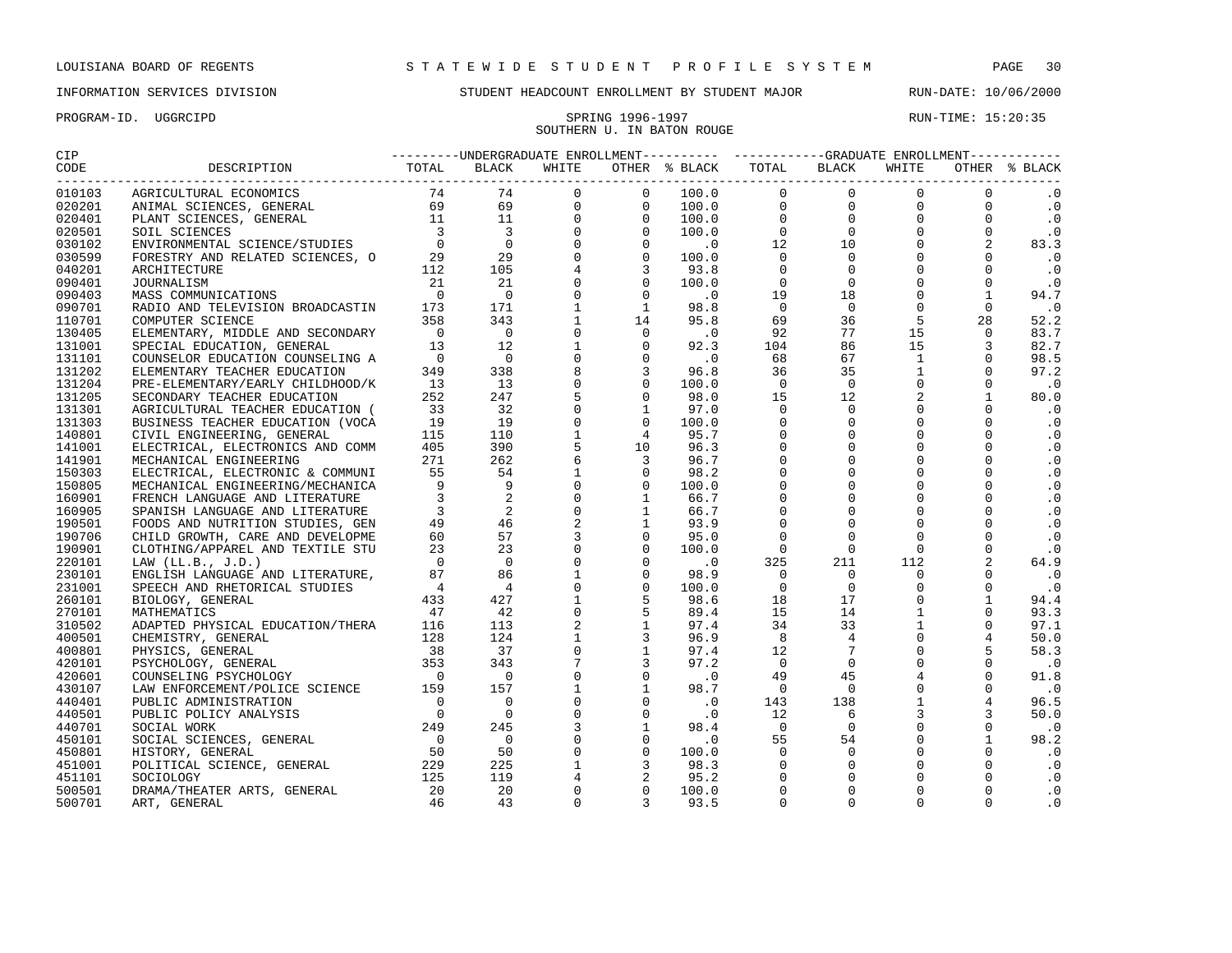## PROGRAM-ID. UGGRCIPD SPRING 1996-1997 SPRING 1996-1997 SOUTHERN U. IN BATON ROUGE

| <b>CIP</b> |                                  | -UNDERGRADUATE ENROLLMENT-- | -GRADUATE<br>ENROLLMENT- |       |       |         |       |              |       |       |         |
|------------|----------------------------------|-----------------------------|--------------------------|-------|-------|---------|-------|--------------|-------|-------|---------|
| CODE       | DESCRIPTION                      | TOTAL                       | <b>BLACK</b>             | WHITE | OTHER | % BLACK | TOTAL | <b>BLACK</b> | WHITE | OTHER | % BLACK |
| 500901     | MUSIC, GENERAL                   | 13                          | 12                       |       |       | 92.3    |       |              |       |       |         |
| 500903     | MUSIC - GENERAL PERFORMANCE      | 70                          | 69                       |       |       | 98.6    |       |              |       |       |         |
| 510204     | SPEECH-LANGUAGE PATHOLOGY AND AU | 107                         | 105                      |       |       | 98.1    |       |              |       |       |         |
| 511102     | PRE-MEDICINE STUDIES             | 12                          | 12                       |       |       | 100.0   |       |              |       |       |         |
| 511599     | MENTAL HEALTH SERVICES, OTHER    |                             |                          |       |       | . 0     | 80    | 76           |       |       | 95.0    |
| 511601     | NURSING (R.N. TRAINING)          | 1,000                       | 910                      |       | 13    | 91.0    |       |              |       |       | . 0     |
| 511605     | NURSING, FAMILY PRACTICE (POST-R |                             |                          |       |       |         | 49    | 30           |       |       | 61.2    |
| 512399     | REHABILITATION/THERAPEUTIC SERVI | 155                         | 155                      |       |       | 100.0   |       |              |       |       | . 0     |
| 520201     | BUSINESS ADMINISTRATION AND MANA | 454                         | 449                      |       |       | 98.9    |       |              |       |       |         |
| 520301     | ACCOUNTING                       | 385                         | 378                      |       |       | 98.2    | 19    | 18           |       |       | 94.7    |
| 520601     | BUSINESS/MANAGERIAL ECONOMICS    | 56                          | 54                       |       |       | 96.4    |       |              |       |       |         |
| 521401     | BUSINESS MARKETING AND MARKETING | 204                         | 200                      |       |       | 98.0    |       |              |       |       |         |
| UNKNOWN    |                                  | 907                         | 832                      | 58    |       | 91.7    | 322   | 263          | 54    |       | 81.7    |
| TOTALS     |                                  | 7,969                       | 7,653                    | 203   | 113   | 96.0    | 1,556 | 1,257        | 236   | 63    | 80.8    |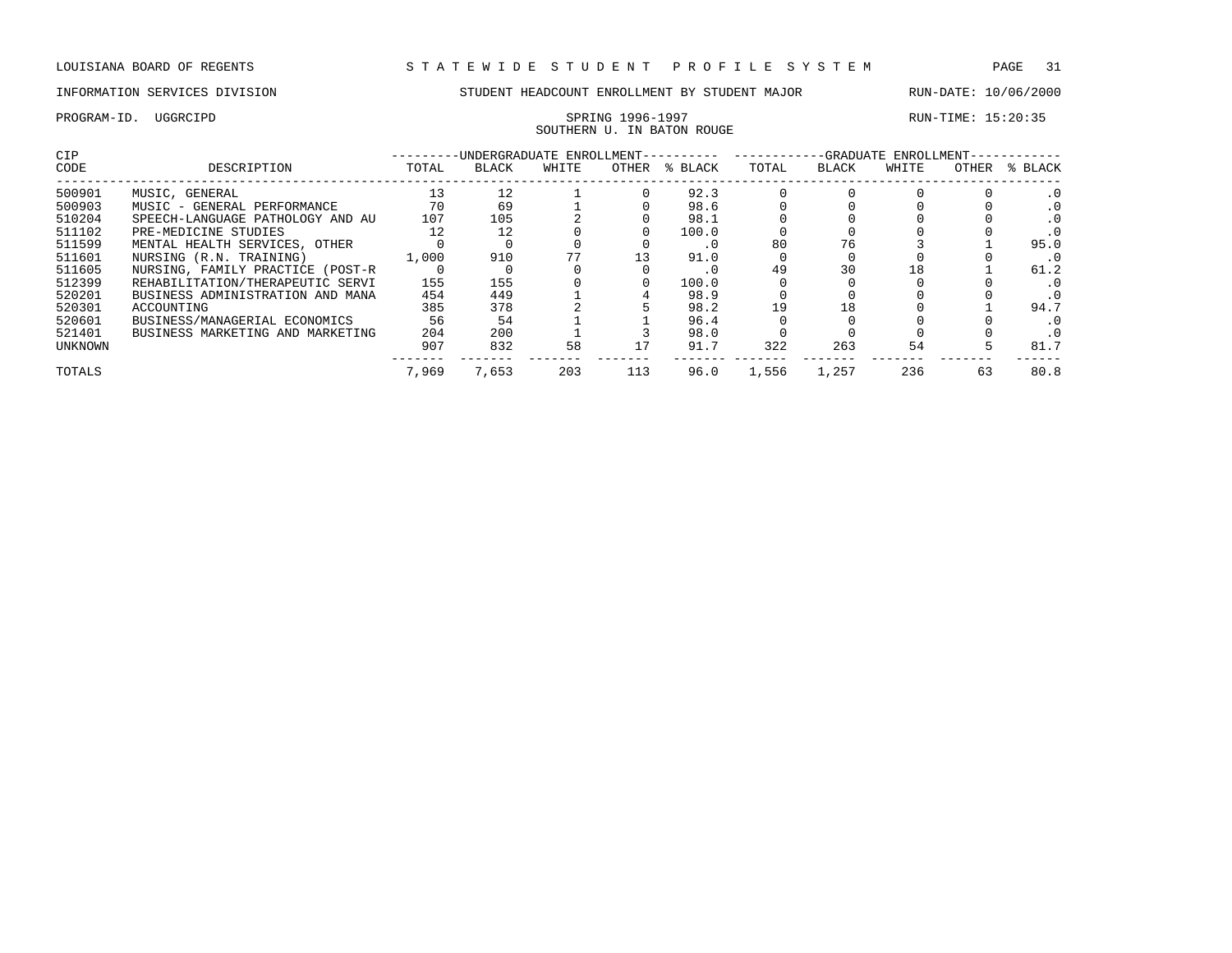PROGRAM-ID. UGGRCIPD SPRING 1996-1997 RUN-TIME: 15:20:35

### INFORMATION SERVICES DIVISION STUDENT HEADCOUNT ENROLLMENT BY STUDENT MAJOR RUN-DATE: 10/06/2000

# SOUTHERN U. IN NEW ORLEANS

| <b>CIP</b> |                                                                      |                |                                                                                                               |                              |                               |                             | ---------UNDERGRADUATE ENROLLMENT---------- ----------GRADUATE ENROLLMENT----------- |                   |             |                 |                                                     |  |
|------------|----------------------------------------------------------------------|----------------|---------------------------------------------------------------------------------------------------------------|------------------------------|-------------------------------|-----------------------------|--------------------------------------------------------------------------------------|-------------------|-------------|-----------------|-----------------------------------------------------|--|
| CODE       | DESCRIPTION                                                          | TOTAL          | BLACK                                                                                                         | WHITE                        |                               | OTHER % BLACK TOTAL         |                                                                                      | BLACK             | WHITE       |                 | OTHER % BLACK                                       |  |
| 090401     | JOURNALISM                                                           | 17             | 16                                                                                                            | 1                            | $\mathbf{0}$                  | 94.1                        | 0                                                                                    | $\Omega$          | $\Omega$    |                 | $\cdot$ 0                                           |  |
| 110701     | COMPUTER SCIENCE                                                     | 94             | 85                                                                                                            | 1                            | 8                             | 90.4                        | $\mathbf 0$                                                                          | $\mathbf 0$       | $\mathbf 0$ |                 | $\cdot$ 0                                           |  |
| 131202     | ELEMENTARY TEACHER EDUCATION                                         | 434            | 398                                                                                                           | 25                           | 11                            | 91.7                        | $\mathbf 0$                                                                          | $\overline{0}$    | $\Omega$    |                 | $\begin{smallmatrix} 0 \\ 0 \\ 0 \end{smallmatrix}$ |  |
| 131302     | ART TEACHER EDUCATION                                                | $\overline{1}$ | $\overline{1}$                                                                                                | $\mathbf{0}$                 | $\overline{0}$                | 100.0                       | $\mathbf 0$                                                                          | $0 \qquad \qquad$ |             | $\Omega$        |                                                     |  |
| 131303     | BUSINESS TEACHER EDUCATION (VOCA                                     | 16             | 16                                                                                                            |                              | $\mathbf 0$                   | 100.0                       | $\mathsf{O}\xspace$                                                                  | $\mathbf 0$       |             |                 | $\boldsymbol{\cdot}$ 0                              |  |
| 131305     | ENGLISH TEACHER EDUCATION                                            | 25             | 24                                                                                                            |                              | 0                             | 96.0                        | $\mathsf 0$                                                                          |                   |             |                 | $\boldsymbol{\cdot}$ 0                              |  |
| 131311     | MATHEMATICS TEACHER EDUCATION                                        | 25             |                                                                                                               | $24$<br>$20$<br>$22$<br>$19$ | 3                             | 80.0                        | $\mathsf 0$                                                                          | $\mathbf 0$       |             |                 | $\cdot$ 0                                           |  |
| 131312     | MUSIC TEACHER EDUCATION                                              | 24             |                                                                                                               |                              |                               | 91.7                        | $\begin{smallmatrix}0\0\0\end{smallmatrix}$                                          | $\mathbf 0$       |             |                 | $\cdot$ 0                                           |  |
| 131314     | PHYSICAL EDUCATION TEACHING AND                                      | 21             |                                                                                                               |                              |                               | 90.5                        |                                                                                      | $\Omega$          |             |                 | $\cdot$ 0                                           |  |
| 131316     | SCIENCE TEACHER EDUCATION, GENER                                     | 13             | 12                                                                                                            |                              |                               | 92.3                        | $\mathsf{O}\xspace$                                                                  | $\Omega$          |             |                 | $\cdot$ 0                                           |  |
| 131318     | SOCIAL STUDIES TEACHER EDUCATION                                     | 12             | 11                                                                                                            |                              |                               | 91.7                        | $\mathbf 0$                                                                          | $\Omega$          | $\Omega$    | $\Omega$        | $\boldsymbol{\cdot}$ 0                              |  |
| 131325     | FRENCH LANGUAGE TEACHER EDUCATIO                                     | 1              | 1                                                                                                             |                              | $\Omega$                      | 100.0                       | $\mathbf 0$                                                                          | $\Omega$          |             | $\Omega$        | $\cdot$ 0                                           |  |
| 131330     | SPANISH LANGUAGE TEACHER EDUCATI                                     |                |                                                                                                               |                              |                               | 66.7                        | $\mathsf{O}\xspace$                                                                  | $\mathbf 0$       |             |                 | $\boldsymbol{\cdot}$ 0                              |  |
| 140804     | TRANSPORTATION AND HIGHWAY ENGIN                                     |                |                                                                                                               |                              |                               | 66.7                        | $\mathsf 0$                                                                          | $\mathbf 0$       |             |                 | $\boldsymbol{\cdot}$ 0                              |  |
| 150101     | ARCHITECTURAL ENGINEERING TECHNO                                     |                |                                                                                                               |                              | 3                             | $\overline{\phantom{0}}$ .0 | $\pmb{0}$                                                                            | $\Omega$          |             |                 | $\cdot$ 0                                           |  |
| 150303     | ELECTRICAL, ELECTRONIC & COMMUNI                                     |                | $\begin{array}{ccc} 1 & & & & \\ 3 & & & 2 \\ 3 & & & 2 \\ 3 & & & 0 \\ 43 & & & 12 \end{array}$<br>$43$ $12$ |                              | 26                            | 27.9                        | $\mathsf{O}\xspace$                                                                  | $\Omega$          |             |                 | $\cdot$ 0                                           |  |
| 230101     | ENGLISH LANGUAGE AND LITERATURE,                                     | 22             | 21                                                                                                            |                              | $\mathbf{1}$                  | 95.5                        | $\overline{0}$                                                                       |                   |             |                 | $\cdot$ 0                                           |  |
| 260101     | BIOLOGY, GENERAL                                                     | 181            | 175                                                                                                           |                              |                               | 96.7                        | $\Omega$                                                                             |                   | $\Omega$    |                 | .0                                                  |  |
| 270101     | $\frac{46}{16}$<br>MATHEMATICS                                       |                | 45                                                                                                            |                              |                               | 97.8                        | $\mathbf 0$                                                                          | $\Omega$          | $\Omega$    |                 | $\cdot$ 0                                           |  |
| 400501     | CHEMISTRY, GENERAL                                                   |                | 12                                                                                                            |                              |                               | 75.0                        | $\mathsf{O}\xspace$                                                                  | $\mathbf 0$       |             |                 | $\cdot$ 0                                           |  |
| 400801     | PHYSICS, GENERAL<br>$\begin{array}{c}\n \perp \\  141\n \end{array}$ |                | 14                                                                                                            |                              |                               | 82.4                        | $\mathsf 0$                                                                          | $\mathsf 0$       |             |                 | $\cdot$ 0                                           |  |
| 420101     | PSYCHOLOGY, GENERAL                                                  |                | 138                                                                                                           | 2                            |                               | 97.9                        | $\mathsf 0$                                                                          | $\mathbf 0$       | $\Omega$    | $\mathbf 0$     | $\cdot$ 0                                           |  |
| 430104     | $\frac{211}{202}$<br>CRIMINAL JUSTICE STUDIES                        |                | 188                                                                                                           | 8                            |                               | 93.1                        | 1                                                                                    | 1                 | $\Omega$    | $\Omega$        | 100.0                                               |  |
| 440701     | SOCIAL WORK                                                          | 164            | 148                                                                                                           | 13                           |                               | 90.2                        | 299                                                                                  | 193               | 99          |                 | 64.5                                                |  |
| 450801     | HISTORY, GENERAL                                                     | 11             | 11                                                                                                            | $\mathbf{0}$                 |                               | 100.0                       | $\Omega$                                                                             | $\mathbf 0$       | $\Omega$    |                 | $\cdot$ 0                                           |  |
| 451001     | POLITICAL SCIENCE, GENERAL 27                                        |                | 27                                                                                                            |                              | $\Omega$                      | 100.0                       | $\Omega$                                                                             | $\Omega$          | $\Omega$    |                 | $\cdot$ 0                                           |  |
| 451101     | SOCIOLOGY                                                            | 17             | 16                                                                                                            |                              |                               | 94.1                        | $\mathbf 0$                                                                          | $\Omega$          | $\Omega$    | $\Omega$        | $\cdot$ 0                                           |  |
| 451201     | $\frac{15}{13}$<br>URBAN AFFAIRS/STUDIES                             |                | 8                                                                                                             | $5\phantom{.}$               | 2                             | 53.3                        | $\mathsf{O}\xspace$                                                                  | $\mathbf 0$       |             |                 | $\cdot$ 0                                           |  |
| 500701     | ART, GENERAL                                                         |                | 12                                                                                                            | $\mathbf 0$                  |                               | 92.3                        | $\mathsf 0$                                                                          | 0                 |             |                 | $\cdot$ 0                                           |  |
| 511501     | ALCOHOL/DRUG ABUSE COUNSELING                                        | 59             | 43                                                                                                            | 14                           |                               | 72.9                        | $\mathsf 0$                                                                          | $\mathbf 0$       |             |                 | $\cdot$ 0                                           |  |
| 520201     | BUSINESS ADMINISTRATION AND MANA                                     | 216            | 204                                                                                                           | $\overline{4}$               |                               | 94.4                        |                                                                                      | $\Omega$          |             |                 | $\cdot$ 0                                           |  |
| 520301     | ACCOUNTING                                                           | 93             | 89                                                                                                            |                              |                               | 95.7                        | $\begin{smallmatrix}0\0\0\end{smallmatrix}$                                          |                   |             |                 | $\cdot$ 0                                           |  |
| 520401     | ADMINISTRATIVE ASSISTANT/SECRETA                                     | 23             | 21                                                                                                            |                              |                               | 91.3                        | $\mathbf 0$                                                                          |                   |             |                 | $\cdot$ 0                                           |  |
| 520601     | BUSINESS/MANAGERIAL ECONOMICS                                        | 6              | $6\overline{6}$                                                                                               |                              | $0 \qquad \qquad$<br>$\Omega$ | 100.0                       |                                                                                      |                   |             |                 | $\cdot$ 0                                           |  |
| UNKNOWN    |                                                                      | 2,113          | 2,037                                                                                                         | 24                           | 52                            | 96.4                        | $\overline{0}$                                                                       | $\mathbf 0$       |             | $\Omega$        | $\cdot$ 0                                           |  |
| TOTALS     |                                                                      | 4,117          | 3,856                                                                                                         | 113                          | 148                           | 93.7                        | 300                                                                                  | 194               | 99          | $7\overline{ }$ | 64.7                                                |  |